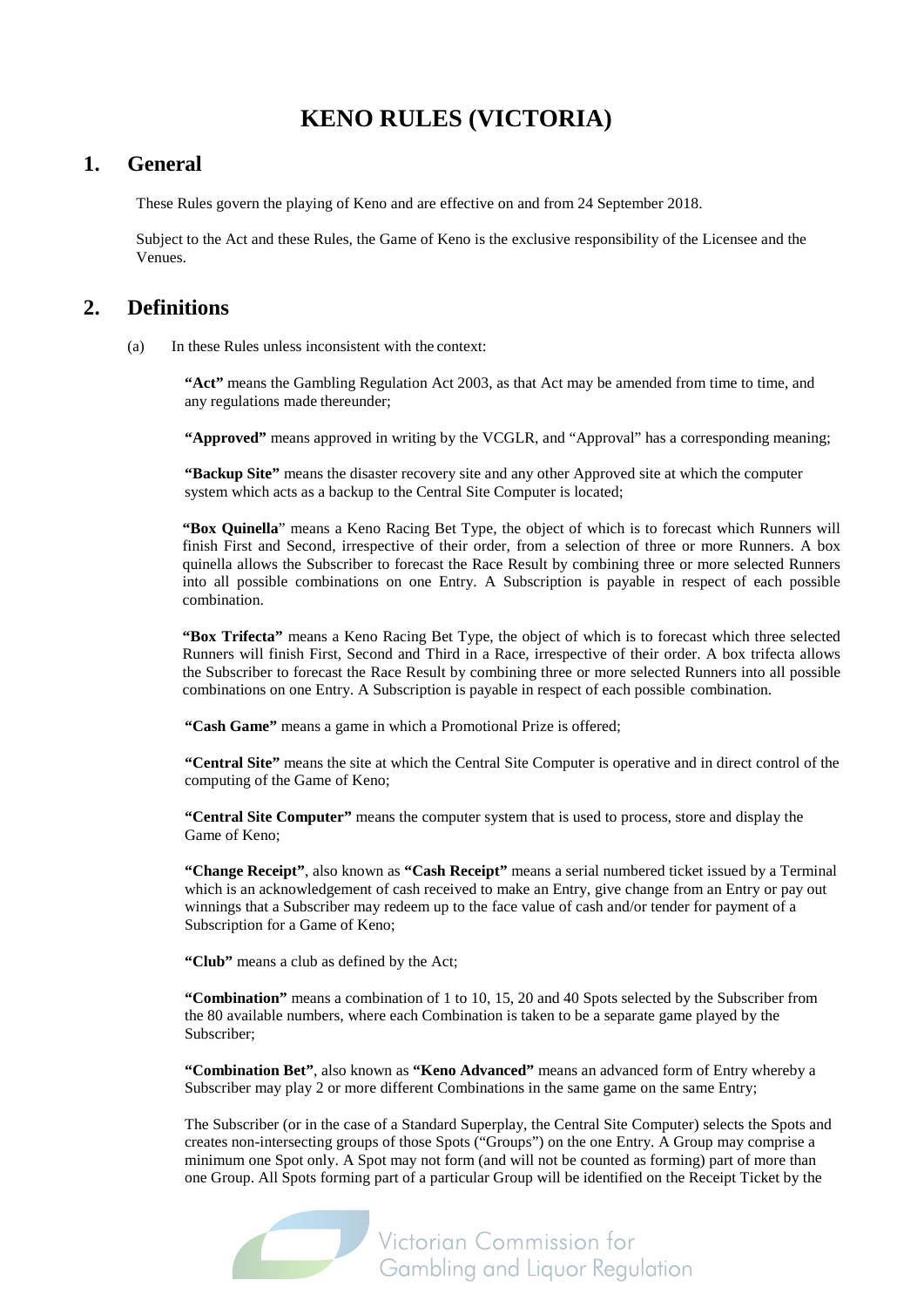same alpha or alphanumeric symbol/s, which symbol/s will be different from the symbol/s allocated to the Spots comprising other Groups.

The Combinations are formed by combining all the Spots in a Group or by combining all the Spots in a Group with all the Spots in another Group or Groups. The Subscriber must nominate the types of Combinations (except in the case of a Superplay, in which case the types of Combinations are preprogrammed), the amount to be wagered for each Combination and the number of games to be played. A Subscriber may (but need not) nominate all types of Combinations capable of being formed using the Groups selected ("All Combinations Bet"). For each type of Combination, the Subscriber must play the maximum number of Combinations that can be played using the Groups selected. This maximum number is as calculated by the Central Site Computer and specified on the Receipt Ticket;

**"Customer Session"** means the period of time from when a Subscriber either:

- (i) makes an Entry in a Game of Keno; or
- (ii) checks or redeems a Receipt Ticket; or
- (iii) is issued or uses a Change Receipt; or
- (iv) cancels an Entry in a Game of Keno

to that time when the last Terminal key in relation to (i) to (iv) above (as applicable) is activated;

**"Customised Superplay"** means a form of Combination Bet where the types of Combinations, the Groups and the Spots forming part of each Group applicable to that Combination Bet have been previously programmed for a particular Venue to accommodate particular Subscribers at that Venue and made available by that Venue from time to time;

**"Delayed Start Entry"** means an Entry for a game which is not open at the time the Receipt Ticket for that Entry is issued;

**"Delayed Start Game"** means a game in which Delayed Start Entries are permitted;

**"Drawing", "Draw" or "Drawn"** means the random selection by a Draw Device of a set of numbers from a larger set of numbers;

**"Draw Device"** means a device for conducting a Draw being an electronically operated device which selects numbers randomly for each Game of Keno;

"**Each Way**" means a Keno Racing Bet Type, the object of which is to forecast that a selected Runner will Win or Place in a Race;

**"Entry"** means an entry referred to in Rul[e 9;](#page-9-0)

**"Entry Form"** means a form that may be completed by a person wishing to enter a Game of Keno;

**"Flexi Bet"** means a Quinella, Box Quinella, Standout Quinella, Trifecta, Box Trifecta or Standout Trifecta for a fixed Subscription per Race, regardless of how many Runners have been selected. A flexi bet is only available for Keno Racing on a Quinella, Box Quinella, Standout Quinella, Trifecta, Box Trifecta or Standout Trifecta;

"**Flexi Percentage**" means the proportion of the prize paid to a winner of a Flexi Bet, calculated as follows:

 $S \times 100 =$  flexi percentage

TC

Where:

*S* is the Subscription nominated by the Subscriber for the Race;

*TC* is the total number of possible combinations for the selected Runners in respect of the Keno Racing Bet Type selected by the Subscriber.

*For example*

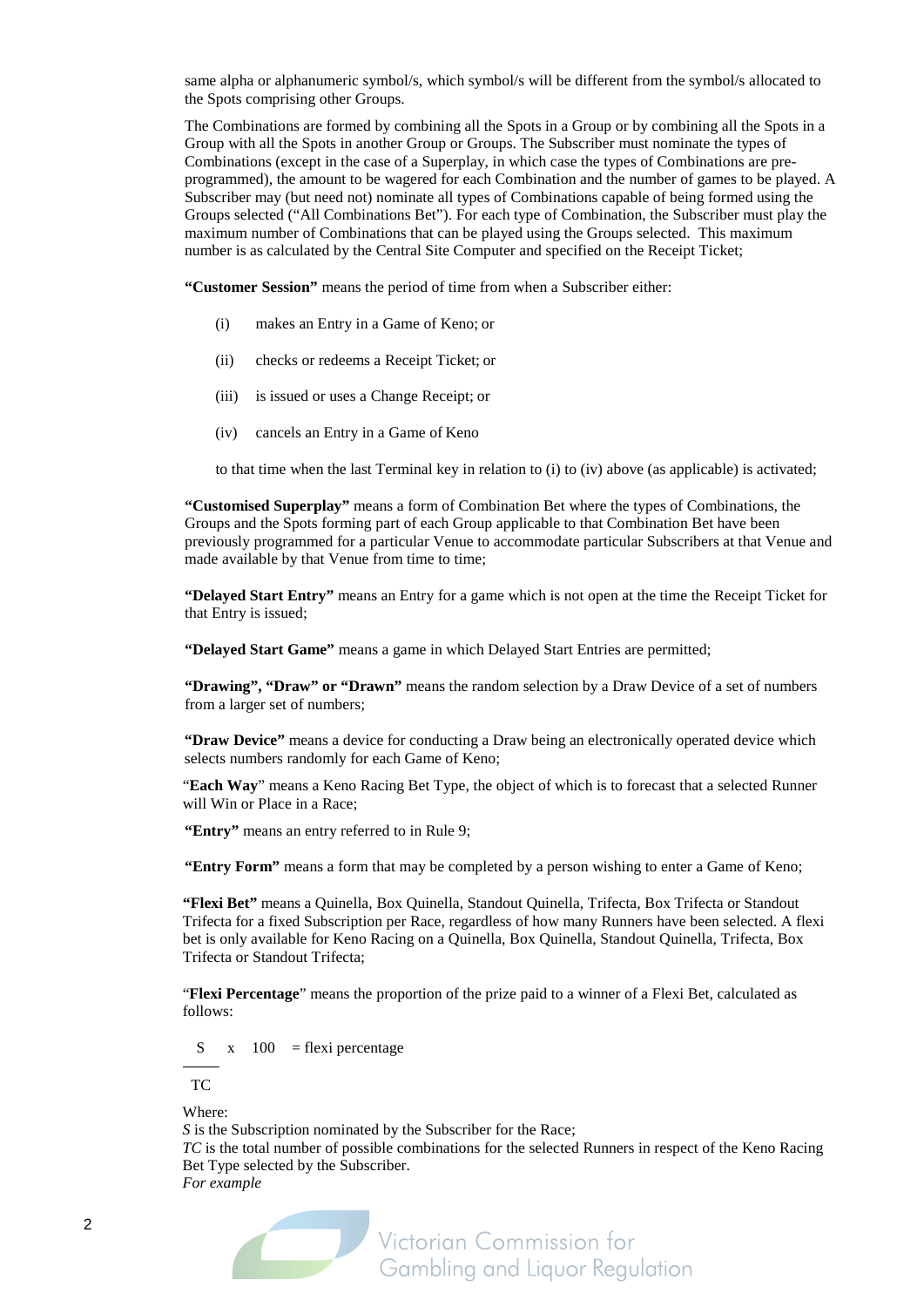A Subscriber selects a Box Quinella on 4 selected Runners for a fixed Subscription of \$3.00. This results in 6 possible combinations in which the 4 selected Runners can finish First or Second. The flexi percentage is 50%, calculated as follows:

3 x  $100 = 50\%$ 

6

A Subscriber selects a Box Trifecta on 4 selected Runners for a fixed Subscription of \$35.00. This results in 24 possible combinations in which the 4 selected Runners can finish First, Second or Third. The flexi percentage is 145.8333%, calculated as follows:

$$
\frac{35}{24} \times 100 = 145.8333\%
$$

A flexi percentage cannot be less than 10% and may be more than 100% for each selection of Runners for a Bet Type. A flexi percentage will be shown to four decimal places on a Receipt Ticket.

"First" has the meaning given in the definition of Race Results;

**"Game of Keno"** means the competition styled "Keno" conducted under the Act and "Keno", "Keno game" and "game" will have the same meaning;

**"Game Results Inquiry"** means a request from a Subscriber to display on a Terminal or other media or to display on and print from as Terminal or other media the results of a game or games;

**"Gift Voucher"** means a document issued by a Venue which is the acknowledgment of the payment of money by a Subscriber and which entitles the holder (whether the initial Subscriber or another) to enter a particular type of Game of Keno;

**"Group"** has the meaning given in the definition of Combination Bet;

**"Heads or Tails?"** means the Game of Keno that may be played separately to other Games of Keno, the object of which is to forecast the result of a single Game of Keno as being one of "Heads", "Tails" or "Evens" as described following:

- (a) The result of a game is "Heads" when 11 or more of the 20 numbers Drawn in that Gameof Keno are numbers in the range 1 to 40 inclusive;
- (b) The result of a game is "Tails" when 11 or more of the 20 numbers Drawn in that Game of Keno are numbers in the range 41 to 80 inclusive;
- (c) The result of a game is "Evens" when ten (10) of the 20 numbers Drawn in that Game ofKeno are numbers in the range 1 to 40 inclusive and ten (10) of the 20 numbers Drawn in the same Game of Keno are numbers in the range 41 to 80 inclusive;

If the Subscriber correctly forecasts the result of that game, then, subject to these Rules, a prize will be payable calculated in accordance with the Schedule of Prizes;

"Hotel" is a hotel that is the holder of a pub licence as defined by the Act;

**"Inspector"** means a person appointed by the Minister as an inspector under the Act to undertake functions associated with the conduct of the Game of Keno;

**"Jackpot"** means the Keno Classic Jackpot and the Keno \$2 Game Jackpot;

**"Jackpot Fill"** means the sum described as the Jackpot Fill (if any) in the Schedules of Prizes;

**"Jackpot Growth"** means (as the case may be):

(a) for the Keno Classic Jackpot, the amount accrued at any given time in respect of the relevant Game of Keno as provided for in Rul[e 15](#page-13-0) and, in the event a Pooled Jackpot is in existence, contributed to the Pooled Jackpot; and

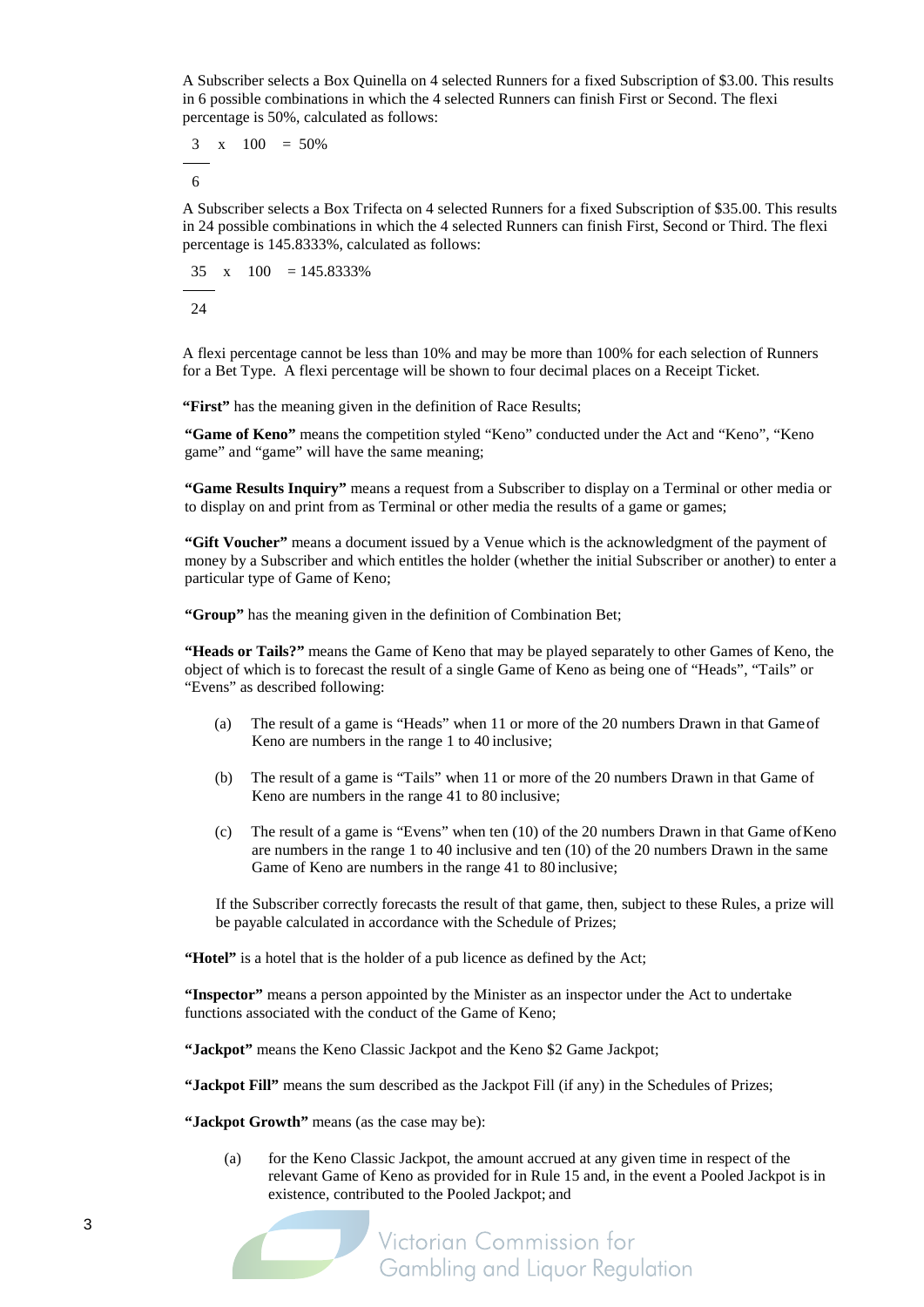(b) for the Keno \$2 Game Jackpot, a percentage of gross Subsriptions in a Keno \$2 Game, as determined by the Licensees from time to time, allocated from net subscriptions on that Keno \$2 Game Jackpot to the Keno \$2 Game Jackpot Prize available for that Keno \$2 Game Jackpot, and in the event a Keno \$2 Game Pooled Jackpot is in existence, contributed to the Keno \$2 Game Pooled Jackpot.

**"Keno \$2 Game"** means the form of the Game of Keno, in which a person selects 1 to 10, 15, 20 or 40 numbers, from the set: 1 to 80, the object being to match (or in some cases not to match) those numbers against the 20 winning numbers Drawn in each game. The Keno \$2 Game is available in addition to Keno Classic in respect of the Draw and offers an alternative Approved Schedule of Prizes to Keno Classic. The Keno \$2 Game will be known as "Keno Mega Millions";

**"Keno \$2 Game Jackpot"** means the form of the Game of Keno the object of which is to match all seven (7), eight (8), nine (9) or ten (10) spots selected, as the case may be, against the winning numbers Drawn in that game;

**"Keno \$2 Game Jackpot Prize"** means the prize offered in respect of a Keno \$2 Game Jackpot game played by a Subscriber which matches all Spots selected against the 20 winning numbers Drawn in that game;

**"Keno \$2 Game Pooled Jackpot"** means the combining, by all participating jurisdictions, of Jackpot Growth for Keno \$2 Game Jackpot into a pool;

**"Keno \$2 Game Pooled Jackpot Amount"** means the total amount of Jackpot Growth contributed by all participating jurisdictions at any given time for Keno \$2 Game Jackpots;

**"Keno Bonus"** means the Game of Keno that may be played in conjunction with Keno Classic, by which:

- (a) the Subscription for the Game of Keno is played in conjunction with is multiplied by the Multiplier for the sole purpose of determining the prize payable on that Game of Keno; and
- (b) where Keno Bonus is played in conjunction with a Keno Classic Jackpot, the KenoBonus Jackpot Prize is payable on winning a Keno Classic Jackpot game;

"**Keno Bonus Jackpot Prize**" means the prize offered in respect of a Keno Bonus game played by a Subscriber in conjunction with Keno Classic Jackpot where a Keno Classic Jackpot Prize is payable and the Multiplier is either 2, 3, 4, 5 or 10;

**"Keno Claim Form"** means the document to be completed by a Subscriber in the event that:

- (a) a Receipt Ticket or Change Receipt is lost or mutilated; or
- (b) a Receipt Ticket's or Change Receipt's record is no longer resident on storage media onthe Central Site Computer;

**"Keno Classic"** means the Game of Keno (excluding Keno Bonus) in which a person selects any of 1 to 10, or 15, 20 or 40 numbers, from the set of 1 to 80, the object being to match (or in some cases not to match) those numbers against the 20 winning numbers Drawn in each game;

**"Keno Classic Jackpot"** means a jackpot in the Game of Keno the object of which is to match the seven (7), eight (8), nine (9) or ten (10) spot selected, as the case may be, against the numbers Drawn in that game;

**"Keno Classic Jackpot Prize"** means the prize offered in respect of a Keno Classic Jackpot game played by a Subscriber which matches all Spots selected against the 20 winning numbers Drawn in that game;

**"Keno Day"** means the period, as specified by the Licensee, between the start of Keno trading and the close of Keno trading, identified by the calendar day on which that period commenced;

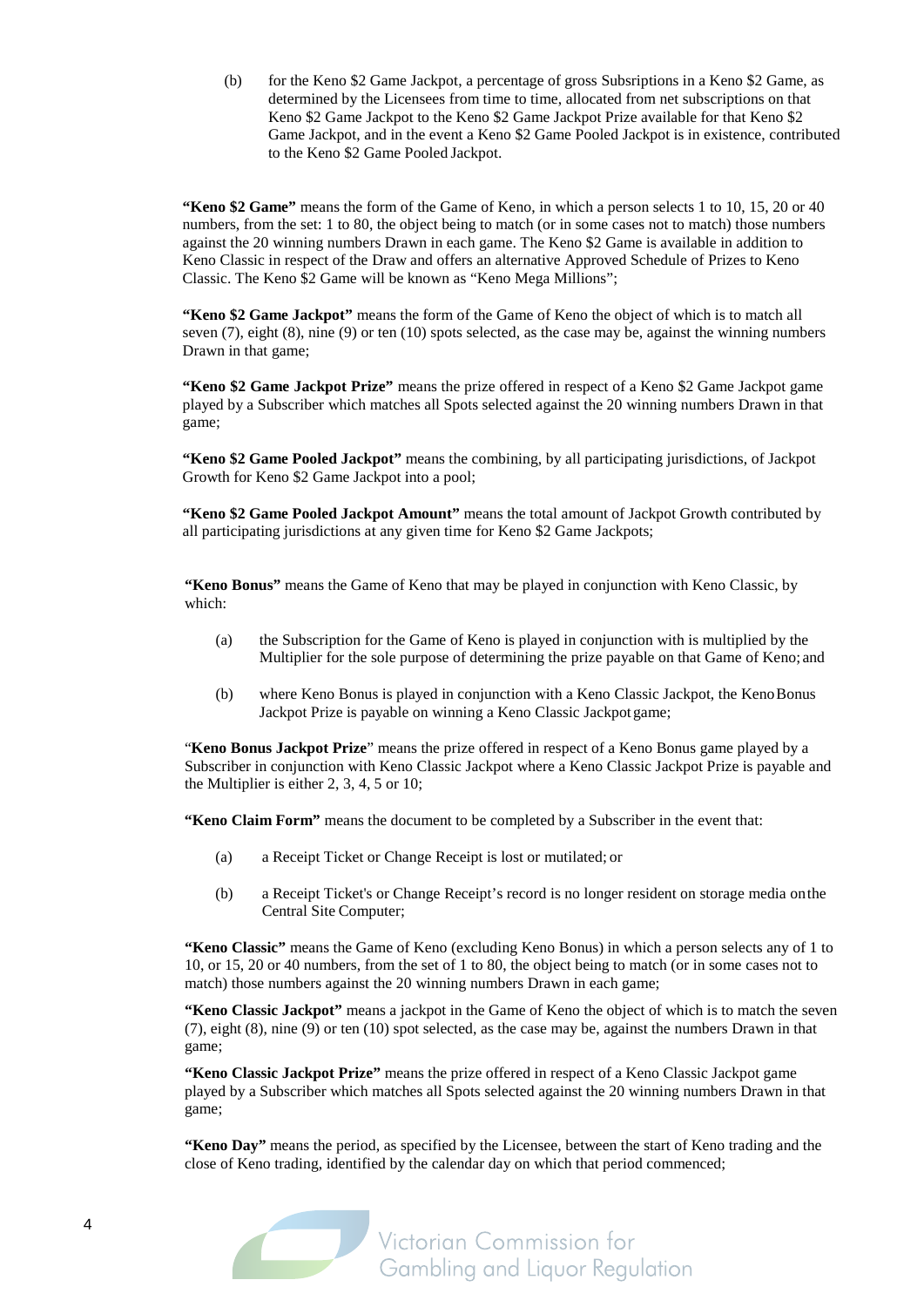**"Keno Grid"** means the standard layout of the range of the numbers 1 to 80 on a Standard Game Entry Form;

**"Keno Player Card"** or "**KPC**" means a card or device issued by the Licensee to an accepted applicant, personal to that applicant, which may be utilised by them to facilitate Entry into, and at the successful applicant's election to Subscribe to, a Game of Keno. Use of the Keno Player Card is subject to the Licensee's published Keno Player Card Terms and Conditions;

"Keno to Go" means a Multi-Game Entry for not less than 50 games;

**"Keno Racing"** means the Game of Keno which may be played separately to other Games of Keno, the object of which is to forecast the Race Results by matching the Runners selected to the Race Results in accordance with the Keno Racing Bet Type selected. If the Subscriber correctly matches the Runners selected to the Race Results in accordance with the Keno Racing Bet Type chosen, subject to these Rules, a prize will be payable in accordance with the Schedule of Prizes. In the case of a Flexi Bet, the Subscriber is eligible to receive the Flexi Percentage of the prize ordinarily payable in accordance with the Schedule of Prizes, rounded down to the nearest 10 cents;

**"Keno Racing Bet Type"** means Win, Place, Each Way, Quinella, Box Quinella, Standout Quinella, Trifecta, Box Trifecta and Standout Trifecta;

**"Keno Representative"** means a person authorised by a Venue to collect Subscriptions directly from the Subscriber;

**"Kwikpik"** means the form of Entry whereby:

- (a) a Subscriber nominates the Subscription for each game, the number of Spots and the number of games and the Terminal selects the Spots; or
- (b) in Heads or Tails? and Prepick and Let It Run, a Subscriber nominates the bet type, the number of games, the Subscription and the Terminal selects the Heads, Tails or Evens selection for each game; or
- (c) in Keno Racing, a Subscriber nominates the Keno Racing Bet Type, number of Races and the Subscription and the Terminal selects the Runners.

Kwikpik is not available on a Margin Bet.

More than one Kwikpik (a Multipik) can be played on a single ticket;

**"Let it Run"** means the form of Prepick in which, subject to Rule  $11(c)$  and  $11(i)$ , if the Subscriber correctly forecasts the result of the first game in a chosen series, the amount of the prize as specified in the Schedule of Prizes on that game is carried over as the Subscription for the next game in the series and in which this procedure continues until such time as the series of games is complete or the Subscriber incorrectly forecasts one of the game results in the series or the Subscriber cancels the ticket. Let it Run is not available on a Margin Bet;

**"Licensee"** means Tabcorp Investments No. 5 Pty Ltd ABN 72 105 341 366, or its successor for purposes of Chapter 6A of the Act;

**"Major Prize"** means a prize of more than \$1,000 won in a Game of Keno but does not include that part of the prize comprising the Jackpot Fill, Jackpot Growth or Keno Bonus Jackpot Prize (if any);

**"Margin Bet"** means the form of Heads or Tails? in which a Subscriber forecasts whether "Heads" or "Tails" will win the Game of Keno and the margin by which "Heads" or "Tails" will win by selecting that either "Heads" or "Tails" will win by:

- (a) 2 or more of the 20 numbers Drawn in that Game of Keno;
- (b) 4 or more of the 20 numbers Drawn in that Game of Keno;
- (c) 6 or more of the 20 numbers Drawn in that Game of Keno;
- (d) 8 or more of the 20 numbers Drawn in that Game of Keno;

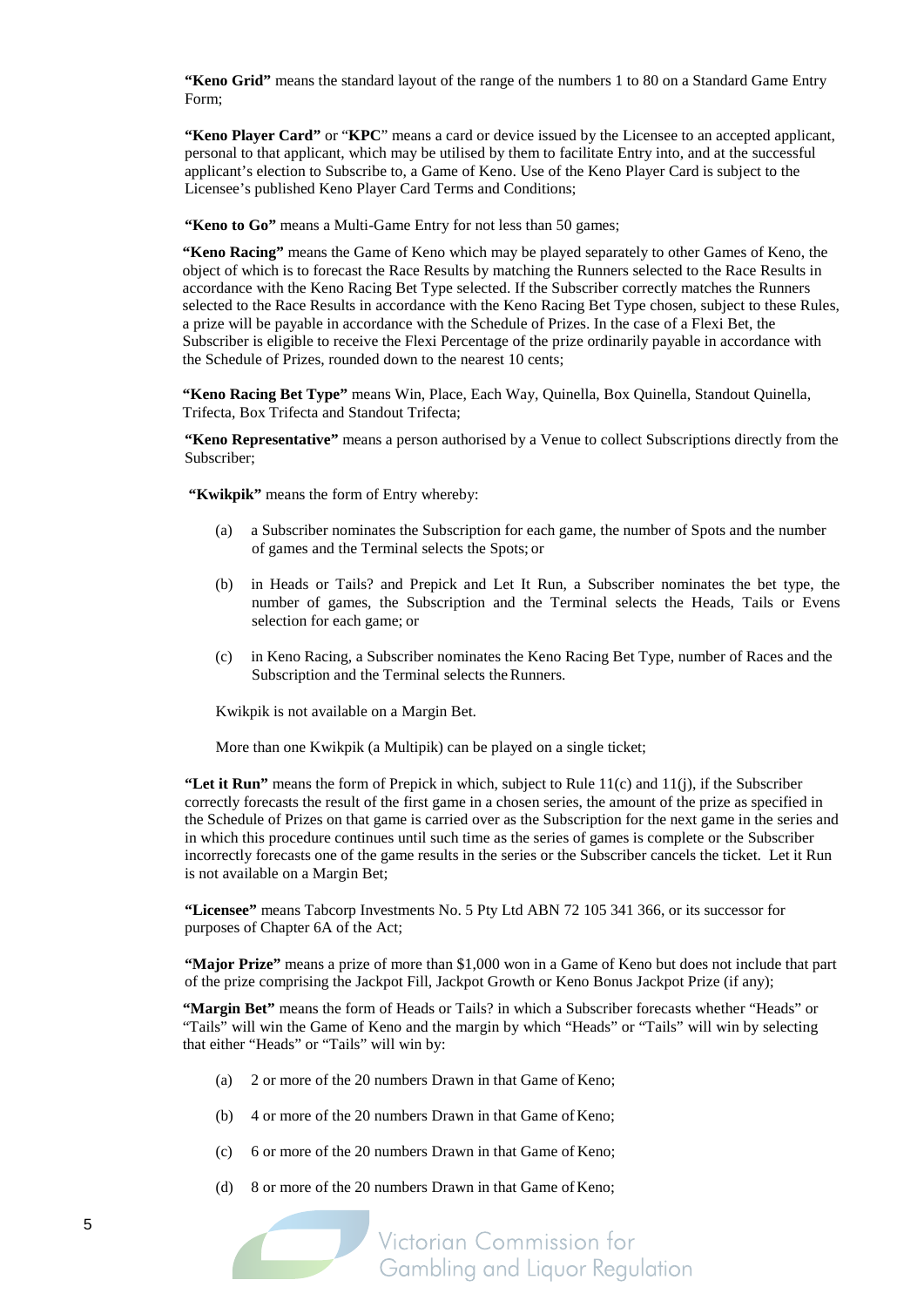- (e) 10 or more of the 20 numbers Drawn in that Game of Keno;
- (f) 12 or more of the 20 numbers Drawn in that Game of Keno;
- (g) 14 or more of the 20 numbers Drawn in that Game of Keno;
- (h) 16 or more of the 20 numbers Drawn in that Game of Keno; or
- (i) 18 or more of the 20 numbers Drawn in that Game of Keno.

If the Subscriber correctly forecasts the margin by which Heads or Tails wins in that Game of Keno, then, subject to these Rules, a prize will be payable calculated in accordance with the Schedule of Prizes;

**"Minister"** means the Minister for the time being administering the Act or the Minister's duly appointed representative, delegate or replacement;

**"Multi - Game"** means the form of Entry whereby a Subscriber enters a number of games;

"Multipik" means when more than one Kwikpik is played on a single ticket;

**"Multiplier"** means the multiplier that applies to the cumulative total of the twenty numbers Drawn from numbers between 1 and 80. The multiplier determines the quantum of a prize with the Keno Bonus component. The applicable Multipler will be displayed at the Venue during eachDraw;

**"Parlay"** means the form of payment for a Subscription whereby a Subscriber, chooses to subscribe all or part of the Total Prize Money and/or refund of cancelled Games instead of collecting the Total Prize Money;

"**Place**" means a Keno Racing Bet Type, the object of which is to forecast that a selected Runner will finish First, Second or Third in the Race;**"Pooled Jackpot"** means the combining, by all participating jurisdictions, of Jackpot Growth for each Keno Classic Jackpot into a pool;

**"Pooled Jackpot Amount"** means the total amount of Jackpot Growth contributed by all participating jurisdictions at any given time, for Keno Classic Jackpots, as displayed in Venues;

**"Premises"** means the premises owned or occupied by a Venue, at which a Venue is permitted to accept Entries and Subscriptions for Games of Keno pursuant to these Rules;

**"Prepaid Voucher"**, means a document issued by the Licensee or a Venue, which is an acknowledgment of the payment of money and which operates as a direction to the Licensee to pay an amount on behalf of the holder, and entitles the holder to enter a particular type of Game of Keno;

**"Prepick"** means the form of Heads or Tails? in which a Subscriber can vary a selection of Heads, Tails or Evens over a series of up to five (5) consecutive games of Heads or Tails? in a single Entry. Prepick is not available on a Margin Bet;

**"Prize Fund"** means the fund established by the Licensee into which not less than 75% of the total amount received by the Licensee for any game of Keno is paid, and out of which keno prizes are paid.

**"Promotional Prize"** means a prize offered to Subscribers to a Game of Keno over and above those prizes indicated on any Schedule of Prizes;

**"Pro-rating"** means the proportional reduction in value of all Major Prizes and additional prizes, in a Game of Keno so that the aggregate value of those prizes equals \$3,000,000;

"**Quinella**" means a Keno Racing Bet Type, the object of which is to forecast which two selected Runners will finish First and Second in a Race, irrespective of their order;

**"Race"** means each game of Keno Racing in which 20 numbers are Drawn from the available numbers 1 to 80 and allocated to a Runner to determine the Race Results;

**"Race Results"** means the outcome of a Race, determined as follows:

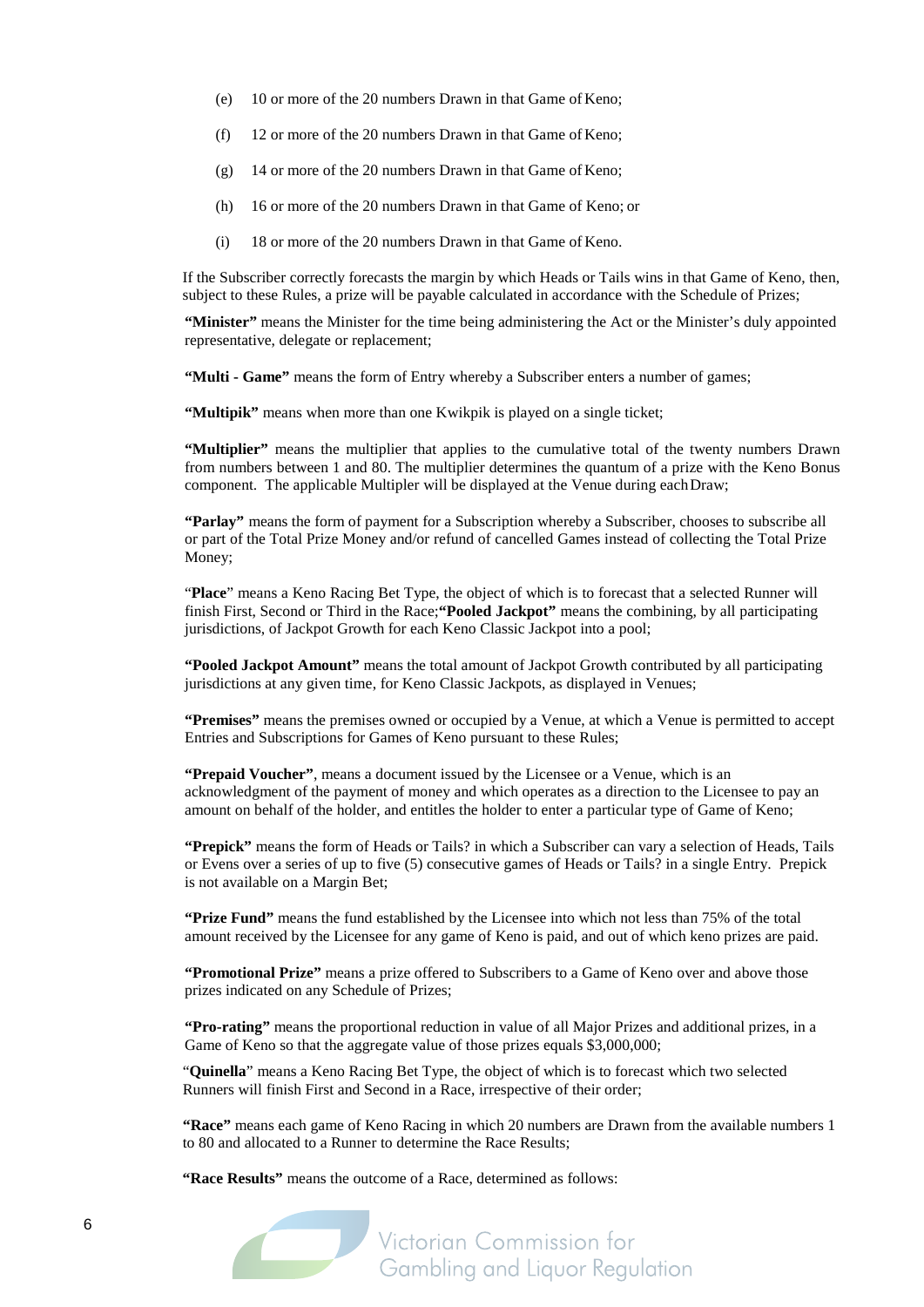- (a) the Runner to finish First, is the Runner with the highest amount of the 20 numbersDrawn, from the available numbers 1 to 80, within itsrange;
- (b) the Runner to finish Second, is the Runner with the second highest amount of the 20numbers Drawn, from the available numbers 1 to 80, within itsrange;
- (c) the Runner to finish Third, is the Runner with the third highest amount of the 20numbers Drawn, from the available numbers 1 to 80, within its range; and
- (d) the Runners to finish in fourth to twelfth in the Race, will be ordered from theRunner with the fourth highest to the lowest amount of the 20 numbers Drawn, from the available numbers 1 to 80, within their range.

Where two or more Runners have the same amount of numbers Drawn allocated to their range, the Runner with the lower Runner number will be deemed to have placed above the Runner (or Runners) with the higher Runner number.

*For example*

Of the numbers Drawn in a Race, 4 numbers fall within the range of Runner 1, 4 numbers fall within the range of Runner 2 and 4 numbers fall within the Range of Runner 3. Runner 1 will be deemed to have placed over Runners 2 and 3 in the Race and Runner 2 will be deemed to have placed over Runner 3.

**"Receipt Ticket"** means the serial numbered ticket issued by a Terminal on which is recorded the particulars of an Entry;

**"Replay"** means the form of Entry whereby a Subscriber submits a Receipt Ticket that the Subscriber wishes to replay, and provides instructions for any particular of the Entry that the Subscriber wishes to vary for their replay (if any);

**"Rules**" means the rules contained in this document;

**"Runner"** means each range of either 6 or 7 numbers from the available numbers 1 to 80, allocated to a runner as set out below to determine the results of a Keno Racing Race. For the purposes of Keno Racing:

- (a) "Runner 1" means the range 1 to 7 inclusive;
- (b) "Runner 2" means the range 8 to 14 inclusive;
- (c) "Runner 3" means the range 15 to 21 inclusive;
- (d) "Runner 4" means the range 22 to 28 inclusive;
- (e) "Runner 5" means the range 29 to 35 inclusive;
- (f) "Runner 6" means the range 36 to 42 inclusive;
- (g) "Runner 7" means the range 43 to 49 inclusive;
- (h) "Runner 8" means the range 50 to 56 inclusive;
- (i) "Runner 9" means the range 57 to 62 inclusive;
- (j) "Runner 10" means the range 63 to 68 inclusive;
- (k) "Runner 11" means the range 69 to 74 inclusive; and
- (l) "Runner 12" means the range 75 to 80 inclusive.

**"Self Service Terminal", "SST"** or **"Keno Touch"** means a Subscriber operated Terminal on which Subscribers can purchase Entries (including in conjunction a Keno Player Card), checking and redeeming Receipt Tickets and issuing and using Change Receipts;

**"Schedules of Prizes"** means the lists of prizes specified in the schedules to these Rules;

**"Second"** has the meaning given in the definition of Race Results;

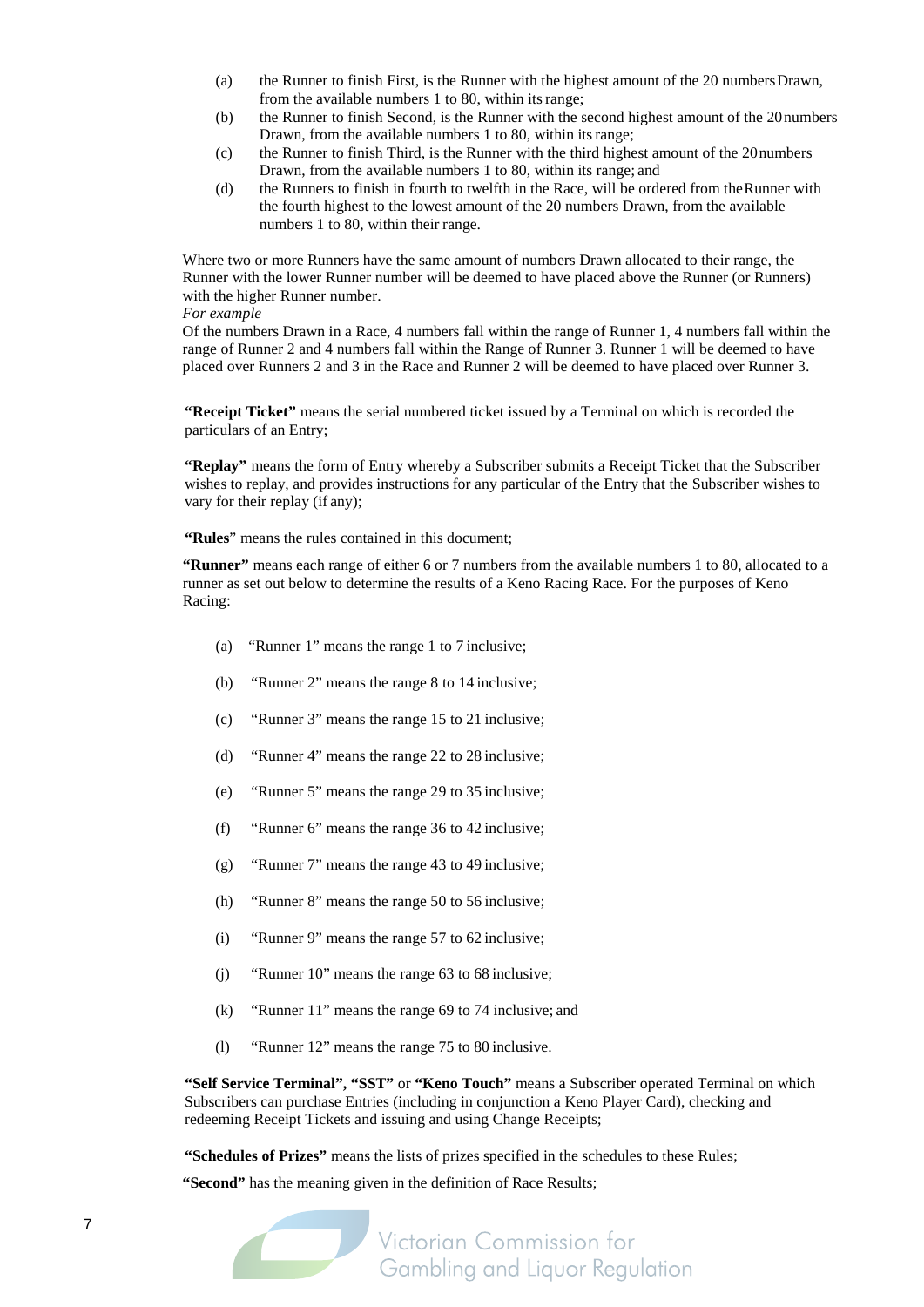**"Senior Terminal Operator"** means the person authorised by a Venue to be in control of the operation of Keno at the Premises of that Venue;

**"Spot"** means an integer or integers selected from the range of 1 to 80;

**"Standard Game Entry Form"** means the form that may be completed by a person wishing to play Keno Classic;

**"Standard Superplay"** means a form of Combination Bet where the number of Groups, the size of each Group and the types of Combinations applicable to that Combination Bet have been pre-programmed into the Central Site Computer by the Licensee and made available to Subscribers generally from time to time, the details for which are set out in official brochures in Venues. The Central Site Computer selects the Spots forming part of each Combination;

"**Standout Quinella**" means a Keno Racing Bet Type for which a Subscriber must forecast the Race Results for the first two positions by:

(a) selecting one or more Runner/s to finish First and/or Second ("Standout Runner/s");and

(b) selecting one or more Runner/s to finish in the position that has not been selected in (a). A Subscription is payable in respect of each possible combination;

"**Standout Trifecta**" means a Keno Racing Bet Type for which a Subscriber must forecast the Race Results for the first three positions by:

- (a) selecting one or more Runner/s to finish First and/or Second and/or Third ("Standout Runner/s"); and
- (b) selecting one or more Runner/s to finish in any order in the positions that have not been selected in (a).

A Subscription is payable in respect of each possible combination;

**"Subscriber"** means:

- (a) a person who subscribes to the Game of Keno by way of Entry;and
- (b) where the context permits, for the purposes of Rules [12,](#page-12-0) [13](#page-13-1) an[d 14](#page-13-2) a person who purchases a Gift Voucher, a person who receives a Prepaid Voucher or a person who receives or obtains a Change Receipt; and
- (c) where, in its absolute discretion, the Licensee thinks it appropriate, includes a personwho bears or submits a Receipt Ticket; and
- (d) where any person defined in sub paragraph (a), (b) or (c) is under a legal incapacity or has died, includes the legal personal representative of that person;

**"Subscription"** means the amount paid or to be paid by a Subscriber for entry to a Game of Keno, and includes the face value of Gift Vouchers, Prepaid Vouchers and the applicable amount of the face value of Change Receipts, unless otherwise stated in these Rules;

**"Superplay"** means the form of Entry whereby a Subscriber nominates:

- (a) a Standard Superplay; or
- (b) a Customised Superplay.

In both cases the Subscriber nominates the amount to be wagered for each Combination and the number of games;

**"Supervisor"** means a person appointed by the Licensee to supervise the operation of Keno games;

**"Terminal"** means a device that is linked to the Central Site Computer for either:

- (a) the processing of Entries, the issuing of Receipt Tickets or Change Receipts andthe processing of claims; or
- (b) the processing of Entries and the issuing of Receipt Tickets or Change Receipts;

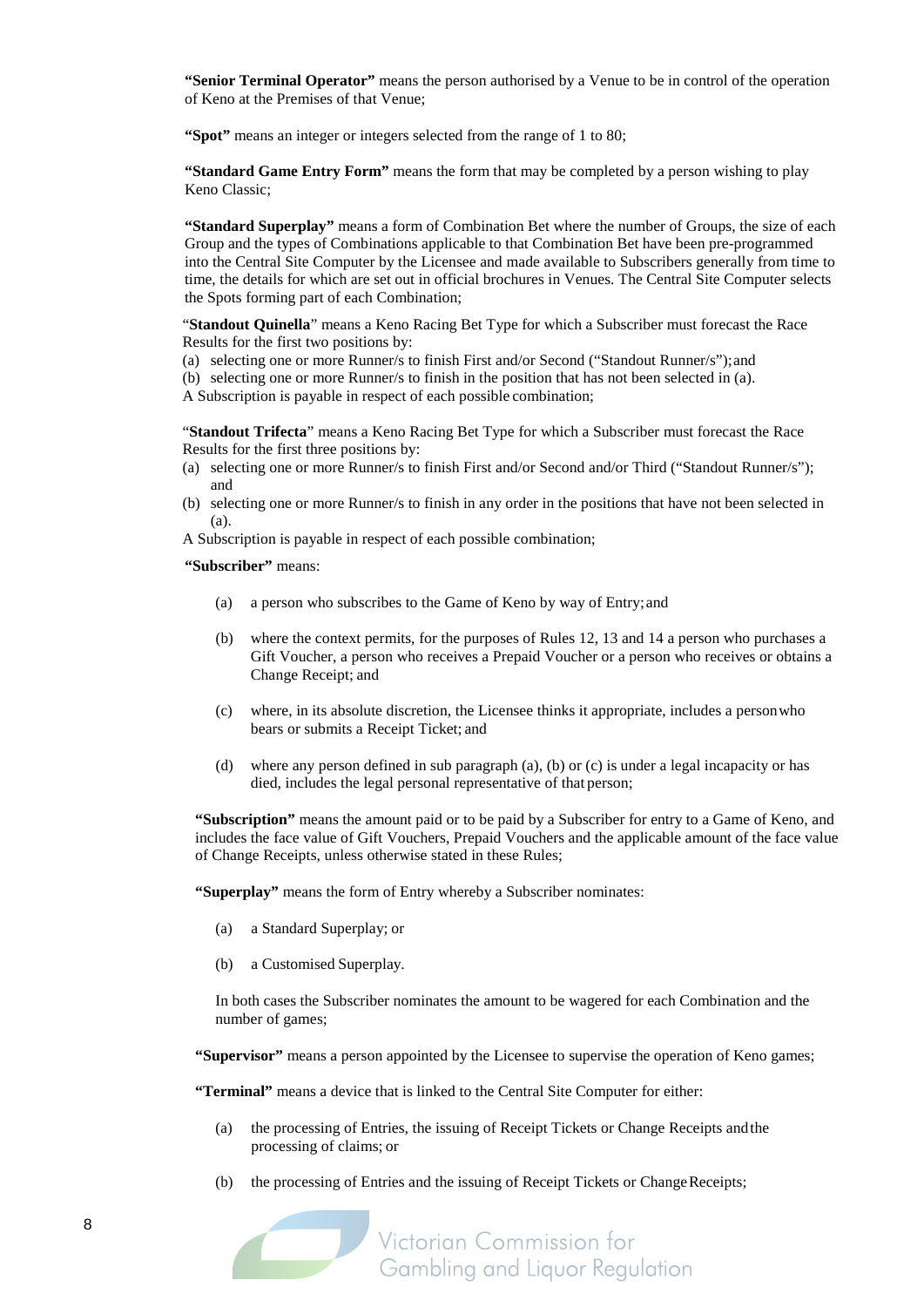**"Terminal Operator"** means a person authorised by a Venue to operate a Terminal at the Premises of that Venue;

"Third" has the meaning given in the definition of Race Results;

"**Trifecta**" means a Keno Racing Bet Type, the object of which is to forecast which three selected Runners will finish First, Second and Third in a Race, in the correct order;

**"Total Prize Money"** means the total amount of money payable to a person, as a result of the person winning money in respect of a Customer Session in a Game of Keno (whether or not that Customer Session relates to one, or more than one, game or Entry in the Game of Keno);

**"Unclaimed Prize"** means a prize that remains unclaimed for a period of six months after the date on which the Game of Keno to which the prize relates was conducted;

**"VCGLR"** means the Victorian Commission for Gambling and Liquor Regulation, or its successor;

**"Venue"** means a Club, a Hotel or a Wagering Outlet appointed by the Licensee to accept Subscriptions for Games of Keno, and refers to the Venue acting in its own right, or as agent of the Licensee or of the Subscriber, as the context requires;

**"Verbal Entry"** means the form of Entry which may be effected by the issue of verbal instructions (independently or in conjunction with a Keno Player Card) by a person wishing to enter a Game of Keno and the issue of a Receipt Ticket;

"**Wagering Outlet**" is a venue that is an agent appointed by the Wagering and Betting Licensee under Chapter 4 of the Act;

"Win" means a Keno Racing Bet Type, the object of which is to forecast that a selected Runner will finish First in the Race;

- (b) In these Rules unless inconsistent with the context:
	- (i) a reference to the singular will include the plural, and vice versa;
	- (ii) a reference to a person will include an organisation of persons whether incorporated or unincorporated;
	- (iii) except in relation to a Delayed Start Entry a reference to a number of games will be taken tomean a number of consecutive games commencing with the game which is open at the time the Receipt Ticket for that Entry is issued;
	- (iv) headings are for convenient reference only and have no effect in limiting or extending the language of the provisions to which they refer;
	- (v) all references to sums of money are references to Australian dollars.

### **3. Application of these Rules**

- (a) These Rules are to be read subject to the Act and will apply to every Game of Keno. To the extent of any inconsistency between the Act and these Rules, the Act will prevail.
- (b) These Rules are binding on all Subscribers and by making an Entry in a Game of Keno, purchasing aGift Voucher or accepting a Prepaid Voucher or a Change Receipt, Subscribers agree to be bound by these Rules.
- (c) These Rules will come into effect on the date specified in Rule 1 and will apply (as amended from time to time by the Licensee) for the duration of the conduct of Keno in Victoria, unless disallowed by the VCGLR. These Rules will be available from the Licensee's usual place of business and at all Venues where Keno is offered.

#### **4. Object**

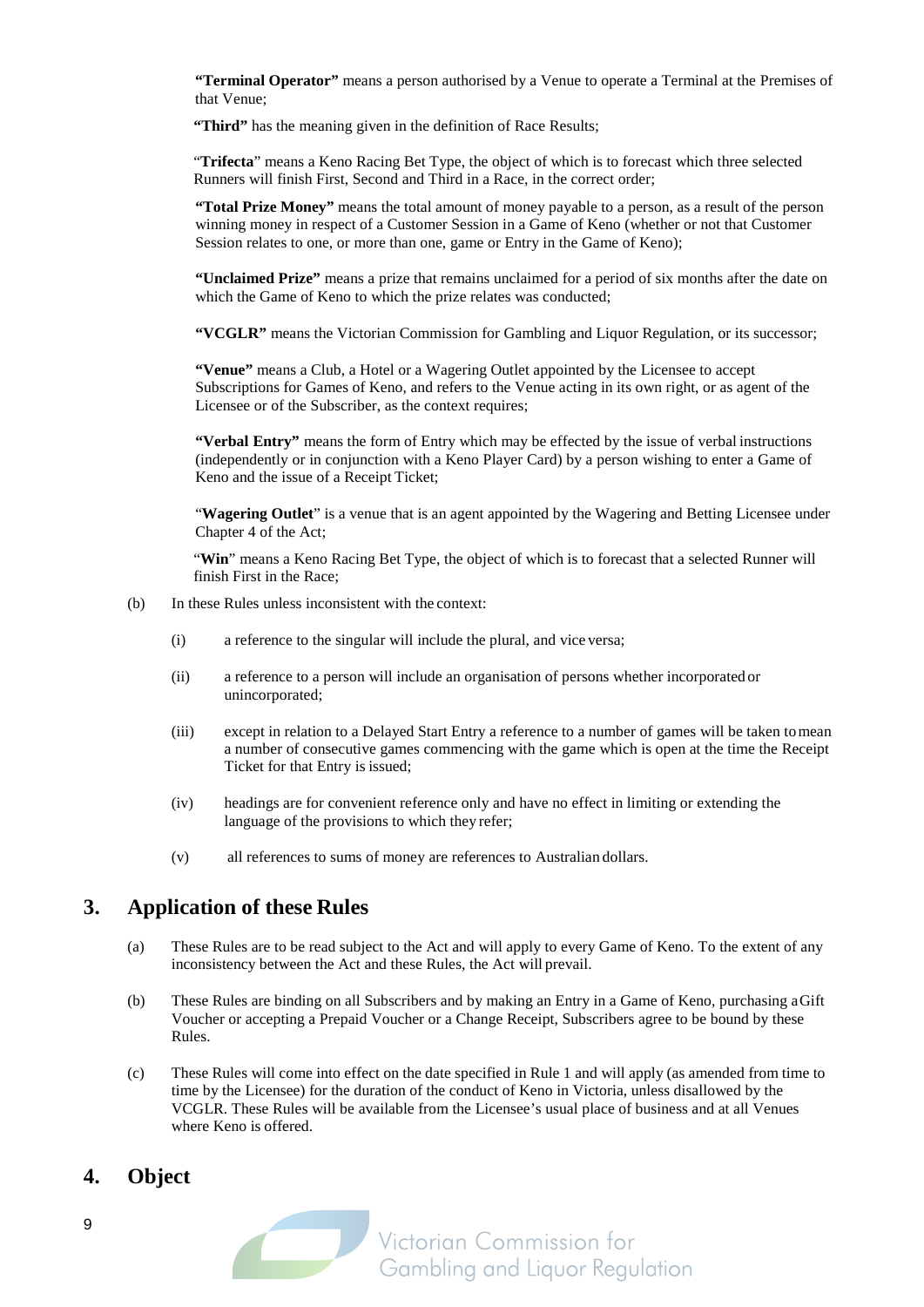The object of the Game of Keno is to correctly match (or in some games, not match) numbers against the 20 numbers Drawn from the available numbers 1 to 80. These may be varied or discontinued and other forms or options of the Game of Keno may be introduced by the Licensee from time to time.

## **5. Eligibility for Inclusion in a Game of Keno**

In order to be eligible for inclusion in a Game of Keno, a Receipt Ticket, the details of which must be recorded storage media at the Central Site, must be issued to the Subscriber.

## <span id="page-9-1"></span>**6. Ineligibility of Certain Persons to Enter a Game of Keno**

- (a) An associate or employee of the Licensee must not enter a Game of Keno.
- (b) An employee of a Venue during such time as that employee is in any way engaged in the operation ofa Game of Keno must not enter a Game of Keno.
- (c) No person under the age of 18 years will be permitted to enter a Game of Keno, whether personally, through another person, by mail, by using a Self Service Terminal, by electronic means orotherwise.
- (d) No person may make an Entry on behalf of a person under the age of 18 years.
- (e) No person under the age of 18 years will be permitted to register for, be issued with or use a Keno Player Card.
- (f) No person under the age of 18 years will be permitted to purchase, be provided with or use a Gift Voucher or Prepaid Voucher.

## **7. Key Staff**

(a) Licensee

A Supervisor must be present at all times during the operation of the game and is responsible for ensuring that the game is conducted in accordance with these Rules.

(b) Venue

A Senior Terminal Operator must be present at the Venue at all times while the game is in progress at the Venue and the Senior Terminal Operator is responsible for ensuring that the game is conducted in accordance with these Rules.

## **8. Responsibility of Venue**

- (a) A Venue that is a Club must at all times ensure that Games of Keno conducted on its Premises are conducted in accordance with legislation and regulations governing Victorian Clubs, the Liquor Control Reform Act 1998 (Vic), the Act and regulations made under it, and these Rules.
- (b) A Venue that is a Hotel must at all times ensure that Games of Keno conducted on its Premises are conducted in a manner that does not contravene the Liquor Control Reform Act 1998 (Vic) andregulations made under it, the Act and regulations made under it, and these Rules.
- (c) A Venue that is a Wagering Outlet must at all times ensure that Games of Keno conducted on its Premises are conducted in a manner that does not contravene the Act and regulations made under it, and theseRules.
- (d) A Venue must ensure that a visual display of Games of Keno is available during allDraws.

## <span id="page-9-0"></span>**9. Entry and Entry Forms**

(a) Entry in a Game of Keno may only be made in accordance with these Rules.

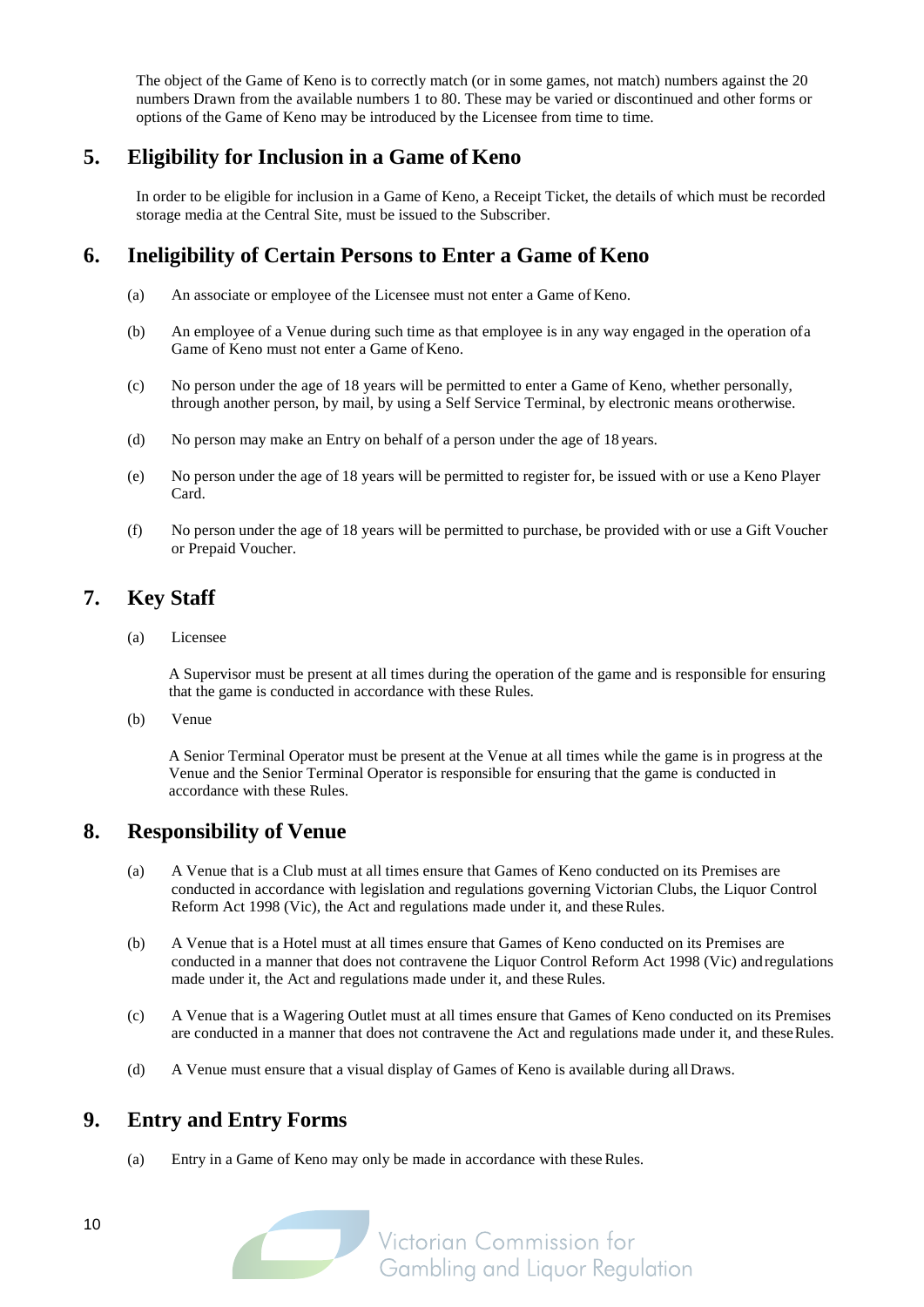- (b) Entry in a Game of Keno may only be made via:
	- (i) an Entry Form;
	- (ii) Self Service Terminal;
	- (iii)Replay; or
	- (iv) Verbal Entry (including in conjunction with KPC), in relation to:
		- (A) Keno Classic;
		- (B) Keno \$2 Game;
		- (C) Heads or Tails? (including Margin Bet);
		- (D) Kwikpik;
		- (E) Superplay; or
		- (F) Keno Bonus
		- (G) Keno Racing; and
	- (v) by payment of the appropriate Subscription.
- (c) A Subscriber to a game of Heads or Tails? may only make one selection (ie. "Heads" or "Tails"or "Evens") per game per Entry.
- (d) A Subscriber to a game of Margin Bet may select more than one margin for "Heads" and "Tails" per game per Entry (ie. "Heads" by 2 or more of the 20 numbers Drawn in that Game of Keno, "Tails" by 2 or more of the 20 numbers Drawn in that Game of Keno and "Heads" by 16 or more of the 20 numbers Drawn in that Game of Keno).
- (e) A Subscriber to a game of Keno Racing may choose more than the minimum number of Runners required to be chosen for a Keno Racing Bet Type (ie. 3 Runners for a Win). The Subscription payable for an Entry with a higher number of selected Runners must be equal to or higher than the minimum Subscription amounts set out in Rule 11(l).
- (f) Subject to Rul[e 12,](#page-12-0) Rule [13](#page-13-1) and Rule [14,](#page-13-2) each Subscription must be paid by a Subscriber to a Venue (orto a Keno Representative on behalf of a Venue)
- (g) After a Subscriber has completed an Entry, the Venue, on behalf of the Licensee, will deliver aReceipt Ticket to the Subscriber. The Entry is completed by the delivery of the ReceiptTicket.
- (h) All marks on an Entry Form must be in readable form and will be taken to have been made exclusively by the Subscriber. It is the responsibility of the Subscriber to ensure that the particulars recorded on a Receipt Ticket are identical to those submitted in accordance with Rule 9(a) and (b).
- (i) In the case of any inconsistency between a Receipt Ticket and the information stored at the CentralSite, the latter will prevail and will determine what prize, if any, a Subscriber is entitled to.
- (j) Except in relation to a Delayed Start Game, an Entry will be for the game that is open at the time the Receipt Ticket for that Entry is issued. A Delayed Start Entry will be for the next Delayed StartGame.
- (k) Instructions printed on an Entry Form and available on the Self Service Terminal are to be readand construed as part of these Rules. In the case of any inconsistency, these Rules willprevail.
- (l) Where a Subscriber enters a Game of Keno as the trustee, representative or nominee of another person,the Licensee, the Venue and every other person will be taken not to have knowledge or notice of any such arrangement and the transaction will be taken to have been conducted solely with theSubscriber.

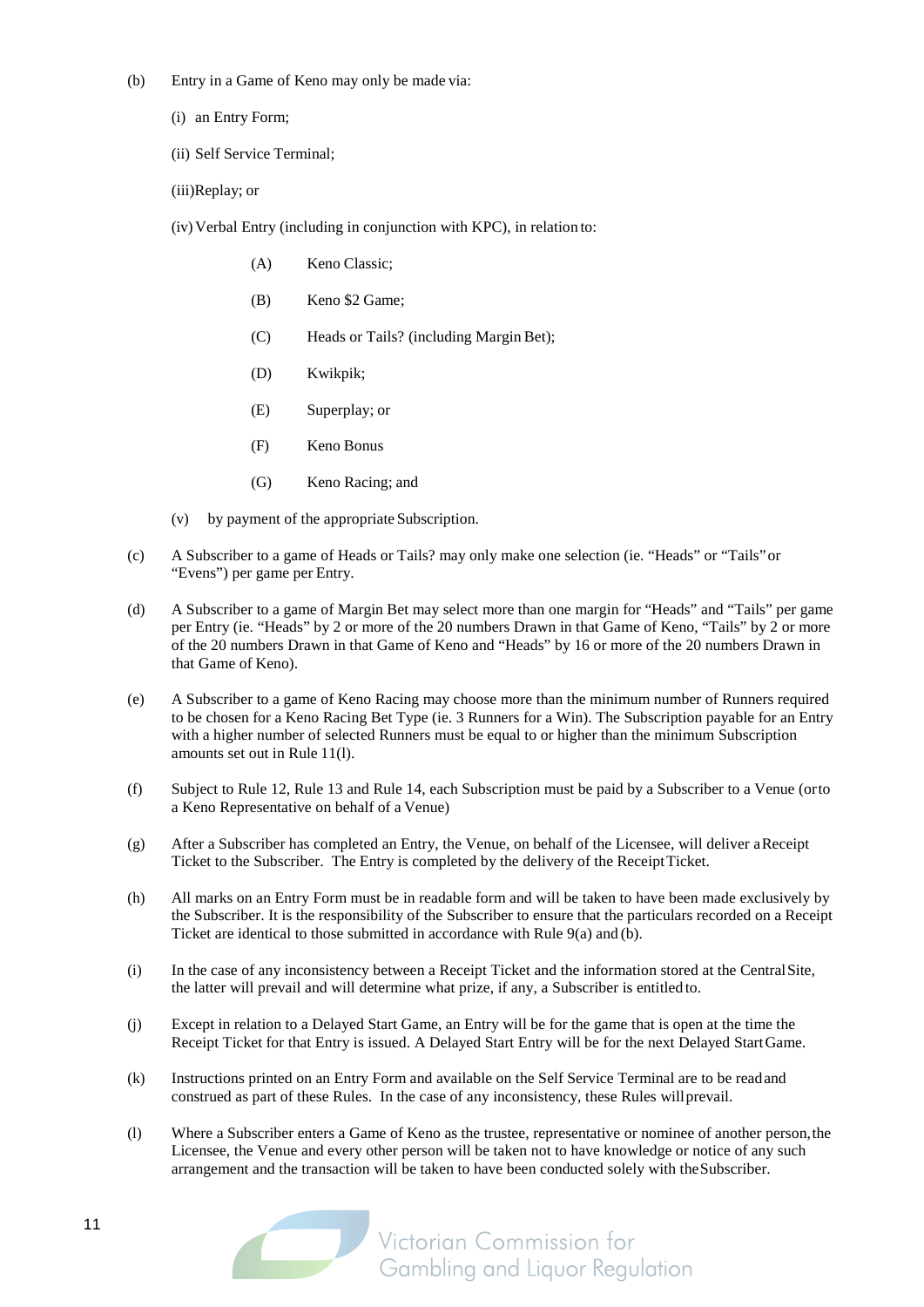### **10. Keno Representative**

- (a) A Keno Representative may operate from anywhere within the Premises of the Venue which hasauthorised the Keno Representative.
- (b) The Keno Representative must return to the Subscriber all original Receipt Tickets and, EntryForms.
- (c) Any dispute between a Keno Representative and a Subscriber will be brought to the attention of theSenior Terminal Operator.
- (d) A Keno Representative will not be responsible for the placement of Entries in any particular Game ofKeno but will use best endeavours to place the Entry in the next available game. Acceptance of payment as per Rule [11\(a\)](#page-11-0) and an Entry Form does not constitute a Subscription until such time as a Receipt Ticket has been issued.

#### <span id="page-11-0"></span>**11. Subscriptions**

- (a) Acceptable forms of payment of a Subscription include:
	- (i) the tender of cash;
	- (ii) the tender of a Gift Voucher or Prepaid Voucher, in accordance with itsterms;
	- (iii) the tender of a Change Receipt;
	- (iv) Parlay;
	- (v) Keno Player Card account funds; or
	- (vi) any combination of the above.
	- (b) No form of credit betting will be allowed, including through a Keno Player Cardaccount.
	- (c) Except as provided in Rule  $11(d)$  (1) inclusive, the minimum Subscription for a game of:
		- (i) Keno Classic will be \$1.00 per game; and
		- (ii) Keno \$2 Game will be \$2.00 per game,

and Subscriptions may increment in multiples of:

- (i) \$1.00 per game for Keno Classic; and
- (ii) \$2.00 per game for Keno \$2 Game

up to a maximum of \$9,999 per Entry.

The maximum Subscription in an Entry via an SST will be \$1,000.

- (d) The minimum Subscription payable in respect of a Combination Bet Entry (excluding a Jackpot Entry) will be:
	- (i) Where not less than 4 and not more than 19 Combinations are played:
		- (A) \$0.50 per Combination for Keno Classic; and
		- (B) \$1.00 per Combination for the Keno \$2 Game.
	- (ii) Where not less than 20 and not more than 49 Combinations are played:
		- (A) \$0.20 per Combination for Keno Classic; and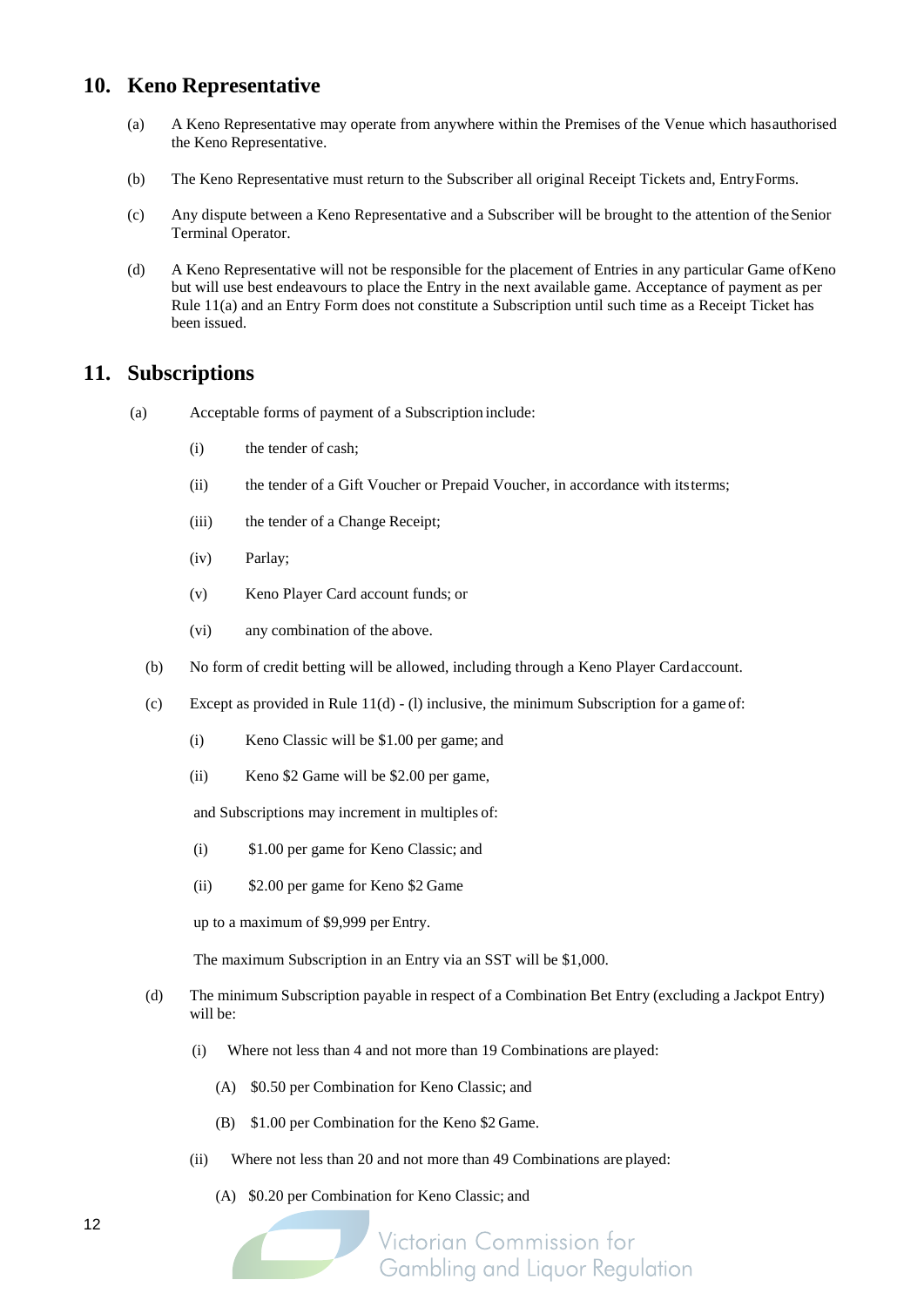- (B) \$0.40 per Combination for the Keno \$2 Game.
- (iii) Where not less than 50 Combinations are played:
	- (A) \$0.10 per Combination for Keno Classic; and
	- (B) \$0.20 per Combination for the Keno \$2 Game.
- (e) Subscriptions for Combination Bet Entries where not less than 4 Combinations are playedmay increment in multiples of:
	- (i) \$0.10 per Combination for Keno Classic; and
	- (ii) \$0.20 per Combination for the Keno \$2 Game.
- (f) The minimum Subscription for:
	- (i) a Keno Classic Jackpot will be \$1.00; and
	- (ii) a Keno \$2 Game Jackpot will be \$2.00.
- (g) The minimum Subscription for a game of Heads or Tails? (including Prepick) will be \$1.00. Subscriptions may increment in multiples of \$1.00 per game (provided that all games must increment by the same amount) up to a maximum of \$9,999 per Entry played by a Subscriber (excluding Let it Run where the maximum allowable Subscription for the first game played by a Subscriber which is the subject of the Entry will be \$9,999 per Entry). In relation to the second and subsequent Games which are the subject of a Let it Run Entry, the maximum allowable Subscription specified in Rule [11\(c\)](#page-11-0) will not apply.
- (h) The minimum Subscription for a Margin Bet is \$1.00. Subscriptions may increment in multiplesof \$1.00 up to a maximum of \$9,999 per Entry played by a Subscriber. If a Subscriber selects more than one Margin Bet in one or more games, the Subscription must be the same for each Margin Bet and for each game.
- (i) Minimum and Maximum Subscriptions for Keno Bonus are the same as for KenoClassic.
- (j) In circumstances where Keno Bonus is being played in conjunction with Let it Run, the amount of the prize that is carried over as the Subscription for the next game in the series will be applied as follows:
	- (i) 50% of the prize as Subscription for Keno Bonus; and
	- (ii) 50% of the prize as Subscription for the game Keno Bonus is being played in conjunctionwith.
- (k) The Subscription paid for Keno Bonus must be equivalent to the Subscription paid for the game itis played in conjunction with.
- (l) If the number of games of Keno Bonus being played on an Entry isless than the number of other Games of Keno being played on the Entry, Keno Bonus will be played in conjunction with the first and following games of Keno.
- (m) The minimum Subscription for a Keno Racing Bet Type (other than Each Way) is \$1.00 per Receipt Ticket and Subscriptions may increment in multiples of \$1.00. The minimum Subscription for an Each Way Keno Racing Bet Type is \$2.00 per Receipt Ticket and Subscriptions may increment in multiples of \$2.00.

#### <span id="page-12-0"></span>**12. Gift Vouchers**

- (a) A Subscriber must pay to a Venue, for the issue of a Gift Voucher, an amount equal to the face value of the Gift Voucher.
- (b) No person under the age of 18 years will be permitted to purchase or use a GiftVoucher.

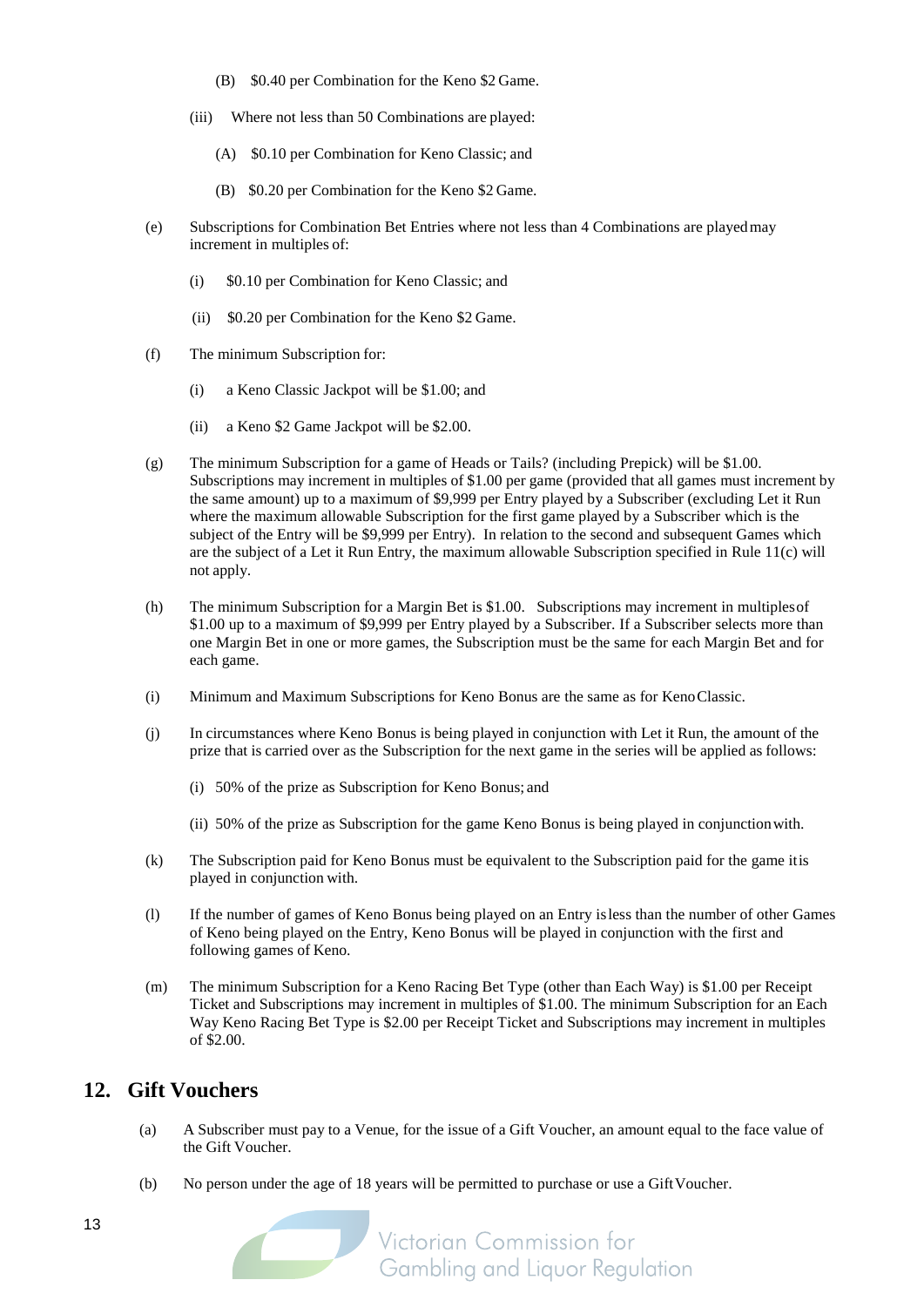- (c) A Gift Voucher may be used as a Subscription in a Game of Keno only within 12 months of the date of purchase, or such shorter period as may be notified at the time ofpurchase.
- (d) An amount equal to the face value of any Gift Voucher that remains unused after a period of 12months will be paid by the Licensee into the Prize Fund.

#### <span id="page-13-1"></span>**13. Prepaid Vouchers**

A Prepaid Voucher may be presented by way of Subscription in a Game of Keno within 30 days of the date of issue, or such shorter period as may be notified at the time of issue or delivery to the Subscriber. If the Prepaid Voucher is not used within 30 days of the date of issue, it is forfeited.

### <span id="page-13-2"></span>**14. Change Receipts**

- (a) A Change Receipt must be redeemed in full for cash or tendered by way of Subscription in a Gameof Keno within 12 months of the date ofissue.
- (b) A Subscriber may pay, for the issue of a Change Receipt, an amount equal to the face value ofthe Change Receipt.
- (c) An amount equal to the face value of any Change Receipt that remains unredeemed after a period of 12 months will be paid by the Licensee into the Prize Fund.

#### <span id="page-13-0"></span>**15. Jackpot**

- (a) For Keno Classic, a minimum of 10% of 7, 8, 9 and 10 Spot Subscriptions will be allocated to the Jackpot Grown for each of those Spots.
- (b) For the Keno \$2 Game, a minimum of:
	- (i) 10% of 7 and 8 Spot Subscriptions;
	- (ii) 9% of 9 Spot Subscriptions; and
	- (iii) 8% of 10 Spot Subscriptions,

will be allocated to Jackpot Growth for each of those respective Spots.

- (c) Jackpot Growth only applies to the Spot for which the Subscription ismade.
- (d) The Jackpot Fill and Jackpot Growth component of the:
	- (i) Keno Classic Jackpot Prize and Keno Bonus Jackpot Prize is fixed and payable in respect of thefirst \$1.00 of the Subscription paid for a game played by a Subscriber to which that prize relates; and
	- (ii) Keno \$2 Game Jackpot Prize is fixed and payable in respect of the first \$2.00 of theSubscription paid for a game played by a Subscriber to which that prize relates,

irrespective of the amount actually subscribed and does not increase proportionately to the amount of the Subscription.

- (e) The amount of the Keno Classic Jackpot Prize will be the sumof:
	- (i) the Subscription paid in respect of the game multiplied by the prize or MajorPrize;
	- (ii) the Jackpot Fill (if any); and
	- (iii) the Jackpot Growth for the relevant game.

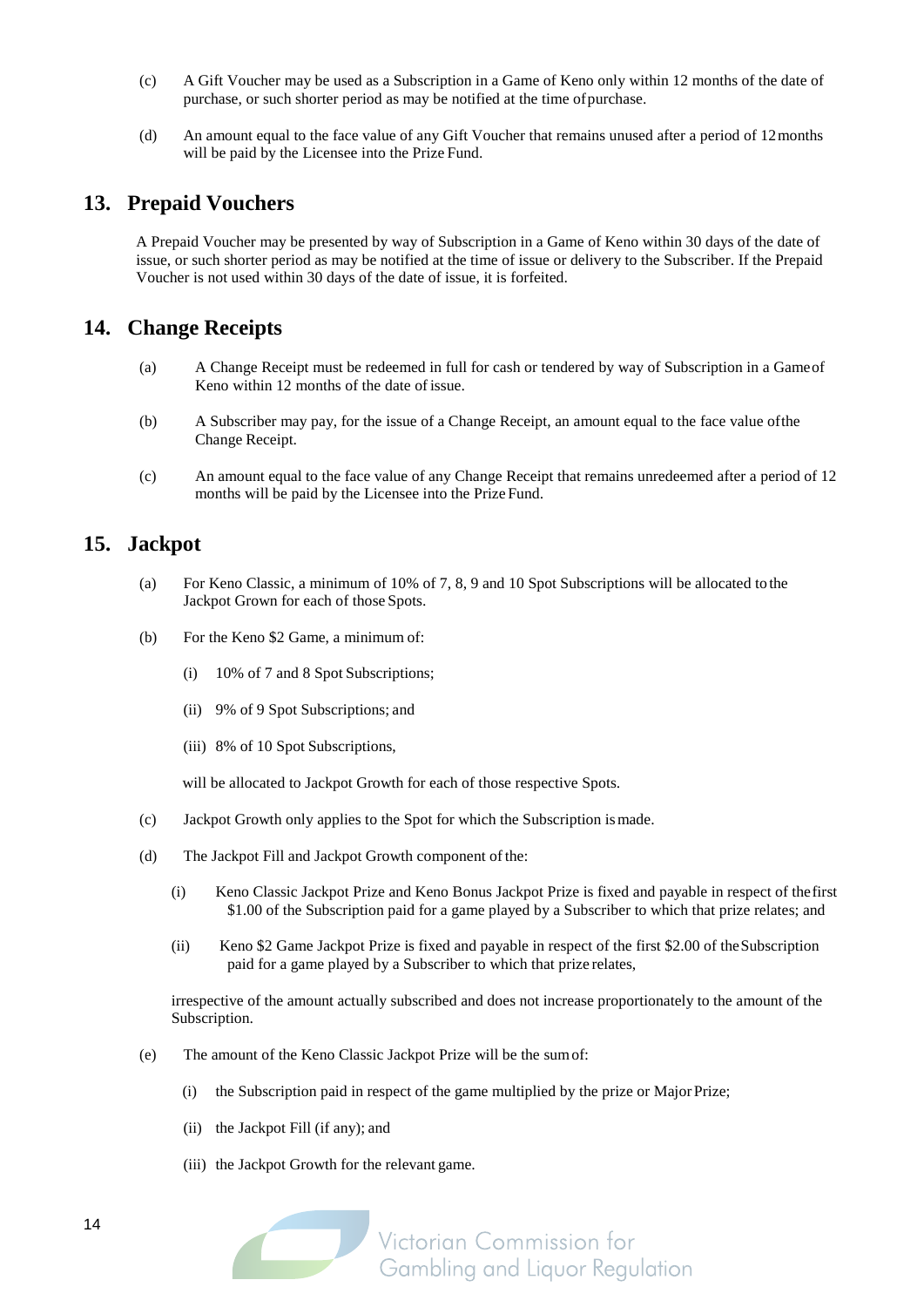- (f) The amount of the Keno \$2 Game Jackpot Prize will be the sumof:
	- (i) the Subscription paid in respect of the game multiplied by the prize or Major Prize;
		- (ii) the Jackpot Fill (if any); and
	- (iii) the Jackpot Growth for the relevant game.

## <span id="page-14-0"></span>**16. Promotional Prizes**

- (a) The Licensee may allocate sums from the Prize Fund to be used for Promotional Prizes. Games in which Promotional Prizes are available are or may be referred to as 'CashGames'.
- (b) Subject to Rule [16\(c\) a](#page-14-0) Promotional Prize will be won by the game played by a Subscriber or Entry (as the case may be) which first meets entry requirements for that PromotionalPrize.
- (c) Where entry requirements for a Promotional Prize are met, and more than one game played by a Subscriber or Entry (as the case may be) meets those requirements the Promotional Prize will be shared among those games or Entries (as the case may be) in accordance with Rule [24\(k\).](#page-17-0)
- (d) The word "Promotional" may be printed on Receipt Tickets. The presence of the word "Promotional" on a Receipt Ticket does not necessarily indicate that an Entry is eligible to win a Promotional Prize. The absence of the word "Promotional" from a Receipt Ticket does not necessarily indicate that the Entry is ineligible to win a Promotional Prize.

## <span id="page-14-1"></span>**17. Cancellations**

- (a) An Entry may be cancelled only:
	- (i) at the Premises of the Venue at which the Entry was accepted;
	- (ii) on the Keno Day on which the Entry was accepted; and
	- (iii) during the displayed trading hours of those Premises.
- (b) Subject to Rule [17\(](#page-14-1)a) and Rule [17\(c\),](#page-14-1) an Entry may be cancelled at any time prior to the closure ofthe game to which that Entry relates or prior to the Drawing of the first number in the game to which that Entry relates, whichever occursfirst.
- (c) A Multi-Game Entry may not be cancelled in respect of those games in which a number has been Drawn. A Multi-Game Entry of more than 200 games may not be cancelled after the first number in the 201st game has been Drawn.
- (d) Subject to Rule [17\(e\),](#page-14-1) if an Entry is cancelled in accordance with these Rules, the Venue will refundto the Subscriber the Subscription in relation to that Entry.
- (e) If an Entry is cancelled in accordance with these Rules and a Gift Voucher or Prepaid Voucher was tendered as the Subscription, the Venue will return the Gift Voucher or Prepaid Voucher to the Subscriber, or, if some Games of Keno have been Drawn, return to the Subscriber a replacement Gift Voucher or Prepaid Voucher with a face value equal to the Subscription payable for the cancelledGames of Keno.
- (f) If an Entry is deemed invalid due to a change of the Rules, the Subscriber will be entitled toeither:
	- (i) a refund of the Subscription; or
	- (ii) a new Entry to the value of the originalSubscription.

## **18. The Draw**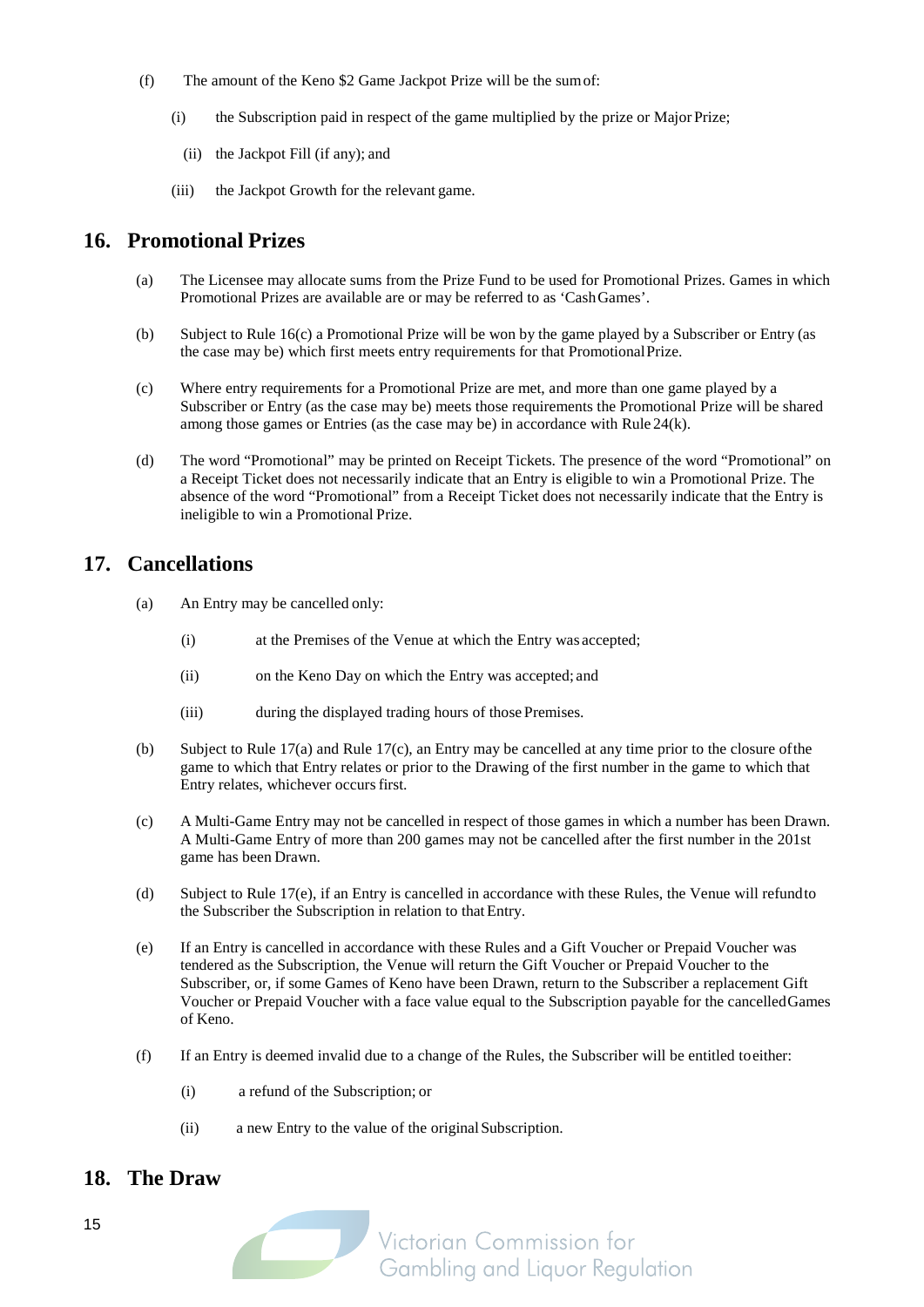- (a) The drawing of the winning numbers must:
	- (i) take place:
		- (A) by means of a Draw Device, connected to the Central Site Computer, and that has been Approved for use in the drawing of Keno;
		- (B) at the Central Site, the Premises of a Venue, the Backup Site or other Approvedsite;
		- (C) in a manner which enables it to be witnessed by an Inspector; and
		- (ii) be captured on an Approved medium.
- (b) The Licensee will determine when a game opens and closes.
- (c) The Draw will be carried out as soon as practicable after the close of the game. Each Game of Keno willbe identified during the Keno Day on which it is played by a number from 0 to 999 and thereafter by the relevant Keno Day and that number.
- (d) If a Draw Device malfunctions, the Draw will continue in accordance with Approvedprocedures.

## **19. Display of Winning Numbers**

Subject to these Rules, the winning numbers and results of the most recently completed Game of Keno and the Multiplier will be displayed at the Premises of a Venue during the Venue's displayed trading hours. The winning numbers and the Multiplier will also be available by a Game Results Inquiry.

## **20. Winning Entries**

- (a) Notwithstanding any other Rule, a winning game played by a Subscriber will be one where the number(s) or relevant selections chosen for that game match the number(s) Drawn, or result determined by the Draw, and resident on storage media at the Central Site as the winning number(s) for that Game of Keno so as to entitle the Subscriber to a prize in accordance with the applicable Schedule of Prizes or to a Promotional Prize.
- (b) Subject to Rul[e 23,](#page-17-1) a prize may only be claimed by submitting a Receipt Ticket.
- (c) A prize will only be payable where the Receipt Ticket submitted indicates that the game played by a Subscriber is a winning game and its particulars correspond with the particulars on storage media atthe Central Site.
- (d) A Receipt Ticket submitted in respect of a successful claim or a Change Receipt redeemed for cash ora Subscription need not be returned to the Subscriber.
- (e) A Game of Keno may include a Promotional Prize.
- (f) Where a Subscriber is unable to return a winning entry to a Venue in person, the Subscriber may return the Receipt Ticket to the Licensee by registered mail for assessment. The Subscriber must include their full name, address, age and phone number and must retain a copy of the Receipt Ticket number and the registered mail number. The Licensee will process the Receipt Ticket to assess whether it is a winning entry. The Subscriber will be notified and, if successful, any prizes will be paid out in accordance with Rule [21.](#page-15-0) If the Receipt Ticket is lost in the post, the Subscriber may make a claim in accordance with Rule [23.](#page-17-1)

#### <span id="page-15-0"></span>**21. Payment of Prizes**

(a) Regardless of the amount of a Subscription, the maximum liability in respect of a Keno Classic Jackpot Prize will be the amount showing as the Keno Classic Jackpot Prize at that time on storage media at the Central Site, reduced (if required) in accordance with Rul[e 24](#page-17-0) and increased (if required) in relation to the prize or Major Prize having regard to the amount of the Subscription and the Multiplier (if relevant). (For

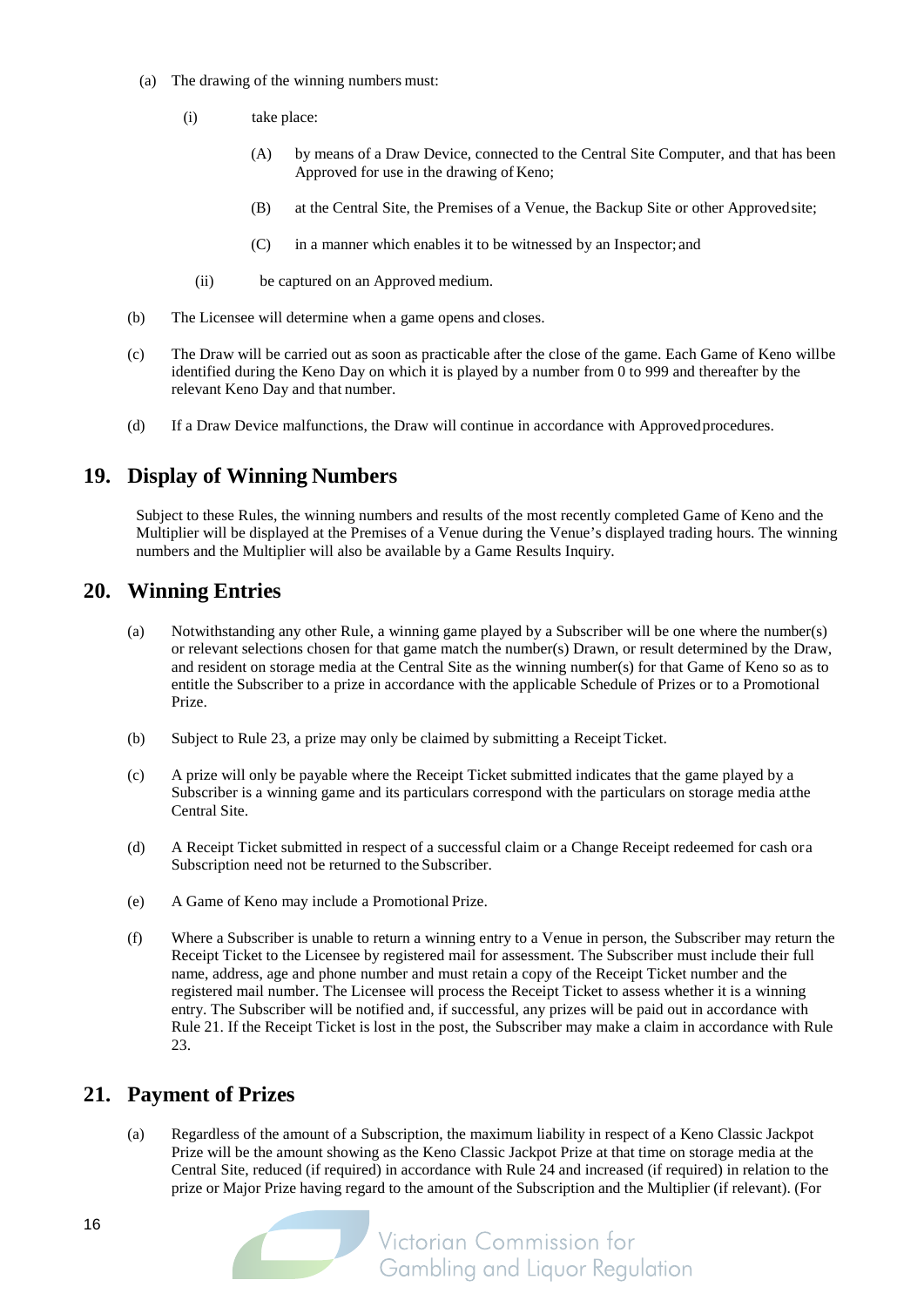the avoidance of doubt, if there is more than one winner in a Game of Keno, the prize will be shared in accordance with Rule 24).

- (b) Subject to Rule [21\(f\),](#page-15-0) where a win requires the issue of a cheque drawn on the Prize Fund or a cheque drawn on a Venue, the details of the payee must be provided by the Subscriber.
- (c) Public personal anonymity will be at the Subscriber's request, made to an employee of the Licensee or Venue at the time the win is confirmed. The Subscriber acknowledges that the Licensee may publish, or cause to be published the name of the Venue, and/or geographic location at which the Subscription was accepted, the method of prize win and the amount of the prize. A Subscriber may revoke a request for anonymity.
- (d) Subject to Rules [22,](#page-17-2) [23](#page-17-1) and [25,](#page-18-0) a claim for the payment of a prize may be made :
	- (i) at the Premises of any Venue up to six months after the Keno Dayon which the game in respect of which the prize is claimed was Drawn. The first \$10,000 of the Total Prize Money, subject to the limit specified by that Venue, may be paid in cash or by way of a Change Receipt. Amountsover \$10,000 of the Total Prize Money will be paid by means of a cheque payable to the claimant or if the claimant requests, by means of electronic funds transfer to an account nominated by the claimant; or
	- (ii) by submitting a written claim to the Licensee, which must be:
		- (A) addressed to the Licensee at Level 21, Tower 2, 727 Collins Street, Melbourne, Victoria 3008;
		- (B) received within six months of the Keno Day on which the game in respect ofthe prize being claimed was Drawn;
		- (C) accompanied by the original Receipt Ticket and a completed Keno ClaimForm.
	- (iii) Any payment of a prize or prizes claimed pursuant to (ii) above will be made by means of a cheque payable to the claimant, or, if the claimant requests, by means of electronic fundstransfer to an account nominated by the claimant. The Licensee accepts no responsibility or liability whatsoever for any loss or damage arising from any delay, acts or omissions on the part of Australia Post or any other party engaged to deliver the claim.
- (e) Payouts resulting from a Keno Claim Form will be paid bycheque drawn on the Prize Fund.
- (f) Any cheques issued in payment or part payment of a payout will be crossed and marked "Not Negotiable" and payable to "Account Payee Only" and will be drawn in favour of theSubscriber.
- (g) Payouts to Subscribers known to be under legal incapacity or disability or to those Subscribers who are known to have died before receiving any or all of a particular payout will be made in accordance with the laws of Victoria.
- (h) Prizes won in a Delayed Start Game may not be payable until the Keno Day following the Keno Dayon which that Delayed Start Game was Drawn.
- (i) Where a payout is calculated to be an amount which is an exact multiple of \$0.10 that prize will be payable. Where a prize is calculated to be an amount which is not an exact multiple of \$0.10 theprize payable will be the nearest amount below the calculated prize which is an exact multiple of\$0.10.
- (j) Prizes may be automatically paid to a Keno Player Card account by the Licensee where theSubscription was paid by a Keno Player Card account.
- (k) A prize is not payable in relation to a subscription not made in accordance with these Rules, including, for example, one subject to credit betting or other illegal activity.
- (l) A Keno Classic Prize in a Pooled Jackpot, or a Keno \$2 Game Jackpot Prize in a Keno \$2 Game Pooled Jackpot, may be won in one or more venues(s) within Victoria and/or in another participating jurisdiction(s).

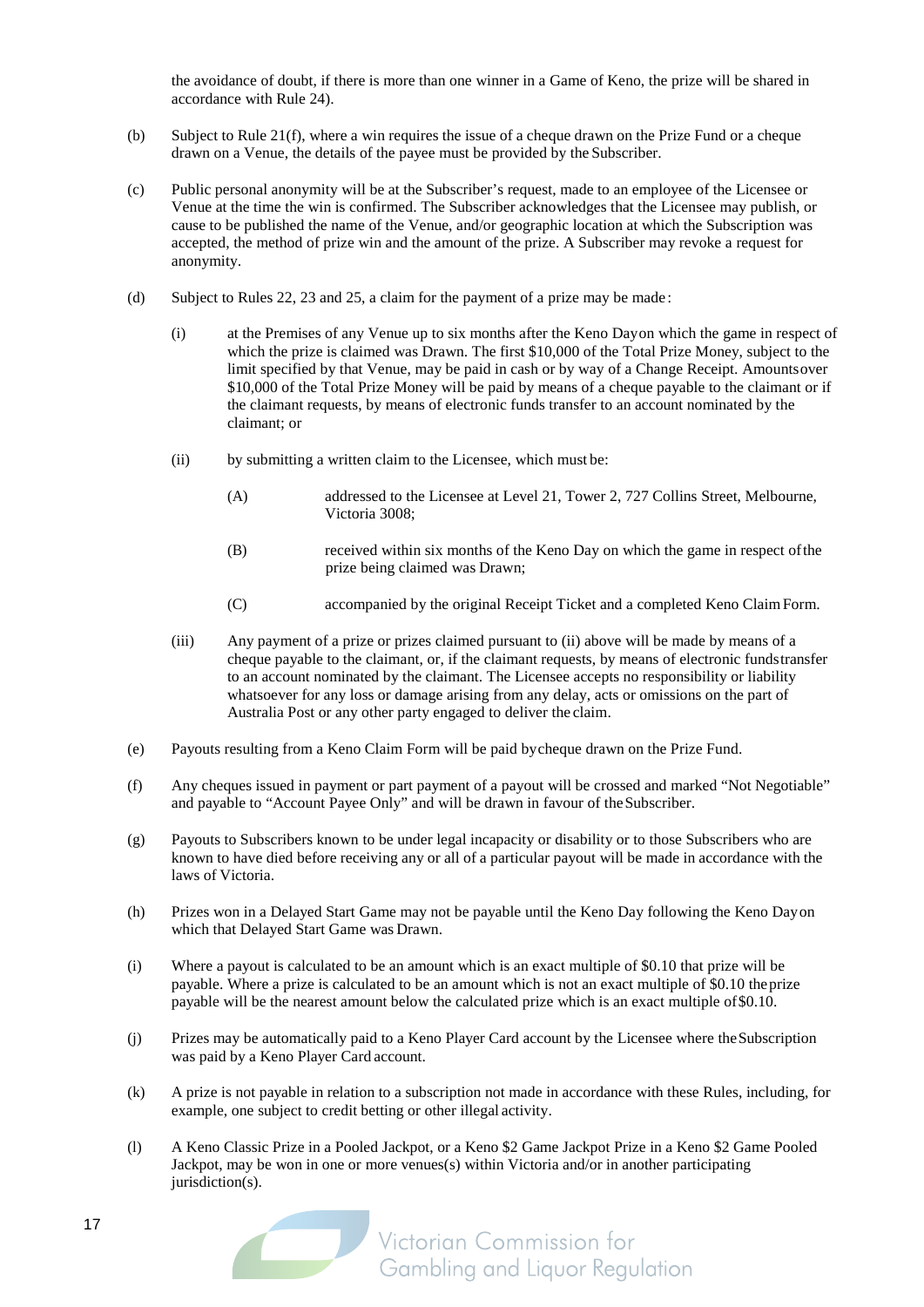(m) A Keno Classic Prize in a Pooled Jackpot, or a Keno \$2 Game Jackpot Prize in a Keno \$2 Game Pooled Jackpot, may be won in another participating jurisdiction(s) including but not limited to when there is any failure, disruption or malfunction of equipment used in the conduct of Games of keno whether at the Central Site or at the Premises of a Venue or any other location, electrical power, telecommunications links or storage media at the Central Site.

## <span id="page-17-2"></span>**22. Unclaimed Change Receipts, Gift Vouchers, Prepaid Vouchers or Prizes**

- (a) If a Subscriber has been notified of an Unclaimed Prize through their Keno Player Card registration, to claim their prize they must attend the Venue and submit their Receipt Ticket (or Change Receipt). If they are unable to present their Receipt Ticket or Change Receipt, the Subscriber must submit details of that ticket or receipt, via a Keno Claim Form, to the Licensee.
- (b) Details of Unclaimed Prizes will remain accessible from storage media on the Central Site Computer for up to six calendar months after the Keno Day to which they relate. After this period prize payouts may be made only after submission of a Keno Claim Form forwarded by the Subscriber to theTreasurer.
- (c) Details of unclaimed Change Receipts or unclaimed Gift Vouchers will remain accessible from storage media on the Central Site Computer for up to 12 calendar months after the Keno Day on which theywere issued.
- (d) All correspondence to a Subscriber relevant to an Unclaimed Prize or unclaimed Change Receipt will bear the signature of a representative of theLicensee.

## <span id="page-17-1"></span>**23. Lost or Mutilated Receipt Tickets, Change Receipts and Vouchers**

- (a) If a Receipt Ticket, Change Receipt or Gift Voucher is submitted by a Subscriber for processing, is unable to be read or validated by a Terminal or the Terminal Operator, or the Receipt Ticket has been lost, a claim for payment may be made by the submission of a Keno ClaimForm.
- (b) If the details given by the Subscriber satisfy the Licensee, the prize will be paid in accordance with Rule [21.](#page-15-0)
- (c) If a Change Receipt or Gift Voucher has been lost, a claim for a refund of the face value of the Change Receipt or Gift Voucher may not be made.
- (d) If, having purchased a Gift Voucher, a Subscriber does not agree to the conditions of purchase described in Rule 12, a refund of the face value of the Gift Voucher can be made. This refund can only be made by returning the Gift Voucher to the same Venue from which the Gift Voucher was purchased and on the same day as the Gift Voucher was purchased.

## <span id="page-17-0"></span>**24. Pro-rating and Sharing of Prizes**

- (a) The maximum aggregate liability for all Major Prizes in any one Game of Keno, excluding Promotional Prizes, will be \$3,000,000. Where the total amount of such Major Prizes exceeds \$3,000,000, Pro-rating will apply.
- (b) Subject to Rule [24\(c\)](#page-17-0) where Pro-rating applies the amount payable in respect of each Major Prize affected will be as follows:

Amount payable =  $X \div Y$  x \$3,000,000

where

 $X =$  the amount which except for this Rule would have been payable in respect of the game played by a Subscriber.

 $Y =$  the total prize amount which, except for this Rule, would have been payable in respect of all Major Prizes for a Game of Keno.

(c) Notwithstanding the application of Pro-rating no Major Prize will be reduced to a value less than\$1,000.

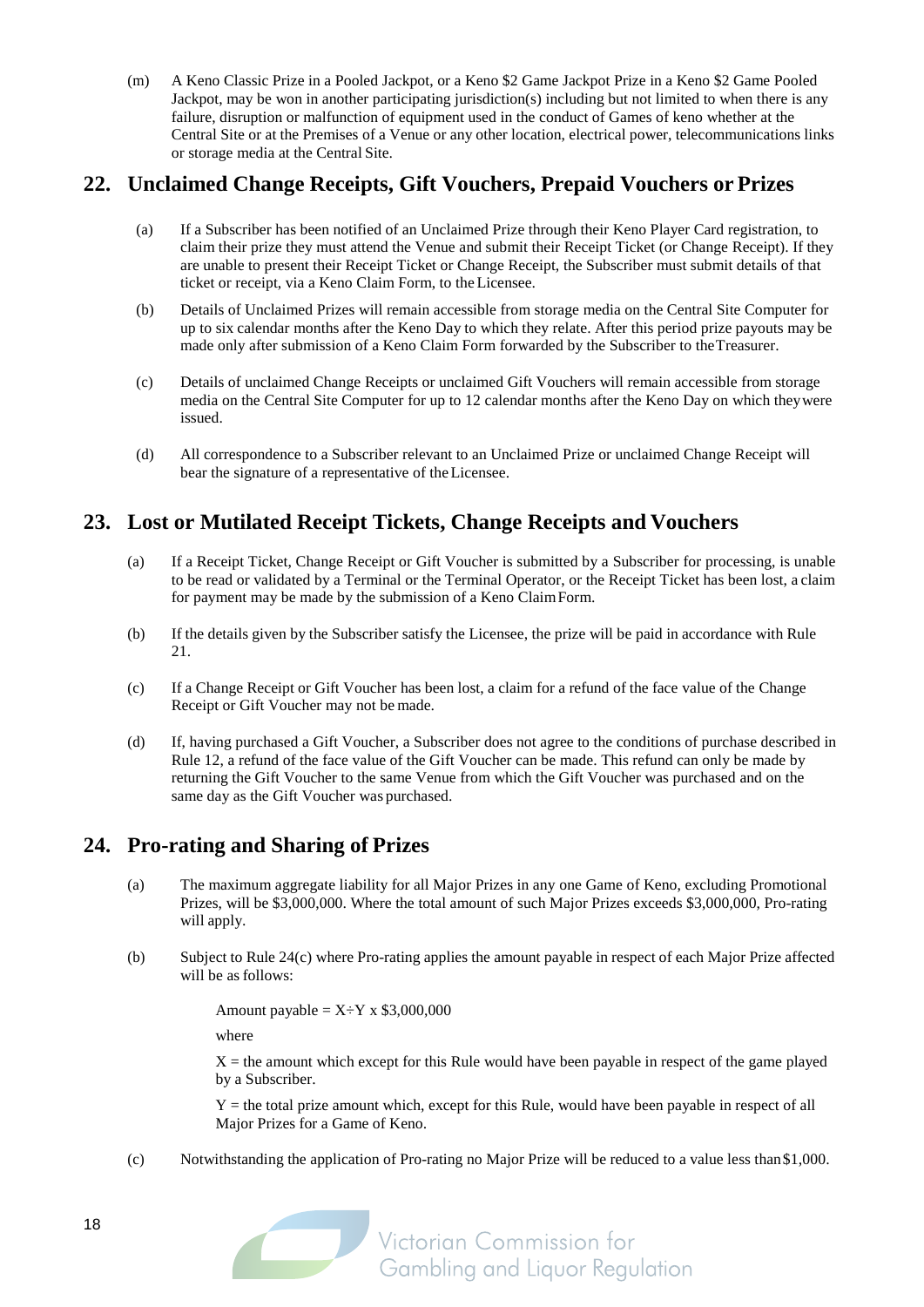- (d) In a Pooled Jackpot game, where there is more than one Keno Classic Jackpot winner in the same jurisdiction, the Pooled Jackpot Amount and Jackpot Fill will be shared among those Keno Classic Jackpot winners in the same proportion that the amount of the Subscription (disregarding Keno Bonus) paid by each winner on the winning combination of Spots bears to the total amount of the Subscription (disregarding Keno Bonus) paid by all winners on the winning combination ofSpots.
- (e) In a Pooled Jackpot game, where there is more than one Keno Classic Winner across two or more Pooled Jackpot participating jurisdictions, the Jackpot Fill will be paid to the winner in this jurisdiction. The Pooled Jackpot Amount will be shared among all Keno Classic Jackpot winners in the same proportion that the amount of the Subscription (disregarding Keno Bonus) paid by each winner on the winning combination of Spots bears to the total amount of the Subscriptions (disregarding Keno Bonus) paid by all winners, in all jurisdictions, on the winning combination of Spots.
- (f) Where a situation described in Rule 24(e) occurs, and two or more winners are located in the same jurisdiction, the Keno Classic Jackpot winners in this jurisdiction will share the Jackpot Fill in the same proportion that the amount of the Subscription paid by each winner on the winning combination ofSpots bears to the total amount of the Subscriptions (disregarding Keno Bonus) paid by all winners, in this jurisdiction, on the winning combination of Spots. The Pooled Jackpot Amount will be shared as described in Rule 24(e).
- (g) In a Pooled Jackpot game, where there is more than one Keno \$2 Game Jackpot winner in the same jurisdiction, the Keno \$2 Game Pooled Jackpot Amount and Jackpot Fill will be shared among those Keno \$2 Game Jackpot winners in the same proportion that the amount of the Subscription (disregarding Keno Bonus) paid by each winner on the winning combination of Spots bears to the total amount of the Subscription (disregarding Keno Bonus) paid by all winners on the winning combination ofSpots.
- (h) In a Pooled Jackpot game, where there is more than one Keno \$2 Game Jackpot winner across two or more Keno \$2 Game Pooled Jackpot participating jurisdictions, the Jackpot Fill will be paid to the winner in this jurisdiction. The Keno \$2 Game Pooled Jackpot Amount will be shared among all Keno \$2 Game Jackpot winners in the same proportion that the amount of the Subscription (disregarding Keno Bonus) paid by each winner on the winning combination of Spots bears to the total amount of the Subscriptions (disregarding Keno Bonus) paid by all winners, in all jurisdictions, on the winning combination ofSpots.
- (i) Where a situation described in Rule 24(h) occurs, and two or more winners are located in the same jurisdiction, the Keno \$2 Game Jackpot winners in this jurisdiction will share the Jackpot Fill in the same proportion that the amount of the Subscription paid by each winner on the winning combination of Spots bears to the total amount of the Subscriptions (disregarding Keno Bonus) paid by all winners, in this jurisdiction, on the winning combination of Spots. The Keno \$2 Game Pooled Jackpot Amount will be shared as described in Rule 24(h).
- (j) Where there is more than one Keno Bonus Jackpot Prize winner, the Keno Bonus Jackpot Prize will be shared amongst those Keno Bonus Jackpot Prize winners in the same proportion that the amount of the Subscriptions (disregarding Keno Bonus) paid by each winner on the winning combination of Spotsbears to the total amount of the Subscription (disregarding Keno Bonus) paid by all winner on the winning combination of Spots.
- (k) Where there is more than one Promotional Prize winner, the Promotional Prize will be shared among those Promotional Prize winners in proportion to the amount of the Subscription paid by each winner on the winning combination of Spots.

## <span id="page-18-0"></span>**25. Limitation of Liability**

- (a) Without limitation to the following provisions of this Rule [25,](#page-18-0) the Licensee will have no responsibility or liability to a Subscriber until an Entry is validly made and a Receipt Ticket is delivered to thatSubscriber.
- (b) The Licensee will have no responsibility or liability to a Subscriber or to any other person by reason of the loss or destruction for any reason or from any cause of a Receipt Ticket beyond the amount of the Subscription paid in respect of the Receipt Ticket unless, at the discretion of the Licensee, the criteria as set out in Rules [22](#page-17-2) and [23](#page-17-1) are met.
- (c) The Licensee will have no responsibility or liability to pay a Subscriber who claims a prize and is unable to submit a Receipt Ticket. The Licensee will have discharged all liability in relation to payment of a prizeby

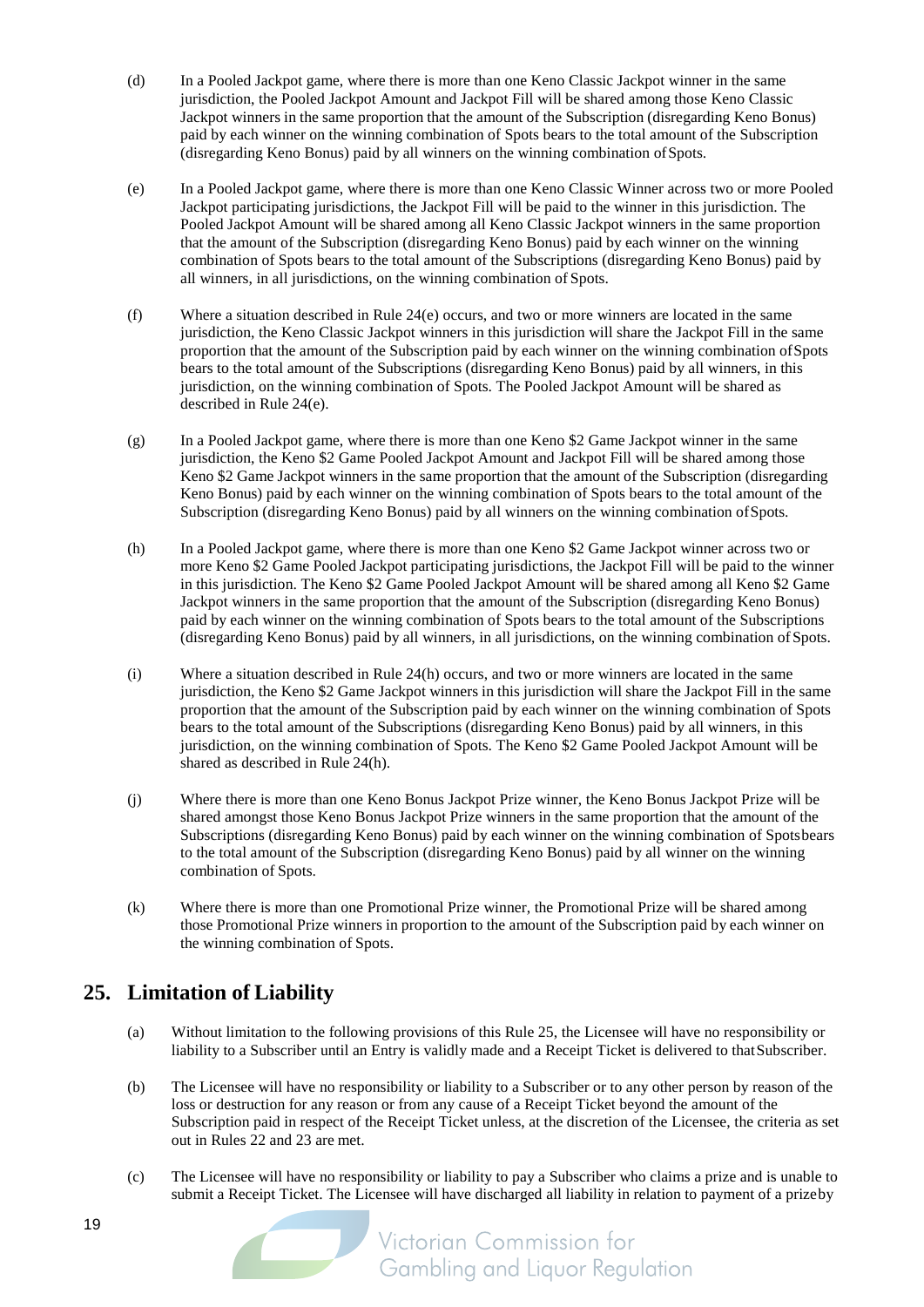making payment to a person who has submitted a prize winning Receipt Ticket. The official record of payment will be the image resident on storage media at the Central Site.

- <span id="page-19-0"></span>(d) The Licensee and each of their employees will have no liability or responsibility to a Subscriber beyond the Subscription paid in respect of a Receipt Ticket, or any other person, in respectof:
	- (i) any negligence, omission, delay or failure whatsoever on the part of any person in the carrying out or performance of any duty, function or discretion conferred or contemplated by the Rules in or about the conduct of the Game of Keno; and
	- (ii) without prejudice to the generality of Rule  $25(d)(i)$  $25(d)(i)$  hereof, any negligence, omission, delay or failure in relation to:
		- (A) the payment of prizes;
		- (B) the processing and issue of a Receipt Ticket following acceptance of an EntryForm, Replay Verbal Entry instructions or Entry by way of Self Service Terminal;
		- (C) the processing of a prize winning Receipt Ticket or the redeeming of a ChangeReceipt;
		- (D) the inclusion of an Entry in a particular Game of Keno received by way of an EntryForm, Replay, Verbal Entry instructions or Entry by way of Self ServiceTerminal.
- (e) No Venue will have any responsibility or liability to a Subscriber or to any other person by reason ofthe loss or destruction for any reason or from any cause of a Change Receipt, or a ReceiptTicket.
- <span id="page-19-1"></span>(f) No Venue and no employee of a Venue will have any liability or responsibility to a Subscriber for orin respect of:
	- (i) any negligence, omission, delay or failure whatsoever on the part of any person in the carrying out or performance of any duty, function or discretion conferred or contemplated by the Rules in or about the conduct of any Game of Keno; and
	- (ii) without prejudice to the generality of Rul[e 25\(f\)](#page-18-0)[\(i\)](#page-19-1) hereof, any negligence, omission, delay or failure in relation to:
		- (A) the payment of payouts;
		- (B) the processing and issue of a Receipt Ticket following acceptance of an EntryForm, Replay, Verbal Entry instructions or Entry by way of Self ServiceTerminal;
		- (C) the processing of a prize winning Receipt Ticket or the redeeming of a ChangeReceipt;
		- (D) the inclusion of an Entry in any particular Game of Keno received by way of an Entry Form, Replay, Verbal Entry instructions or Entry by way of Self Service Terminal.
- (g) The Licensee and every Venue, and each employee of the Licensee or a Venue, will have no liability or responsibility to a Subscriber or any person for or in respect of any failure, disruption or malfunction of equipment used in the conduct of Games of Keno whether at the Central Site or at the Premises of a Venue or any other location, electrical power, telecommunications links or storage media at the Central Site. Further, the Licensees and every Venue, and each employee of the Licensees or a Venue shall have no liability if a Keno Classic Jackpot Prize. or a Keno \$2 Game Jackpot Prize, which is for a Pooled Jackpot, is won in another participating jurisdiction during a period where there is any failure, disruption or malfunction of equipment used in the conduct of Games of Keno whether at the Central Site or at the Premises of a Venue of any other location, electrical power, telecommunications links or storage media at the Central Site in this jurisdiction.
- (h) The Licensee and every Venue, and each employee of the Licensee or a Venue, will have no liability or responsibility for any consequence of interference with or interruption to any Game of Keno due to fire, storm, flood, riot, civil commotion, strike, failure or disruption of electrical power supply or telecommunications or other cause not within the reasonable control of suchperson.

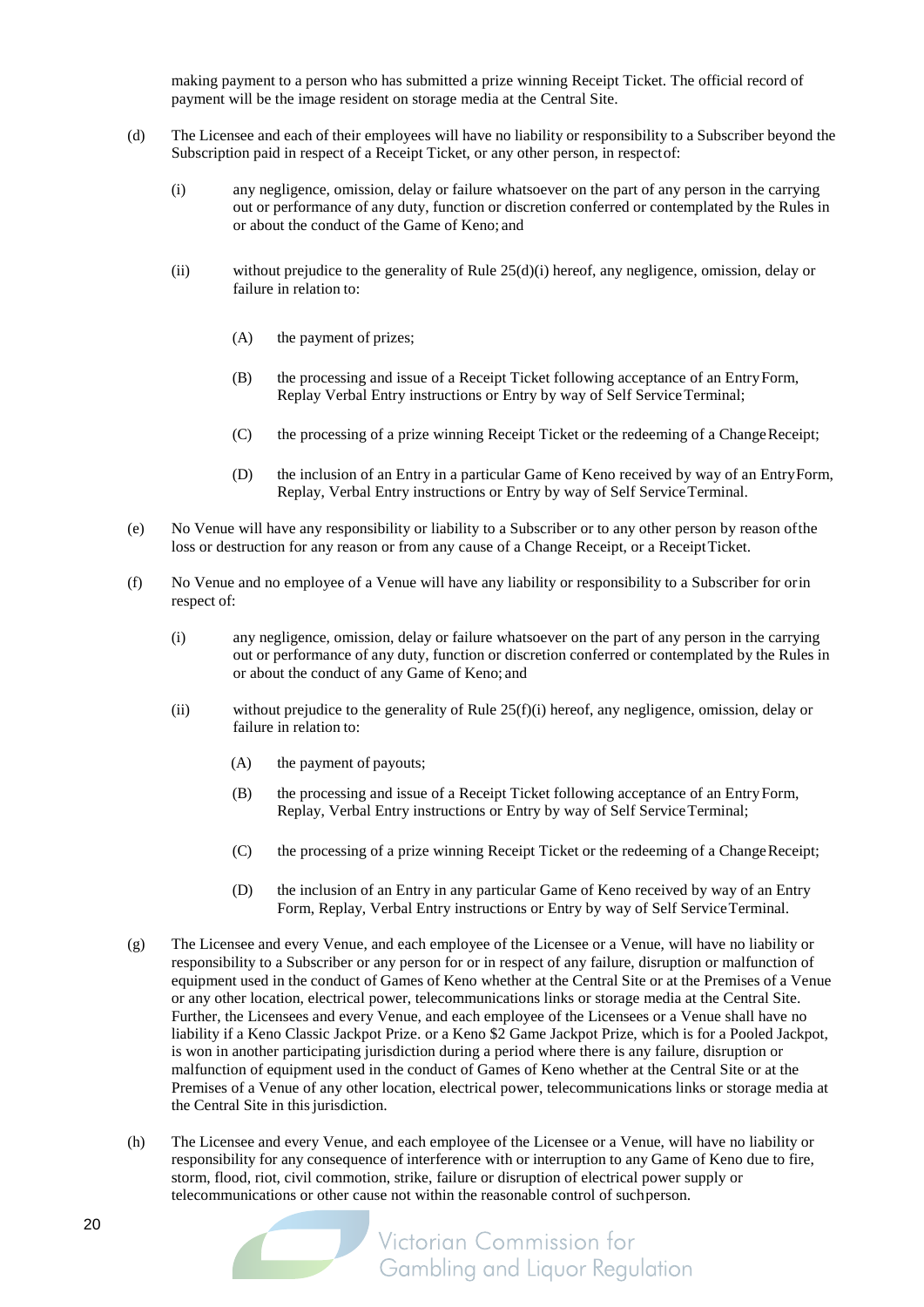(i) The State of Victoria, the Crown in right of that State, the Government of that State, the Minister, an Inspector, their successors and the employees and agents and every one of them will have as ample protection from liability in respect of their acts and omissions (whether arising from, or contributed to, by negligence or otherwise) and the acts, omissions and contingencies the subject of Rule[s 25\(a\)](#page-18-0) t[o 25\(i\)](#page-18-0) inclusive as those protected by the said Rule.

## <span id="page-20-0"></span>**26. Disqualifications**

- (a) Notwithstanding that a Receipt Ticket or Change Receipt may have been issued, Entry in the Game of Keno may be disqualified and no claim will be entered in respect of it if the Licensee is of the opinion that it should be disqualified.
- (b) The reasons for disqualification by the Licensee may include but are not limitedto:
	- (i) tender of insufficient Subscription or if the form of Subscription is notacceptable;
	- (ii) the Subscriber has defaulted in payment of any previousfee;
	- (iii) reasonable suspicion of fraud or attempted fraud (whether computer related orotherwise);
	- (iv) a Receipt Ticket or Change Receipt failing any security tests conducted by theLicensee;
	- (v) reasonable suspicion of unauthorised use of a Terminal;
	- (vi) reasonable suspicion that the Subscriber is ineligible to enter a game under Rule [6](#page-9-1) or Rule [9\(a\);](#page-9-0) or
	- (vii) any other breach of the Rules which in the opinion of the Licensee justifiesdisqualification.
- (c) An Entry which has been disqualified in accordance with this Rule [26](#page-20-0) may, in the absolute discretion of the Licensee, be reinstated.
- (d) Without limiting the operation of Rule [25,](#page-18-0) the liability of the Licensee to a Subscriber who has anEntry disqualified and reinstated under this Rule [26](#page-20-0) will be limited to the amount of any prize won by that reinstated Entry.

## **27. Amendment**

- (a) These Rules may only be amended, added to or repealed, in whole or in part, at any time by the Licensee.
- (b) Any amendment, addition or repeal will be effective on the date on which it is published in the Victorian Government Gazette, or such later date as is specified in the Victorian GovernmentGazette.
- (c) The Licensee will have no responsibility to a Subscriber or any person for or in respect of any change to the Rules.

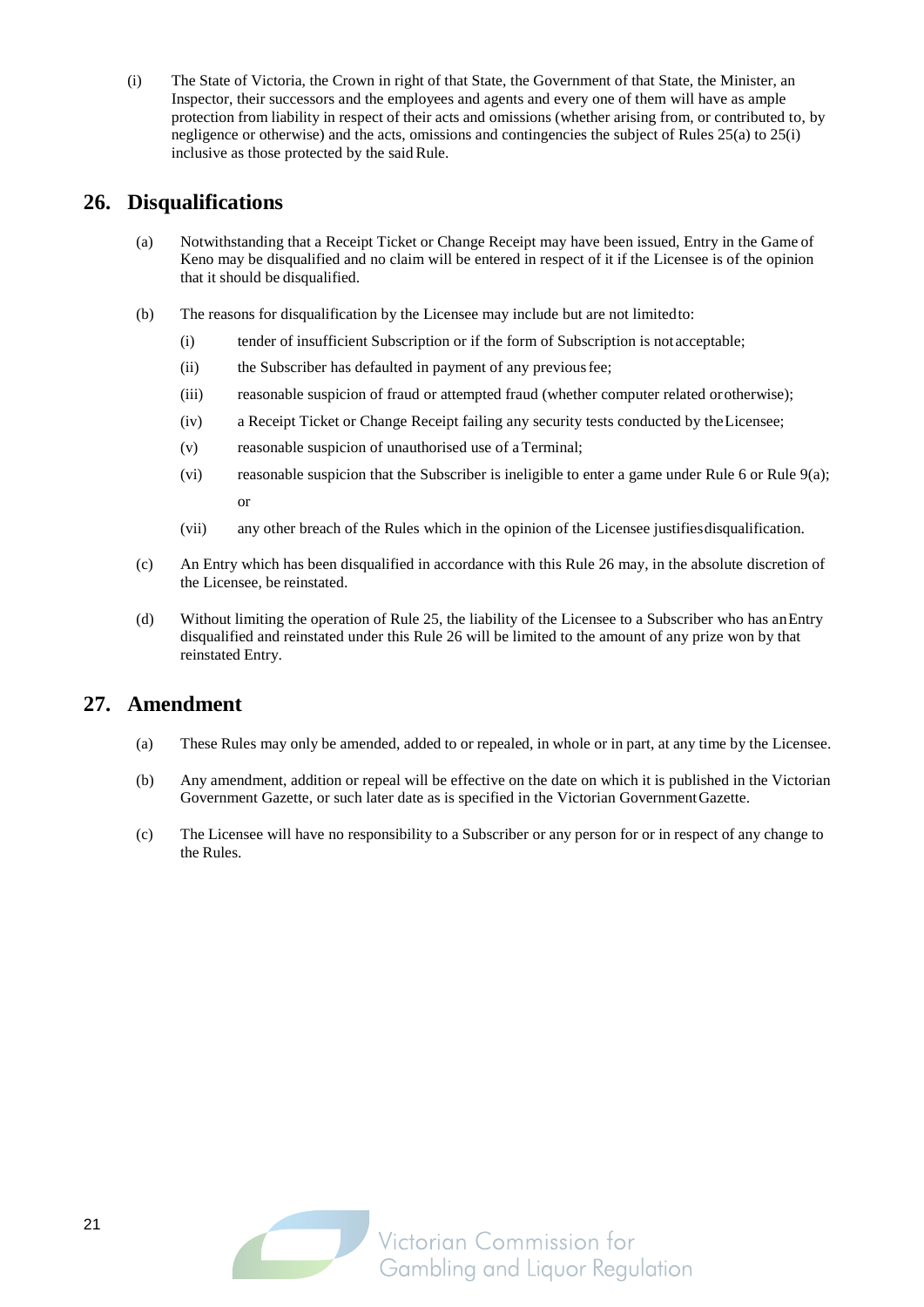## **Schedules of Prizes**

## **Keno Classic**

The following Schedule of Prizes applies to all Games of Keno Classic, and is used to determine Keno Bonus where it is played in conjunction with Keno Classic. Prizes are based on a Subscription of \$1:

Schedule 1

| Number of            | <b>Number of Spots Selected</b> |                  |    |     |     |  |
|----------------------|---------------------------------|------------------|----|-----|-----|--|
| <b>Spots Matched</b> |                                 |                  |    |     |     |  |
|                      |                                 |                  |    |     |     |  |
|                      |                                 |                  |    |     |     |  |
|                      |                                 | 12 <sub>12</sub> |    |     |     |  |
|                      |                                 |                  | 44 |     |     |  |
|                      |                                 |                  |    | 120 | 14  |  |
|                      |                                 |                  |    |     | 640 |  |

| Number of            | <b>Number of Spots Selected</b> |                                   |                                    |                                        |                                                              |  |
|----------------------|---------------------------------|-----------------------------------|------------------------------------|----------------------------------------|--------------------------------------------------------------|--|
| <b>Spots Matched</b> | 6                               | 7                                 | 8                                  | $\boldsymbol{9}$                       | 10                                                           |  |
| $\overline{0}$       |                                 |                                   |                                    |                                        |                                                              |  |
| 3                    | 1                               | 1                                 |                                    |                                        |                                                              |  |
| $\overline{4}$       | 5                               | $\mathfrak{Z}$                    | $\overline{c}$                     | $\mathbf{1}$                           | $\mathbf{1}$                                                 |  |
| 5                    | 80                              | 12                                | 7                                  | 5                                      | $\overline{2}$                                               |  |
| 6                    | 1,800                           | 125                               | 60                                 | 20                                     | 6                                                            |  |
| $\overline{7}$       |                                 | \$5,000 plus<br>Jackpot<br>Growth | 675                                | 210                                    | 50                                                           |  |
| 8                    |                                 |                                   | \$25,000<br>plus Jackpot<br>Growth | 2,500                                  | 580                                                          |  |
| 9                    |                                 |                                   |                                    | \$100,000<br>plus<br>Jackpot<br>Growth | 10,000                                                       |  |
| 10                   |                                 |                                   |                                    |                                        | \$250,000<br>plus<br>Jackpot Fill<br>of<br>\$750,000<br>plus |  |

| Number of            | <b>Number of Spots selected</b> |     |         |  |  |
|----------------------|---------------------------------|-----|---------|--|--|
| <b>Spots Matched</b> | 15                              | 20  | 40      |  |  |
|                      |                                 | 100 | 250,000 |  |  |
|                      |                                 |     | 25,000  |  |  |
|                      |                                 |     | 2,200   |  |  |
|                      |                                 |     | 200     |  |  |
|                      |                                 |     |         |  |  |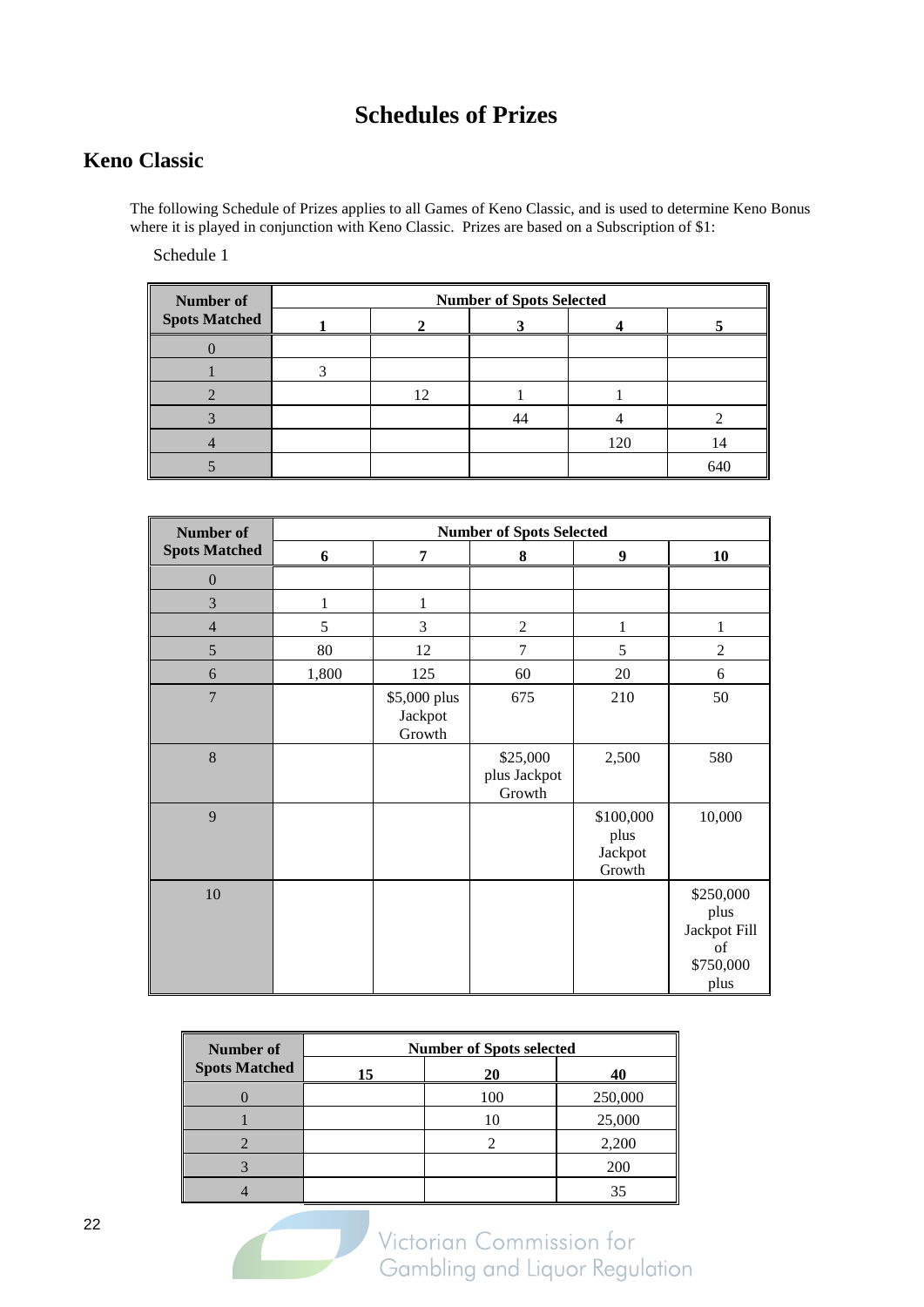| 5              |                |                | 7              |
|----------------|----------------|----------------|----------------|
| 6              | $\overline{c}$ |                | $\overline{c}$ |
| $\overline{7}$ | $\overline{4}$ |                | 1              |
| 8              | 20             | $\overline{2}$ |                |
| 9              | 50             | $\overline{7}$ |                |
| 10             | 250            | 20             |                |
| 11             | 2,000          | 100            |                |
| 12             | 12,000         | 450            |                |
| 13             | 50,000         | 1,200          | 1              |
| 14             | 100,000        | 5,000          | $\overline{c}$ |
| 15             | 250,000        | 10,000         | 7              |
| 16             |                | 15,000         | 35             |
| 17             |                | 25,000         | 200            |
| 18             |                | 50,000         | 2,200          |
| 19             |                | 100,000        | 25,000         |
| 20             |                | 250,000        | 250,000        |

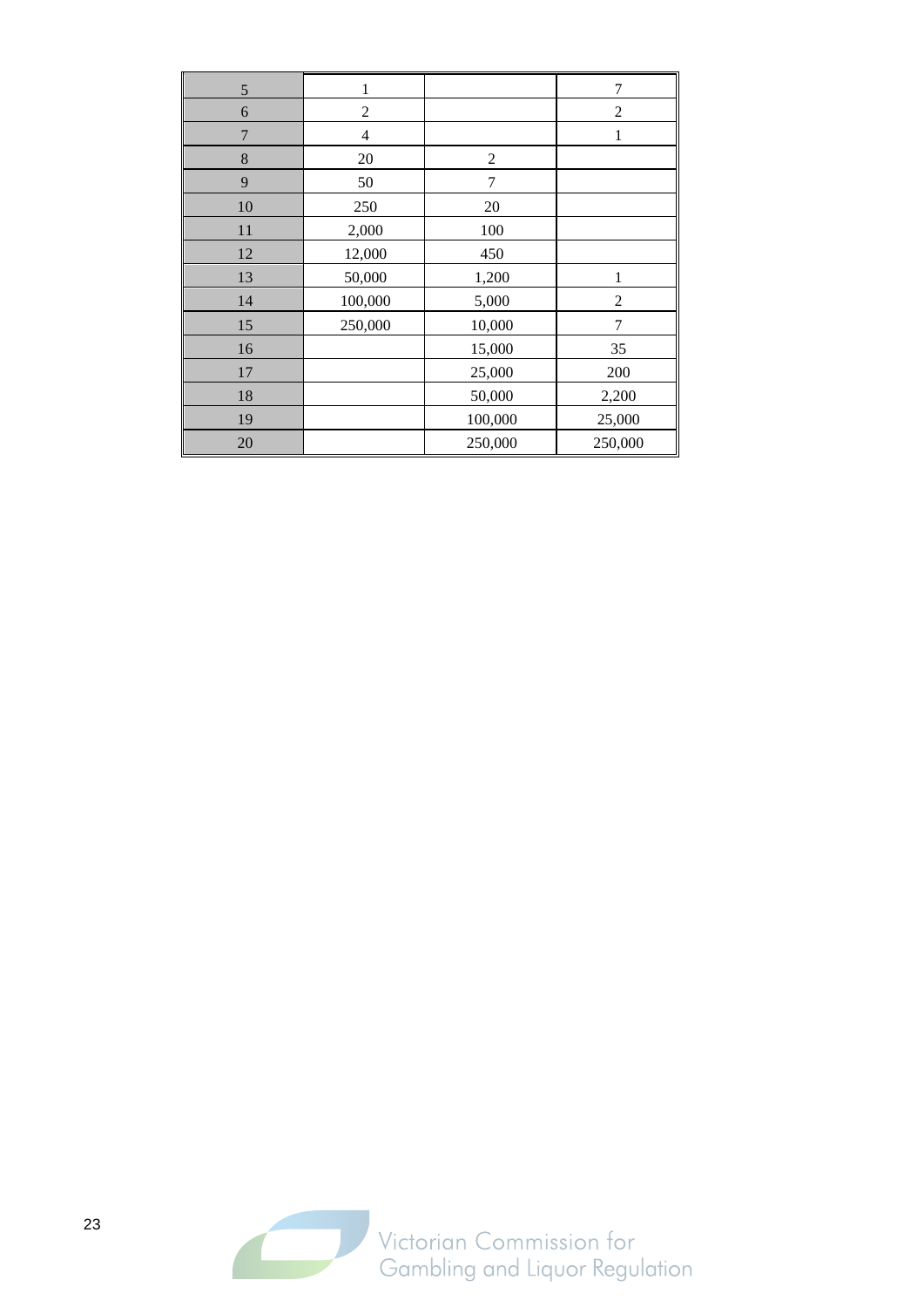### Schedule 2

| <b>Number of</b>     | <b>Number of Spots Selected</b> |    |  |     |     |
|----------------------|---------------------------------|----|--|-----|-----|
| <b>Spots Matched</b> |                                 |    |  |     |     |
|                      |                                 |    |  |     |     |
|                      |                                 |    |  |     |     |
|                      |                                 | 12 |  |     |     |
|                      |                                 |    |  |     |     |
|                      |                                 |    |  | 130 |     |
|                      |                                 |    |  |     | 700 |

| <b>Number of</b>               | <b>Number of Spots Selected</b> |                                   |                             |                                     |                                                                            |
|--------------------------------|---------------------------------|-----------------------------------|-----------------------------|-------------------------------------|----------------------------------------------------------------------------|
| <b>Spots</b><br><b>Matched</b> | 6                               | 7                                 | 8                           | 9                                   | 10                                                                         |
| $\boldsymbol{0}$               |                                 |                                   |                             |                                     |                                                                            |
| 3                              | 1                               | 1                                 |                             |                                     |                                                                            |
| $\overline{4}$                 | 5                               | 3                                 | $\overline{2}$              |                                     | 1                                                                          |
| 5                              | 50                              | 10                                | 5                           | 5                                   | $\overline{2}$                                                             |
| 6                              | 2,400                           | 100                               | 50                          | 20                                  | 5                                                                          |
| $\overline{7}$                 |                                 | \$5,500 plus<br>Jackpot<br>Growth | 500                         | 100                                 | 20                                                                         |
| 8                              |                                 |                                   | \$40,000<br>plus<br>Jackpot | 2,000                               | 400                                                                        |
| 9                              |                                 |                                   |                             | \$150,000<br>plus Jackpot<br>Growth | 10,000                                                                     |
| 10                             |                                 |                                   |                             |                                     | \$250,000 plus<br>Jackpot Fill of<br>\$1,250,000<br>plus Jackpot<br>Growth |

| <b>Number of</b>     | <b>Number of Spots selected</b> |                |                |  |  |  |
|----------------------|---------------------------------|----------------|----------------|--|--|--|
| <b>Spots Matched</b> | 15                              | 20             | 40             |  |  |  |
| $\theta$             |                                 | 100            | 250,000        |  |  |  |
|                      |                                 | 10             | 25,000         |  |  |  |
| $\overline{2}$       |                                 | 2              | 2,500          |  |  |  |
| 3                    |                                 |                | 250            |  |  |  |
| 4                    |                                 |                | 30             |  |  |  |
| 5                    | 1                               |                | 5              |  |  |  |
| 6                    | $\overline{2}$                  |                | $\mathfrak{D}$ |  |  |  |
| 7                    | 4                               |                |                |  |  |  |
| 8                    | 20                              | $\mathfrak{D}$ |                |  |  |  |
| 9                    | 50                              |                |                |  |  |  |
| 10                   | 200                             | 20             |                |  |  |  |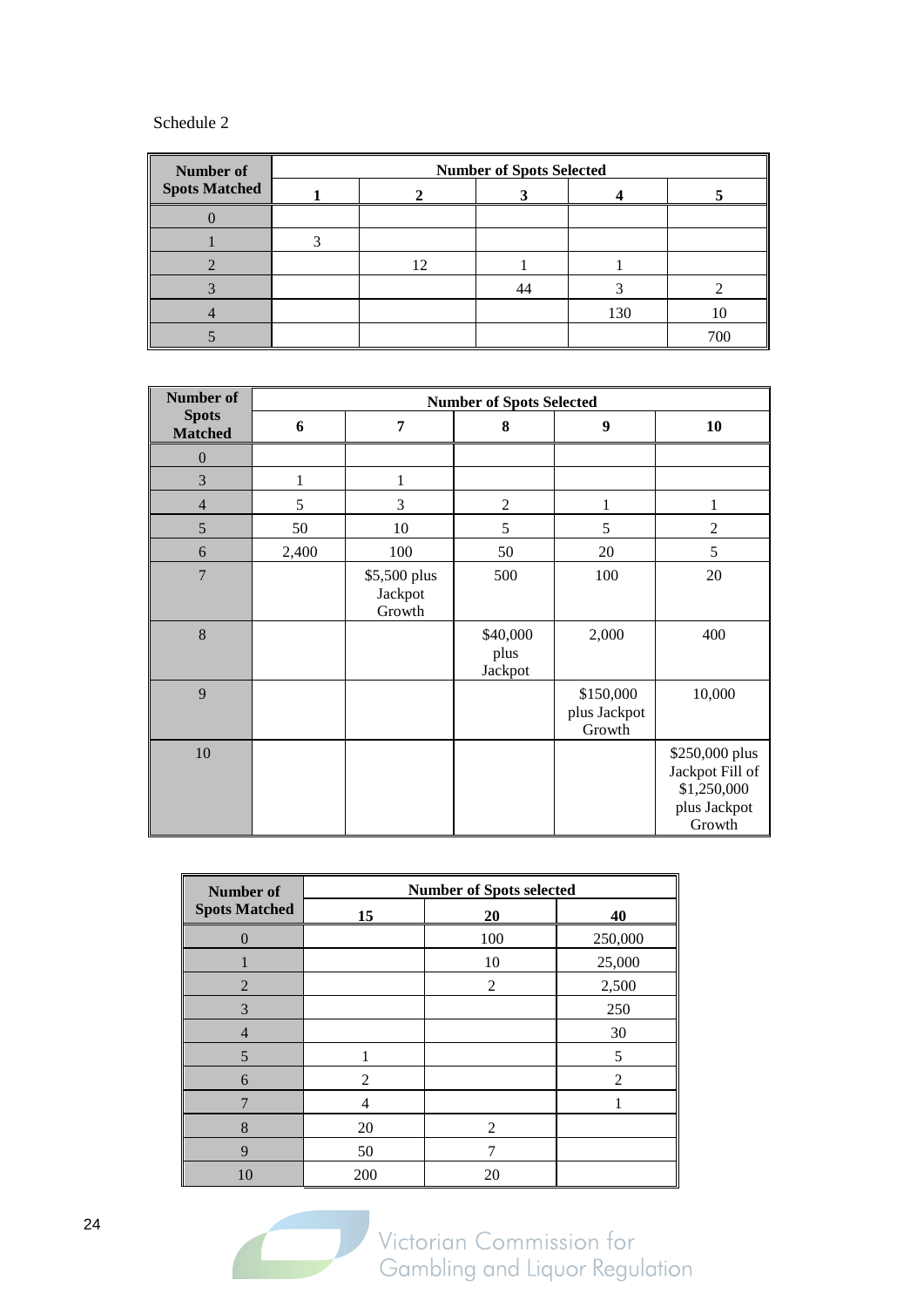| 11 | 1,500   | 80      |         |
|----|---------|---------|---------|
| 12 | 15,000  | 400     |         |
| 13 | 60,000  | 1,500   |         |
| 14 | 100,000 | 5,000   | 2       |
| 15 | 250,000 | 10,000  | 5       |
| 16 |         | 15,000  | 30      |
| 17 |         | 30,000  | 250     |
| 18 |         | 60,000  | 2,500   |
| 19 |         | 120,000 | 25,000  |
| 20 |         | 250,000 | 250,000 |

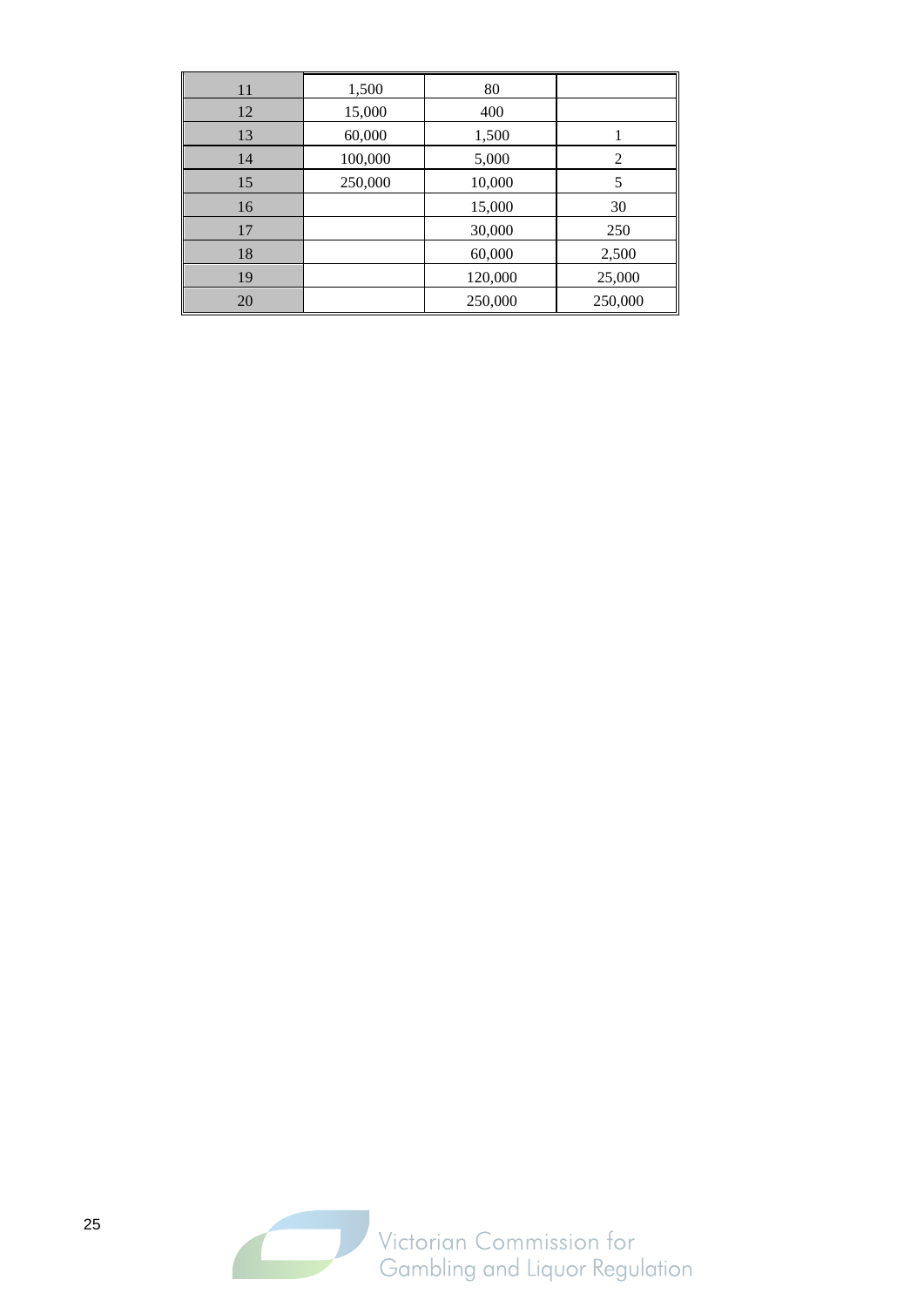#### Schedule 3

| <b>Number of</b>     | <b>Number of Spots Selected</b> |  |  |     |     |
|----------------------|---------------------------------|--|--|-----|-----|
| <b>Spots Matched</b> |                                 |  |  |     |     |
|                      |                                 |  |  |     |     |
|                      |                                 |  |  |     |     |
|                      |                                 |  |  |     |     |
|                      |                                 |  |  |     |     |
|                      |                                 |  |  | 130 | 10  |
|                      |                                 |  |  |     | 700 |

| <b>Number of Spots Selected</b><br>Number of |                  |                                   |                                    |                                        |                |
|----------------------------------------------|------------------|-----------------------------------|------------------------------------|----------------------------------------|----------------|
| <b>Spots Matched</b>                         | $\boldsymbol{6}$ | $\pmb{7}$                         | $\bf 8$                            | $\boldsymbol{9}$                       | 10             |
| $\boldsymbol{0}$                             |                  |                                   |                                    |                                        |                |
| $\overline{3}$                               | $\,1$            | $\mathbf{1}$                      |                                    |                                        |                |
| $\overline{4}$                               | 5                | $\overline{3}$                    | $\sqrt{2}$                         | $\,1$                                  | $\,1\,$        |
| 5                                            | 50               | 10                                | $\overline{5}$                     | $\overline{5}$                         | $\sqrt{2}$     |
| $\sqrt{6}$                                   | 2,400            | 100                               | 50                                 | 20                                     | $\overline{4}$ |
| $\overline{7}$                               |                  | \$5,500 plus<br>Jackpot<br>Growth | 500                                | 100                                    | $10\,$         |
| $\overline{8}$                               |                  |                                   | \$40,000<br>plus Jackpot<br>Growth | 2,000                                  | 300            |
| 9                                            |                  |                                   |                                    | \$150,000<br>plus<br>Jackpot<br>Growth | 7,500          |

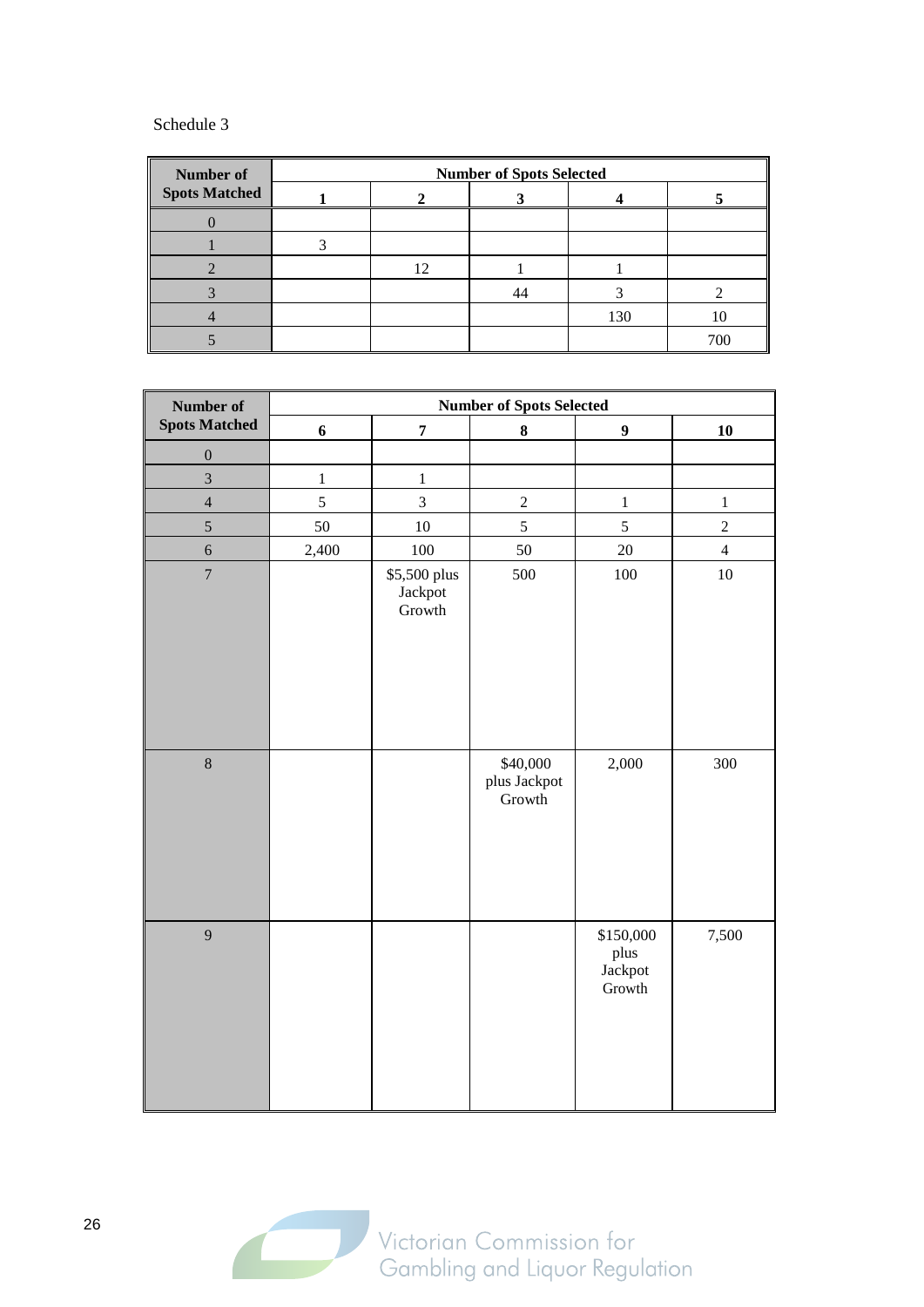| 10 |  |  | \$250,000<br>plus Jackpot<br>Fill of<br>\$1,750,000<br>plus Jackpot<br>Growth |
|----|--|--|-------------------------------------------------------------------------------|
|    |  |  |                                                                               |

| Number of            | <b>Number of Spots selected</b> |                |                |  |  |
|----------------------|---------------------------------|----------------|----------------|--|--|
| <b>Spots Matched</b> | 15                              | 20             | 40             |  |  |
| $\boldsymbol{0}$     |                                 | 100            | 250,000        |  |  |
| 1                    |                                 | 10             | 25,000         |  |  |
| $\overline{2}$       |                                 | $\overline{c}$ | 2,500          |  |  |
| 3                    |                                 |                | 250            |  |  |
| $\overline{4}$       |                                 |                | 30             |  |  |
| 5                    | $\mathbf{1}$                    |                | 5              |  |  |
| 6                    | $\overline{c}$                  |                | $\overline{c}$ |  |  |
| $\overline{7}$       | 4                               |                | 1              |  |  |
| 8                    | 20                              | $\overline{c}$ |                |  |  |
| 9                    | 50                              | $\overline{7}$ |                |  |  |
| 10                   | 200                             | 20             |                |  |  |
| 11                   | 1,500                           | 80             |                |  |  |
| 12                   | 15,000                          | 400            |                |  |  |
| 13                   | 60,000                          | 1,500          | $\mathbf{1}$   |  |  |
| 14                   | 100,000                         | 5,000          | 2              |  |  |
| 15                   | 250,000                         | 10,000         | 5              |  |  |
| 16                   |                                 | 15,000         | 30             |  |  |
| 17                   |                                 | 30,000         | 250            |  |  |
| 18                   |                                 | 60,000         | 2,500          |  |  |
| 19                   |                                 | 120,000        | 25,000         |  |  |
| 20                   |                                 | 250,000        | 250,000        |  |  |

The Licensee will display in the Venues, on the Self Service Terminals and on its website (www.playkeno.com.au) the Schedule (of Schedules 1, 2 and 3 above) that is current at any given time.

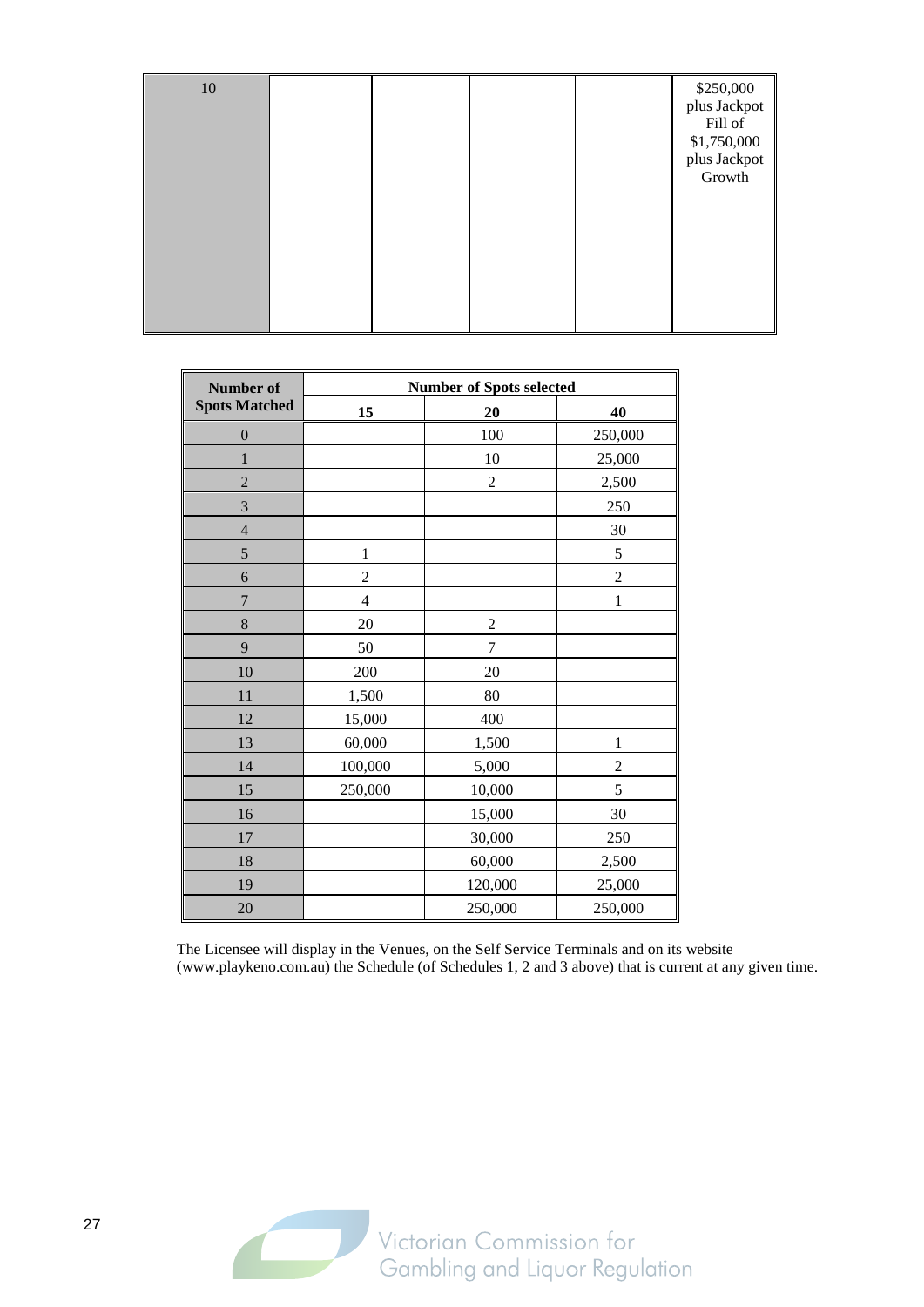## **Keno \$2 Game**

The following Schedule of Prizes applies to Keno \$2 Jackpot Prizes. Prizes are based on a Subscription of \$2.00 and are expressed in multiples of \$1.00:

| <b>Number</b>       |  | <b>Number of Spots selected</b> |    |     |       |
|---------------------|--|---------------------------------|----|-----|-------|
| of Spots<br>Matched |  |                                 |    |     |       |
|                     |  |                                 |    |     |       |
|                     |  |                                 |    |     |       |
|                     |  | 25                              |    |     |       |
|                     |  |                                 | 90 |     |       |
|                     |  |                                 |    | 260 |       |
|                     |  |                                 |    |     | 1,300 |

| Number of                      | <b>Number of Spots selected</b> |                                  |                                  |                                   |                                                                               |  |  |
|--------------------------------|---------------------------------|----------------------------------|----------------------------------|-----------------------------------|-------------------------------------------------------------------------------|--|--|
| <b>Spots</b><br><b>Matched</b> | 6                               | $\overline{7}$                   | 8                                | $\boldsymbol{9}$                  | 10                                                                            |  |  |
| $\overline{0}$                 |                                 |                                  |                                  |                                   |                                                                               |  |  |
| $\mathbf{1}$                   |                                 |                                  |                                  |                                   |                                                                               |  |  |
| $\overline{2}$                 |                                 |                                  |                                  |                                   |                                                                               |  |  |
| $\overline{\mathbf{3}}$        | $\overline{c}$                  | $\mathbf{2}$                     | $\mathbf{1}$                     | $\mathbf{1}$                      |                                                                               |  |  |
| $\overline{4}$                 | 10                              | 6                                | $\overline{2}$                   | $\sqrt{2}$                        | $\sqrt{2}$                                                                    |  |  |
| 5                              | 160                             | 20                               | 10                               | 6                                 | $\overline{4}$                                                                |  |  |
| $\overline{6}$                 | 3,800                           | 280                              | 100                              | 20                                | $\tau$                                                                        |  |  |
| $\overline{7}$                 |                                 | 12,000 plus<br>Jackpot<br>Growth | 1,280                            | 300                               | 50                                                                            |  |  |
| $\overline{8}$                 |                                 |                                  | 75,000 plus<br>Jackpot<br>Growth | 5,200                             | 600                                                                           |  |  |
| 9                              |                                 |                                  |                                  | 300,000 plus<br>Jackpot<br>Growth | 11,000                                                                        |  |  |
| 10                             |                                 |                                  |                                  |                                   | \$500,000<br>plus Jackpot<br>Fill of<br>\$4,500,000<br>plus Jackpot<br>Growth |  |  |

| Number of                      | <b>Number of Spots selected</b> |     |                |  |  |  |
|--------------------------------|---------------------------------|-----|----------------|--|--|--|
| <b>Spots</b><br><b>Matched</b> | 15                              | 20  | 40             |  |  |  |
| $\Omega$                       |                                 | 150 | 500,000        |  |  |  |
|                                |                                 | 12  | 50,000         |  |  |  |
| $\overline{2}$                 |                                 | 5   | 3,700          |  |  |  |
| 3                              |                                 | 1   | 250            |  |  |  |
| 4                              |                                 |     | 50             |  |  |  |
| 5                              | 2                               |     | 10             |  |  |  |
| 6                              | 4                               |     | 6              |  |  |  |
| 7                              | 6                               | 1   | $\overline{c}$ |  |  |  |
| 8                              | 45                              | 5   |                |  |  |  |
| 9                              | 120                             | 12  |                |  |  |  |
| 10                             | 500                             | 25  |                |  |  |  |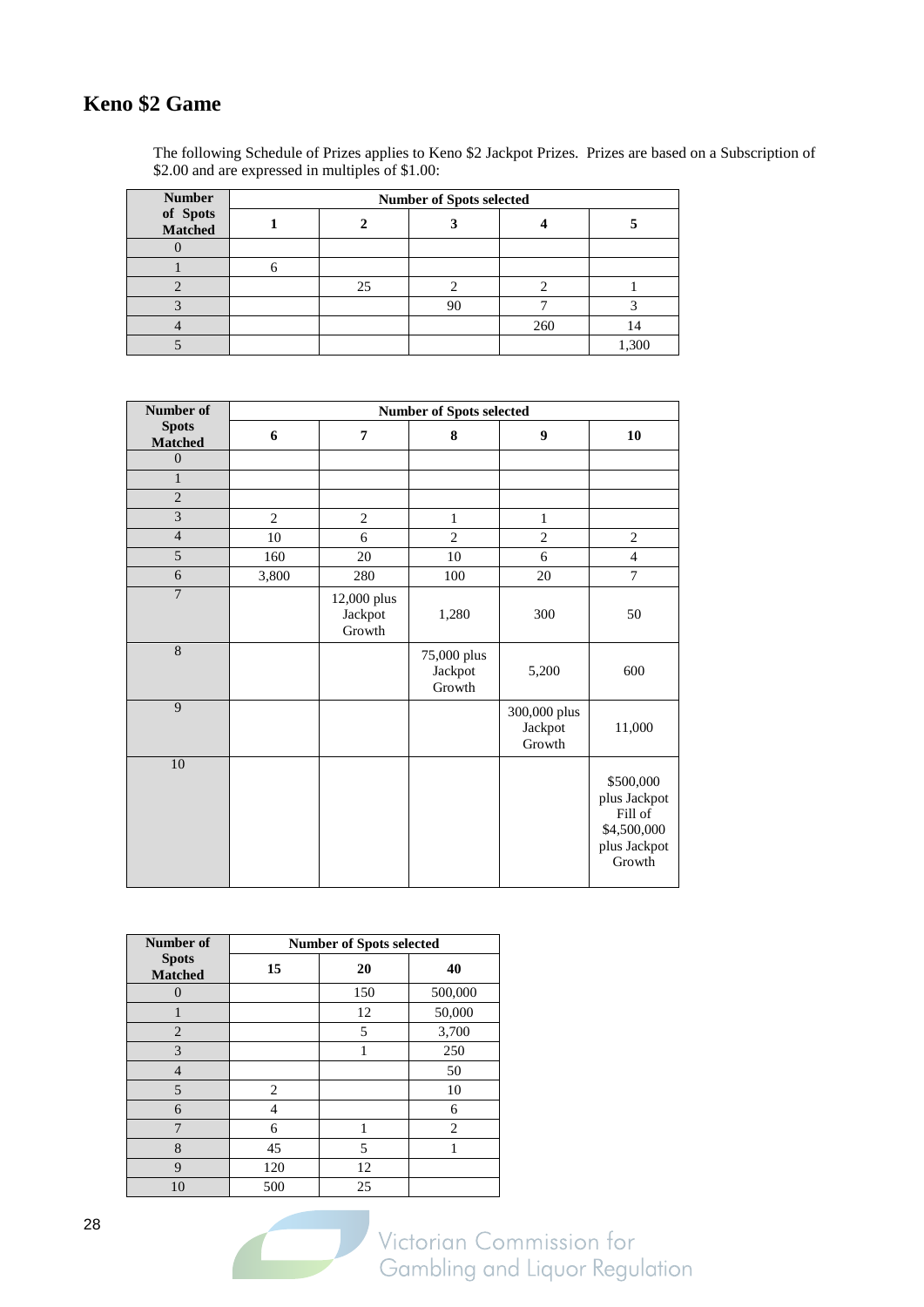| 11 | 5,000   | 150     |         |
|----|---------|---------|---------|
| 12 | 15,000  | 650     |         |
| 13 | 75,000  | 1,500   | 2       |
| 14 | 200,000 | 7,500   | 6       |
| 15 | 500,000 | 20,000  | 10      |
| 16 |         | 50,000  | 50      |
| 17 |         | 75,000  | 250     |
| 18 |         | 100,000 | 3,700   |
| 19 |         | 200,000 | 50,000  |
| 20 |         | 500,000 | 500,000 |

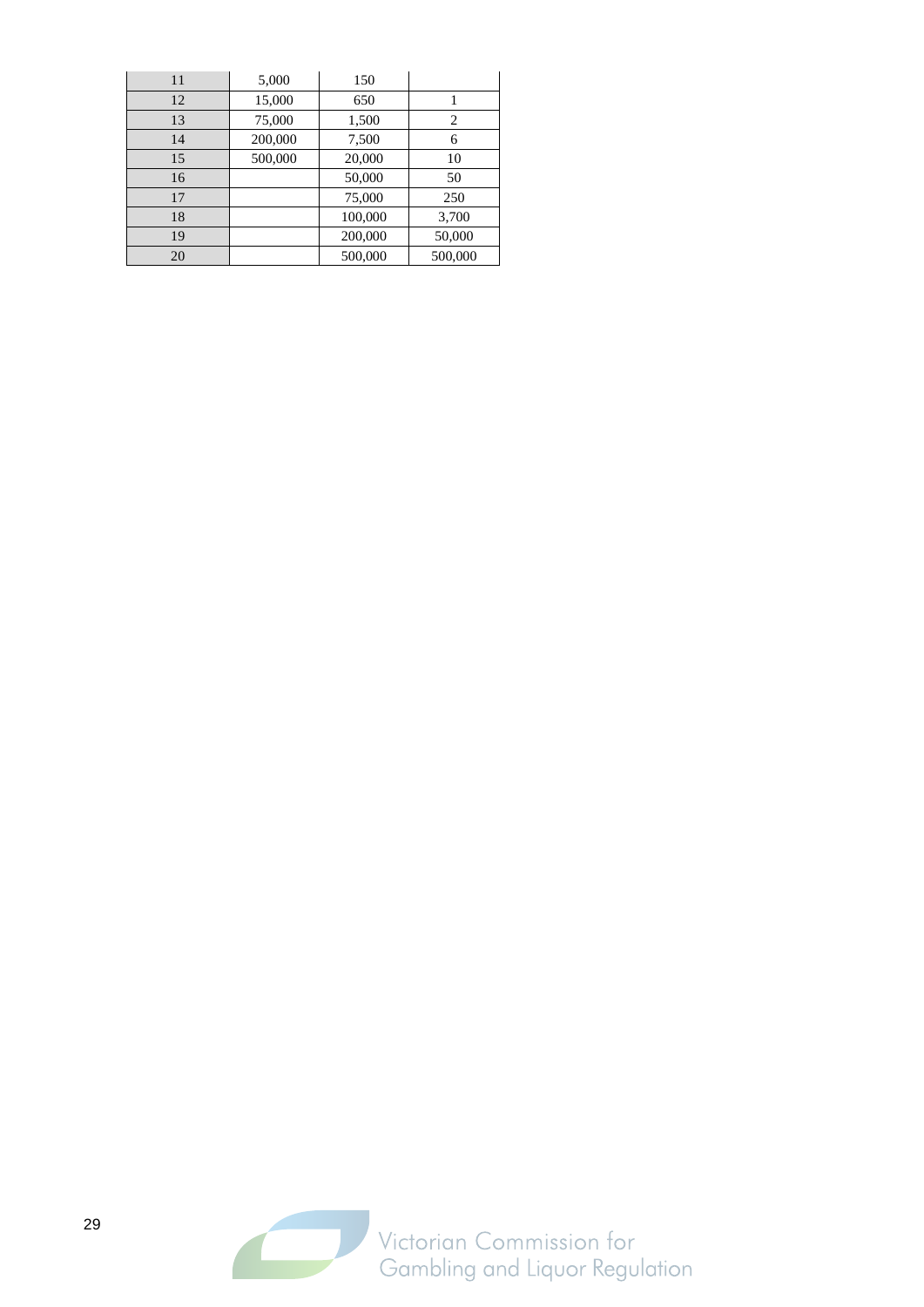## **Keno Bonus**

Listed below are the Keno Bonus Multipliers assigned to the addition of the 20 drawn numbers in the Keno Classic draw:

| 20 drawn<br>numbers |                | Addition of   Multiplier   Addition of   Multiplier<br>20 drawn<br>numbers |                | <b>Addition</b><br>of 20 drawn<br>numbers | <b>Multiplier</b> | <b>Addition</b><br>of 20<br>drawn<br>numbers | Multiplier              |
|---------------------|----------------|----------------------------------------------------------------------------|----------------|-------------------------------------------|-------------------|----------------------------------------------|-------------------------|
| 210                 | 4              | 256                                                                        | 3              | 302                                       | 3                 | 348                                          | 1                       |
| 211                 | 1              | 257                                                                        | $\overline{5}$ | 303                                       | $\mathbf{1}$      | 349                                          | $\overline{5}$          |
| 212                 | 1              | 258                                                                        | 1              | 304                                       | $\mathbf{1}$      | 350                                          | $\mathbf{1}$            |
| 213                 | $\mathbf{1}$   | 259                                                                        | 3              | 305                                       | $\overline{3}$    | 351                                          | $\overline{3}$          |
| 214                 | $\mathbf{1}$   | 260                                                                        | $\mathbf{1}$   | 306                                       | 3                 | 352                                          | $\mathbf{1}$            |
| 215                 | $\overline{c}$ | 261                                                                        | 1              | 307                                       | $\mathbf{1}$      | 353                                          | $\mathbf{1}$            |
| 216                 | $\mathbf{1}$   | 262                                                                        | 3              | 308                                       | 1                 | 354                                          | $\overline{4}$          |
| 217                 | 3              | 263                                                                        | $\mathbf{1}$   | 309                                       | $\overline{3}$    | 355                                          | $\mathbf{1}$            |
| 218                 | $\overline{2}$ | 264                                                                        | $\mathbf{1}$   | 310                                       | 3                 | 356                                          | $\mathbf{1}$            |
| 219                 | $\mathbf{1}$   | 265                                                                        | 5              | 311                                       | $\mathbf{1}$      | 357                                          | 3                       |
| 220                 | $\overline{5}$ | 266                                                                        | $\mathbf{1}$   | 312                                       | 3                 | 358                                          | $\mathbf{1}$            |
| 221                 | $\overline{2}$ | 267                                                                        | 3              | 313                                       | $\mathbf{1}$      | 359                                          | $\mathbf{1}$            |
| 222                 | $\mathbf{1}$   | 268                                                                        | 10             | 314                                       | 3                 | 360                                          | $\overline{2}$          |
| 223                 | $\mathbf{1}$   | 269                                                                        | $\mathbf{1}$   | 315                                       | $\mathbf{1}$      | 361                                          | 3                       |
| 224                 | 10             | 270                                                                        | $\overline{2}$ | 316                                       | $\mathbf{1}$      | 362                                          | $\overline{2}$          |
| 225                 | $\mathbf 1$    | 271                                                                        | $\mathbf{1}$   | 317                                       | $\overline{2}$    | 363                                          | 3                       |
| 226                 | 1              | 272                                                                        | 3              | 318                                       | $\mathbf{1}$      | 364                                          | $\mathfrak{Z}$          |
| 227                 | 3              | 273                                                                        | $\mathbf{1}$   | 319                                       | 3                 | 365                                          | $\overline{2}$          |
| 228                 | 1              | 274                                                                        | 5              | 320                                       | $\overline{2}$    | 366                                          | 5                       |
| 229                 | $\mathbf{1}$   | 275                                                                        | 3              | 321                                       | $\mathbf{1}$      | 367                                          | $\mathbf{1}$            |
| 230                 | $\overline{2}$ | 276                                                                        | 1              | 322                                       | $\mathbf{1}$      | 368                                          | 3                       |
| 231                 | $\mathbf{1}$   | 277                                                                        | $\sqrt{2}$     | 323                                       | 3                 | 369                                          | $\overline{\mathbf{3}}$ |
| 232                 | 3              | 278                                                                        | 1              | 324                                       | $\mathbf{1}$      | 370                                          | $\mathbf{1}$            |
| 233                 | $\mathbf{1}$   | 279                                                                        | 3              | 325                                       | $\overline{5}$    | 371                                          | $\mathfrak{Z}$          |
| 234                 | $\overline{2}$ | 280                                                                        | $\mathbf{1}$   | 326                                       | $\mathbf{1}$      | 372                                          | $\overline{2}$          |
| 235                 | $\mathbf{1}$   | 281                                                                        | $\mathbf{1}$   | 327                                       | $\overline{2}$    | 373                                          | $\mathbf{1}$            |
| 236                 | $\overline{5}$ | 282                                                                        | 3              | 328                                       | $\mathbf{1}$      | 374                                          | $\overline{2}$          |
| 237                 | $\mathbf{1}$   | 283                                                                        | 1              | 329                                       | 3                 | 375                                          | $\mathbf{1}$            |
| 238                 | $\mathfrak{Z}$ | 284                                                                        | $\mathfrak{Z}$ | 330                                       | 1                 | 376                                          | $\overline{4}$          |
| 239                 | $\mathbf{1}$   | 285                                                                        | $\mathbf{1}$   | 331                                       | 10                | 377                                          | $\overline{2}$          |
| 240                 | $\overline{4}$ | 286                                                                        | 3              | 332                                       | $\mathbf{1}$      | 378                                          | $\mathbf{1}$            |
| 241                 | 1              | 287                                                                        | $\mathbf{1}$   | 333                                       | $\overline{2}$    | 379                                          | $\overline{2}$          |
| 242                 | 1              | 288                                                                        | 1              | 334                                       | 1                 | 380                                          | $\mathbf{1}$            |
| 243                 | $\mathfrak{Z}$ | 289                                                                        | $\mathfrak{Z}$ | 335                                       | $\mathbf{1}$      | 381                                          | $\sqrt{2}$              |
| 244                 | 1              | 290                                                                        | $\mathbf{1}$   | 336                                       | $\mathfrak{Z}$    | 382                                          | 1                       |
| 245                 | $\mathbf{1}$   | 291                                                                        | $\mathbf{1}$   | 337                                       | 1                 | 383                                          | $\overline{2}$          |
| 246                 | 10             | 292                                                                        | 3              | 338                                       | 1                 | 384                                          | $\mathfrak{Z}$          |
| 247                 | $\mathbf{1}$   | 293                                                                        | $\mathbf{1}$   | 339                                       | $\mathfrak{Z}$    | 385                                          | $\,1$                   |
| 248                 | $\sqrt{2}$     | 294                                                                        | $\mathfrak{Z}$ | 340                                       | $\overline{4}$    | 386                                          | $\sqrt{2}$              |
| 249                 | $\mathbf{1}$   | 295                                                                        | $\mathbf{1}$   | 341                                       | $\mathfrak{Z}$    | 387                                          | $\sqrt{5}$              |
| 250                 | $\mathfrak{Z}$ | 296                                                                        | 1              | 342                                       | 1                 | 388                                          | $\overline{c}$          |
| 251                 | $\mathbf{1}$   | 297                                                                        | 3              | 343                                       | $\overline{4}$    | 389                                          | $\mathbf{1}$            |
| 252                 | 1              | 298                                                                        | $\mathbf{1}$   | 344                                       | $\mathbf{1}$      | 390                                          | $\mathbf{1}$            |
| 253                 | $\mathfrak{Z}$ | 299                                                                        | $\mathfrak{Z}$ | 345                                       | 1                 | 391                                          | 3                       |
| 254                 | 1              | 300                                                                        | $\mathbf{1}$   | 346                                       | 3                 | 392                                          | $\sqrt{2}$              |
| 255                 | $\mathbf{1}$   | 301                                                                        | $\mathbf{1}$   | 347                                       | 3                 | 393                                          | $\mathbf{1}$            |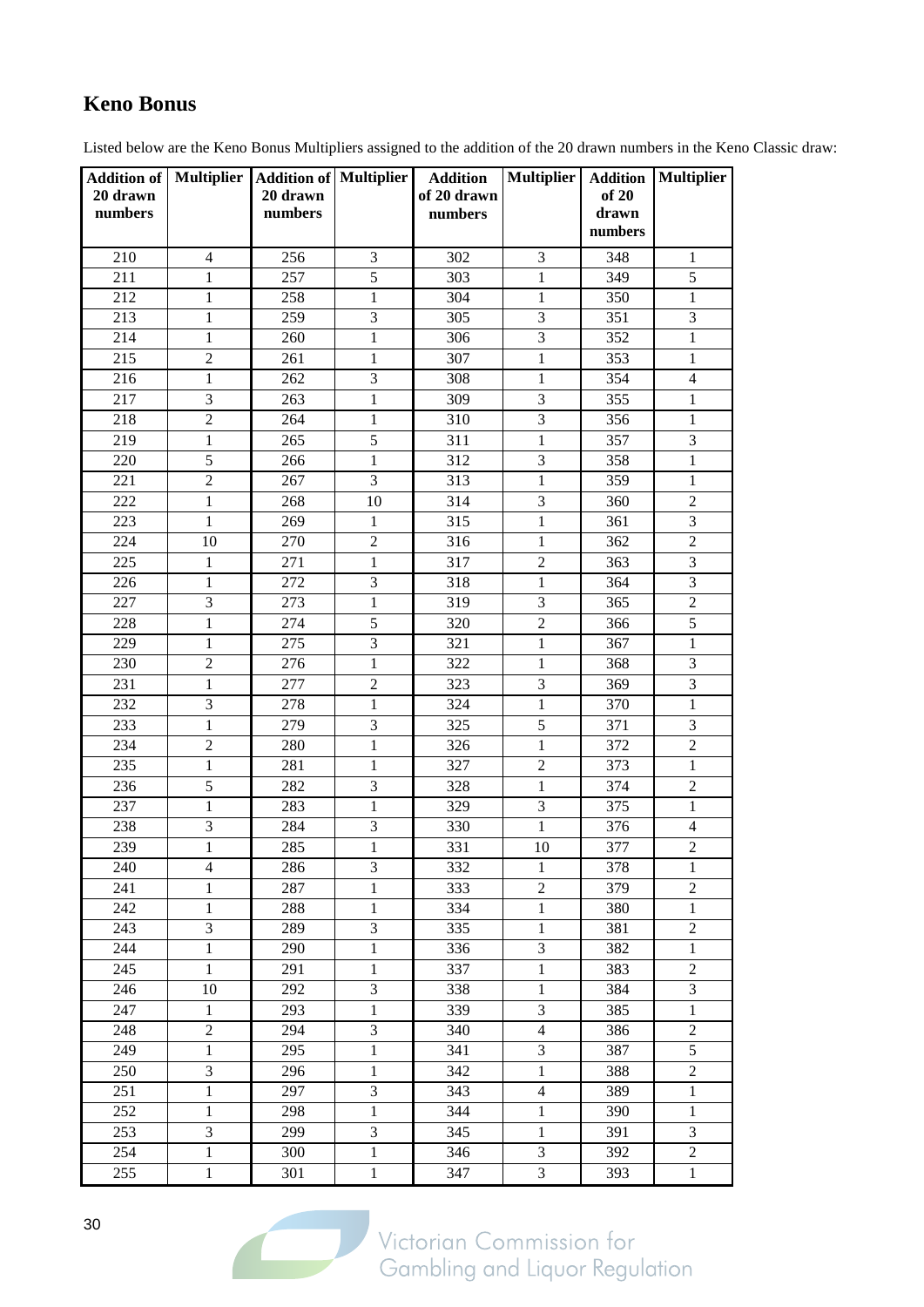| 20 drawn<br>numbers |                         | Addition of   Multiplier   Addition of   Multiplier<br>20 drawn<br>numbers |                | <b>Addition</b><br>of 20 drawn<br>numbers | <b>Multiplier</b> | of 20<br>drawn<br>numbers | <b>Addition   Multiplier</b> |
|---------------------|-------------------------|----------------------------------------------------------------------------|----------------|-------------------------------------------|-------------------|---------------------------|------------------------------|
| 394                 | 5                       | 441                                                                        | 3              | 488                                       | $\mathbf{1}$      | 535                       | 3                            |
| 395                 | 1                       | 442                                                                        | 1              | 489                                       | $\mathbf{1}$      | 536                       | 1                            |
| 396                 | 3                       | 443                                                                        | $\overline{2}$ | 490                                       | $\mathbf{1}$      | 537                       | $\mathbf{1}$                 |
| 397                 | $\mathbf{1}$            | 444                                                                        | 1              | 491                                       | $\mathbf{1}$      | 538                       | $\mathbf{1}$                 |
| 398                 | $\overline{2}$          | 445                                                                        | $\mathbf{1}$   | 492                                       | $\overline{c}$    | 539                       | 3                            |
| 399                 | 5                       | 446                                                                        | 3              | 493                                       | 3                 | 540                       | $\mathbf{1}$                 |
| 400                 | $\overline{4}$          | 447                                                                        | 1              | 494                                       | $\mathbf{1}$      | 541                       | $\mathbf{1}$                 |
| 401                 | 5                       | 448                                                                        | 3              | 495                                       | 3                 | 542                       | $\mathfrak{2}$               |
| 402                 | 3                       | 449                                                                        | $\overline{2}$ | 496                                       | $\mathbf{1}$      | 543                       | $\mathbf{1}$                 |
| 403                 | 5                       | 450                                                                        | $\mathbf{1}$   | 497                                       | 3                 | 544                       | 3                            |
| 404                 | $\overline{2}$          | 451                                                                        | $\overline{3}$ | 498                                       | $\mathbf{1}$      | 545                       | $\mathbf{1}$                 |
| 405                 | $\overline{5}$          | 452                                                                        | $\mathbf{1}$   | 499                                       | $\mathbf{1}$      | 546                       | $\mathbf{1}$                 |
| 406                 | $\overline{2}$          | 453                                                                        | $\overline{2}$ | 500                                       | 3                 | 547                       | $\mathbf{1}$                 |
| 407                 | $\mathbf{1}$            | 454                                                                        | $\mathbf{1}$   | 501                                       | $\mathbf{1}$      | 548                       | 3                            |
| 408                 | $\overline{3}$          | 455                                                                        | 3              | 502                                       | 3                 | 549                       | $\mathbf{1}$                 |
| 409                 | 3                       | 456                                                                        | $\mathbf{1}$   | 503                                       | $\mathbf{1}$      | 550                       | 3                            |
| 410                 | 3                       | 457                                                                        | 5              | 504                                       | 3                 | 551                       | $\overline{3}$               |
| 411                 | $\mathbf{1}$            | 458                                                                        | 1              | 505                                       | $\mathbf{1}$      | 552                       | $\mathbf{1}$                 |
| 412                 | $\mathbf{1}$            | 459                                                                        | 3              | 506                                       | 3                 | 553                       | $\overline{3}$               |
| 413                 | 5                       | 460                                                                        | 5              | 507                                       | $\mathbf{1}$      | 554                       | $\mathbf{1}$                 |
| 414                 | $\overline{2}$          | 461                                                                        | $\overline{c}$ | 508                                       | $\overline{2}$    | 555                       | $\mathbf{1}$                 |
| 415                 | 10                      | 462                                                                        | $\mathbf{1}$   | 509                                       | 3                 | 556                       | $\mathbf{1}$                 |
| 416                 | $\mathbf{1}$            | 463                                                                        | 3              | 510                                       | $\sqrt{2}$        | 557                       | $\mathbf{1}$                 |
| 417                 | 3                       | 464                                                                        | 1              | 511                                       | 1                 | 558                       | $\overline{2}$               |
| 418                 | $\overline{5}$          | 465                                                                        | 3              | 512                                       | 3                 | 559                       | $\mathbf{1}$                 |
| 419                 | 5                       | 466                                                                        | $\overline{2}$ | 513                                       | $\overline{2}$    | 560                       | 3                            |
| 420                 | $\overline{2}$          | 467                                                                        | $\mathbf{1}$   | 514                                       | $\overline{5}$    | 561                       | $\mathbf{1}$                 |
| 421                 | $\mathfrak{Z}$          | 468                                                                        | 3              | 515                                       | 3                 | 562                       | $\mathbf{1}$                 |
| 422                 | $\mathbf{1}$            | 469                                                                        | 1              | 516                                       | $\mathbf{1}$      | 563                       | 3                            |
| 423                 | $\overline{4}$          | 470                                                                        | 3              | 517                                       | 3                 | 564                       | $\mathbf{1}$                 |
| 424                 | $\mathbf{1}$            | 471                                                                        | $\mathbf{1}$   | 518                                       | 3                 | 565                       | 3                            |
| 425                 | $\overline{2}$          | 472                                                                        | 1              | 519                                       | 1                 | 566                       | $\mathbf{1}$                 |
| 426                 | $\mathbf{1}$            | 473                                                                        | $\overline{2}$ | 520                                       | 3                 | 567                       | $\overline{c}$               |
| 427                 | $\overline{c}$          | 474                                                                        | 1              | 521                                       | $\mathbf{1}$      | 568                       | $\,1$                        |
| 428                 | $\mathbf{1}$            | 475                                                                        | 3              | 522                                       | $\mathfrak{Z}$    | 569                       | $\overline{3}$               |
| 429                 | $\overline{2}$          | 476                                                                        | 3              | 523                                       | $\mathbf{1}$      | 570                       | $\mathbf{1}$                 |
| 430                 | $\mathbf{1}$            | 477                                                                        | $\mathbf{1}$   | 524                                       | 3                 | 571                       | $\overline{2}$               |
| 431                 | 5                       | 478                                                                        | 3              | 525                                       | $\mathbf{1}$      | 572                       | 3                            |
| 432                 | $\overline{\mathbf{3}}$ | 479                                                                        | $\,1$          | 526                                       | 3                 | 573                       | $\,1$                        |
| 433                 | $\mathbf{1}$            | 480                                                                        | 3              | 527                                       | $\sqrt{2}$        | 574                       | 3                            |
| 434                 | $\mathbf{1}$            | 481                                                                        | $\mathbf{1}$   | 528                                       | $\mathbf{1}$      | 575                       | $\mathbf{1}$                 |
| 435                 | 3                       | 482                                                                        | 1              | 529                                       | 3                 | 576                       | 3                            |
| 436                 | $\overline{2}$          | 483                                                                        | $\mathbf{1}$   | 530                                       | $\mathbf{1}$      | 577                       | $\mathbf{1}$                 |
| 437                 | $\mathbf{1}$            | 484                                                                        | $\mathbf{1}$   | 531                                       | $\overline{2}$    | 578                       | 3                            |
| 438                 | $\mathfrak{Z}$          | 485                                                                        | 3              | 532                                       | $\mathbf{1}$      | 579                       | $\mathbf{1}$                 |
| 439                 | $\mathfrak{Z}$          | 486                                                                        | $\mathbf{1}$   | 533                                       | 3                 | 580                       | $\boldsymbol{2}$             |
| 440                 | $\mathbf{1}$            | 487                                                                        | $\overline{2}$ | 534                                       | $\mathbf{1}$      | 581                       | $\mathbf{1}$                 |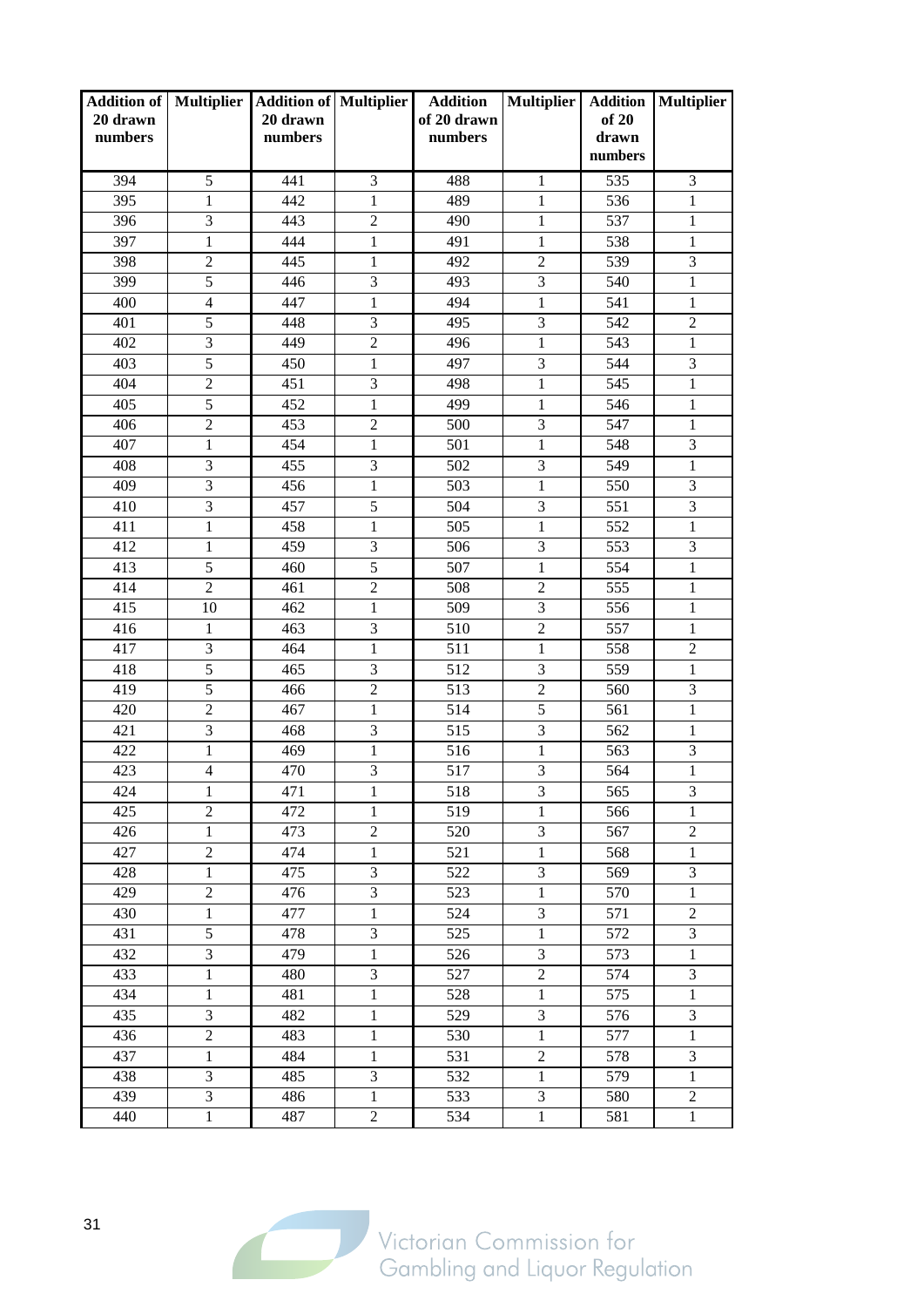| <b>Addition of Multiplier</b><br>20 drawn<br>numbers |                             | <b>Addition of Multiplier</b><br>20 drawn<br>numbers |                | <b>Addition</b><br>of 20 drawn<br>numbers | <b>Multiplier</b>           | <b>Addition</b><br>of 20<br>drawn<br>numbers | Multiplier       |
|------------------------------------------------------|-----------------------------|------------------------------------------------------|----------------|-------------------------------------------|-----------------------------|----------------------------------------------|------------------|
| 582                                                  | 3                           | 627                                                  | 3              | 672                                       | $\overline{2}$              | 717                                          | 1                |
| 583                                                  | 1                           | 628                                                  | 1              | 673                                       | $\mathbf{1}$                | 718                                          | 1                |
| 584                                                  | $\mathbf{1}$                | 629                                                  | 3              | 674                                       | 1                           | 719                                          | $\mathbf{1}$     |
| 585                                                  | $\overline{2}$              | 630                                                  | 1              | 675                                       | 3                           | 720                                          | 3                |
| 586                                                  | 3                           | 631                                                  | 3              | 676                                       | $\mathbf{1}$                | 721                                          | $\mathbf{1}$     |
| 587                                                  | $\mathbf{1}$                | 632                                                  | 1              | 677                                       | 1                           | 722                                          | $\mathbf{1}$     |
| 588                                                  | $\overline{2}$              | 633                                                  | $\mathbf{1}$   | 678                                       | $\mathbf{1}$                | 723                                          | $\mathbf{1}$     |
| 589                                                  | $\mathbf{1}$                | 634                                                  | $\overline{2}$ | 679                                       | 3                           | 724                                          | $\overline{2}$   |
| 590                                                  | $\overline{3}$              | 635                                                  | $\mathbf{1}$   | 680                                       | $\overline{2}$              | 725                                          | $\mathbf{1}$     |
| 591                                                  | $\mathbf{1}$                | 636                                                  | 5              | 681                                       | $\mathbf{1}$                | 726                                          | 3                |
| 592                                                  | 3                           | 637                                                  | 3              | 682                                       | 1                           | 727                                          | $\mathbf{1}$     |
| 593                                                  | 1                           | 638                                                  | 3              | 683                                       | $\overline{2}$              | 728                                          | 1                |
| 594                                                  | 3                           | 639                                                  | 3              | 684                                       | 10                          | 729                                          | 3                |
| 595                                                  | $\mathbf{1}$                | 640                                                  | 1              | 685                                       | $\overline{2}$              | 730                                          | $\mathbf{1}$     |
| 596                                                  | $\overline{2}$              | 641                                                  | $\overline{2}$ | 686                                       | $\mathbf{1}$                | 731                                          | $\overline{2}$   |
| 597                                                  | 3                           | 642                                                  | 1              | 687                                       | $\boldsymbol{2}$            | 732                                          | $\mathbf{1}$     |
| 598                                                  | $\mathbf{1}$                | 643                                                  | 1              | 688                                       | $\overline{5}$              | 733                                          | $\mathbf{1}$     |
| 599                                                  | $\overline{4}$              | 644                                                  | $\overline{2}$ | 689                                       | 3                           | 734                                          | 3                |
| 600                                                  | $\mathbf{1}$                | 645                                                  | $\mathbf{1}$   | 690                                       | $\overline{2}$              | 735                                          | $\overline{2}$   |
| 601                                                  | $\overline{2}$              | 646                                                  | 3              | 691                                       | $\mathbf{1}$                | 736                                          | $\mathbf{1}$     |
| 602                                                  | 3                           | 647                                                  | 1              | 692                                       | $\mathbf{1}$                | 737                                          | $\mathbf{1}$     |
| 603                                                  | 10                          | 648                                                  | 3              | 693                                       | 1                           | 738                                          | $\overline{2}$   |
| 604                                                  | $\overline{2}$              | 649                                                  | $\mathbf{1}$   | 694                                       | $\mathbf{1}$                | 739                                          | $\overline{3}$   |
| 605                                                  | 3                           | 650                                                  | 3              | 695                                       | $\mathbf{1}$                | 740                                          | 3                |
| 606                                                  | $\overline{3}$              | 651                                                  | 1              | 696                                       | $\overline{2}$              | 741                                          | $\mathbf{1}$     |
| 607                                                  | $\mathbf{1}$                | 652                                                  | 3              | 697                                       | $\mathbf{1}$                | 742                                          | $\overline{2}$   |
| 608                                                  | $\mathfrak{Z}$              | 653                                                  | $\mathbf{1}$   | 698                                       | $\mathbf{1}$                | 743                                          | $\mathbf{1}$     |
| 609                                                  | $\mathbf{1}$                | 654                                                  | 3              | 699                                       | 5                           | 744                                          | 3                |
| 610                                                  | $\overline{2}$              | 655                                                  | $\mathbf{1}$   | 700                                       | 3                           | 745                                          | $\overline{3}$   |
| 611                                                  | 1                           | 656                                                  | 1              | 701                                       | $\overline{2}$              | 746                                          | $\mathbf{1}$     |
| 612                                                  | $\mathfrak{Z}$              | 657                                                  | $\mathbf{1}$   | 702                                       | $\overline{3}$              | 747                                          | $\,1$            |
| 613                                                  | 1                           | 658                                                  | 1              | 703                                       | $\sqrt{2}$                  | 748                                          | 3                |
| 614                                                  | $\mathfrak{Z}$              | 659                                                  | $\overline{c}$ | 704                                       | 3                           | 749                                          | $\overline{c}$   |
| 615                                                  | $\,1\,$                     | 660                                                  | $\overline{2}$ | 705                                       | $\overline{5}$              | 750                                          | 3                |
| 616                                                  | $\mathbf{1}$                | 661                                                  | $\overline{2}$ | 706                                       | $\mathbf{1}$                | 751                                          | $\mathbf{1}$     |
| 617                                                  | $\mathfrak{Z}$              | 662                                                  | 3              | 707                                       | $\ensuremath{\mathfrak{Z}}$ | 752                                          | $\overline{2}$   |
| 618                                                  | $\mathbf{1}$                | 663                                                  | $\overline{2}$ | 708                                       | $\,1$                       | 753                                          | $\overline{3}$   |
| 619                                                  | $\ensuremath{\mathfrak{Z}}$ | 664                                                  | 1              | 709                                       | $\mathbf{1}$                | 754                                          | $\overline{5}$   |
| 620                                                  | $\mathbf{1}$                | 665                                                  | 3              | 710                                       | $\,1$                       | 755                                          | $\overline{c}$   |
| 621                                                  | $\mathfrak s$               | 666                                                  | 1              | 711                                       | $\,1$                       | 756                                          | $\overline{c}$   |
| 622                                                  | $\overline{4}$              | 667                                                  | 3              | 712                                       | $\mathbf{1}$                | 757                                          | $\overline{3}$   |
| 623                                                  | $\mathbf{1}$                | 668                                                  | $\overline{c}$ | 713                                       | $\mathbf{1}$                | 758                                          | $\overline{4}$   |
| 624                                                  | $\mathfrak{Z}$              | 669                                                  | 1              | 714                                       | $\sqrt{2}$                  | 759                                          | $\mathbf{1}$     |
| 625                                                  | $\mathfrak{Z}$              | 670                                                  | 3              | 715                                       | $\mathbf{1}$                | 760                                          | $\boldsymbol{2}$ |
| 626                                                  | $\mathbf{1}$                | 671                                                  | $\mathbf{1}$   | 716                                       | $\overline{3}$              | 761                                          | $\overline{3}$   |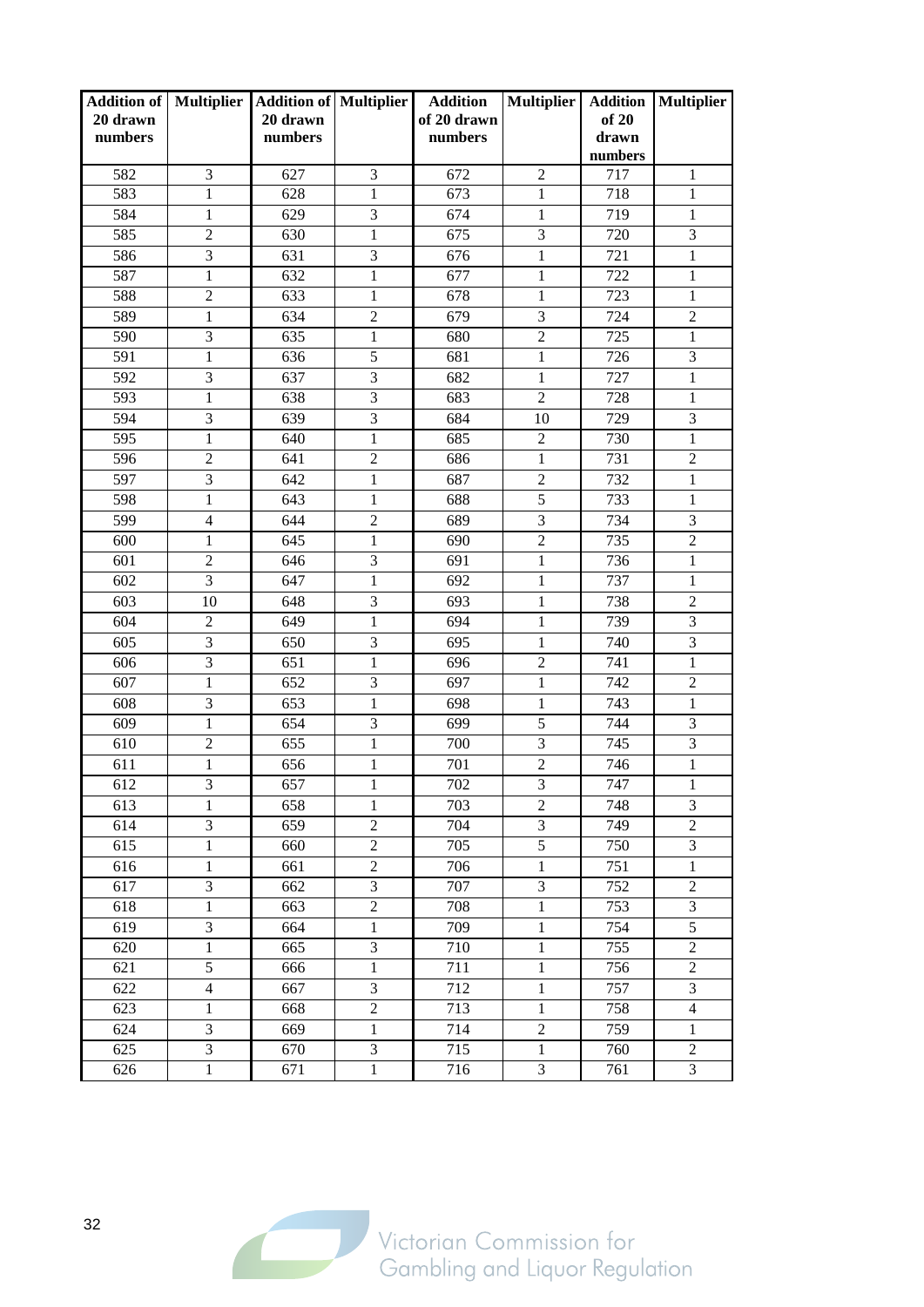| <b>Addition of   Multiplier</b><br>20 drawn<br>numbers |                | <b>Addition of Multiplier</b><br>20 drawn<br>numbers |                | <b>Addition</b><br>of 20 drawn<br>numbers | <b>Multiplier</b>       | <b>Addition</b><br>of 20<br>drawn<br>numbers | Multiplier       |
|--------------------------------------------------------|----------------|------------------------------------------------------|----------------|-------------------------------------------|-------------------------|----------------------------------------------|------------------|
| 762                                                    | 1              | 809                                                  | 3              | 856                                       | $\overline{2}$          | 903                                          | 1                |
| 763                                                    | 3              | 810                                                  | $\overline{2}$ | 857                                       | 3                       | 904                                          | 3                |
| 764                                                    | $\overline{2}$ | 811                                                  | 3              | 858                                       | $\mathbf{1}$            | 905                                          | $\mathbf{1}$     |
| 765                                                    | $\mathbf{1}$   | 812                                                  | $\mathbf{1}$   | 859                                       | 3                       | 906                                          | $\overline{2}$   |
| 766                                                    | $\overline{2}$ | 813                                                  | $\mathbf{1}$   | 860                                       | $\overline{c}$          | 907                                          | $\mathbf{1}$     |
| 767                                                    | 1              | 814                                                  | $\overline{2}$ | 861                                       | 1                       | 908                                          | $\mathbf{1}$     |
| 768                                                    | $\mathbf{1}$   | 815                                                  | $\mathbf{1}$   | 862                                       | $\overline{4}$          | 909                                          | $\mathbf{1}$     |
| 769                                                    | $\overline{4}$ | 816                                                  | 3              | 863                                       | 3                       | 910                                          | $\,1\,$          |
| 770                                                    | $\overline{3}$ | 817                                                  | $\overline{2}$ | 864                                       | $\overline{2}$          | 911                                          | $\mathbf{1}$     |
| 771                                                    | $\overline{2}$ | 818                                                  | $\mathbf{1}$   | 865                                       | $\overline{2}$          | 912                                          | $\mathbf{1}$     |
| 772                                                    | $\overline{4}$ | 819                                                  | $\overline{2}$ | 866                                       | $\overline{5}$          | 913                                          | 3                |
| 773                                                    | 1              | 820                                                  | $\mathbf{1}$   | 867                                       | 3                       | 914                                          | $\mathbf{1}$     |
| 774                                                    | 3              | 821                                                  | 3              | 868                                       | $\overline{2}$          | 915                                          | 5                |
| 775                                                    | $\overline{2}$ | 822                                                  | $\overline{2}$ | 869                                       | $\mathbf{1}$            | 916                                          | 3                |
| 776                                                    | $\overline{2}$ | 823                                                  | $\mathbf{1}$   | 870                                       | 3                       | 917                                          | $\overline{2}$   |
| 777                                                    | $\overline{2}$ | 824                                                  | 3              | 871                                       | $\overline{2}$          | 918                                          | 3                |
| 778                                                    | $\mathbf{1}$   | 825                                                  | $\overline{2}$ | 872                                       | 3                       | 919                                          | $\overline{2}$   |
| 779                                                    | 3              | 826                                                  | 3              | 873                                       | $\mathbf{1}$            | 920                                          | 3                |
| 780                                                    | $\overline{2}$ | 827                                                  | $\mathbf{1}$   | 874                                       | $\mathbf{1}$            | 921                                          | $\overline{5}$   |
| 781                                                    | $\overline{2}$ | 828                                                  | 1              | 875                                       | 3                       | 922                                          | $\mathbf{1}$     |
| 782                                                    | $\overline{4}$ | 829                                                  | 3              | 876                                       | 3                       | 923                                          | $\mathbf{1}$     |
| 783                                                    | 1              | 830                                                  | $\overline{4}$ | 877                                       | $\mathbf{1}$            | 924                                          | $\overline{c}$   |
| 784                                                    | $\overline{2}$ | 831                                                  | $\mathbf{1}$   | 878                                       | $\overline{c}$          | 925                                          | $\mathbf{1}$     |
| 785                                                    | $\mathbf{1}$   | 832                                                  | $\mathbf{1}$   | 879                                       | $\mathbf{1}$            | 926                                          | $\mathbf{1}$     |
| 786                                                    | $\mathbf{1}$   | 833                                                  | 3              | 880                                       | 3                       | 927                                          | $\mathbf{1}$     |
| 787                                                    | 3              | 834                                                  | $\mathbf{1}$   | 881                                       | 3                       | 928                                          | $\mathbf{1}$     |
| 788                                                    | $\mathbf{1}$   | 835                                                  | $\mathbf{1}$   | 882                                       | $\overline{2}$          | 929                                          | $\mathbf{1}$     |
| 789                                                    | 1              | 836                                                  | $\mathfrak{2}$ | 883                                       | $\mathbf{1}$            | 930                                          | $\overline{2}$   |
| 790                                                    | $\overline{4}$ | 837                                                  | $\mathbf{1}$   | 884                                       | $\mathbf{1}$            | 931                                          | 3                |
| 791                                                    | 3              | 838                                                  | $\overline{4}$ | 885                                       | $\overline{2}$          | 932                                          | 5                |
| 792                                                    | $\mathbf{1}$   | 839                                                  | $\overline{2}$ | 886                                       | $\overline{\mathbf{3}}$ | 933                                          | $\overline{2}$   |
| 793                                                    | 1              | 840                                                  | $\mathfrak{2}$ | 887                                       | 1                       | 934                                          | 1                |
| 794                                                    | $\mathfrak{Z}$ | 841                                                  | 3              | 888                                       | 1                       | 935                                          | $\overline{2}$   |
| 795                                                    | $\mathbf{2}$   | 842                                                  | $\,1$          | 889                                       | $\overline{c}$          | 936                                          | 10               |
| 796                                                    | $\overline{3}$ | 843                                                  | $\overline{2}$ | 890                                       | $\mathbf{1}$            | 937                                          | $\overline{2}$   |
| 797                                                    | $\mathbf{1}$   | 844                                                  | $\overline{2}$ | 891                                       | 3                       | 938                                          | $\,1$            |
| 798                                                    | $\overline{2}$ | 845                                                  | $\overline{2}$ | 892                                       | $\,1$                   | 939                                          | $\mathbf{1}$     |
| 799                                                    | $\mathfrak{Z}$ | 846                                                  | 3              | 893                                       | $\mathbf{1}$            | 940                                          | $\boldsymbol{2}$ |
| 800                                                    | $\mathbf{1}$   | 847                                                  | $\,1$          | 894                                       | $\mathfrak{Z}$          | 941                                          | $\mathfrak{Z}$   |
| 801                                                    | $\overline{2}$ | 848                                                  | $\overline{4}$ | 895                                       | $\mathbf{1}$            | 942                                          | $\mathbf{1}$     |
| 802                                                    | $\mathbf{1}$   | 849                                                  | $\overline{2}$ | 896                                       | $\overline{2}$          | 943                                          | $\mathbf{1}$     |
| 803                                                    | $\overline{2}$ | 850                                                  | 3              | 897                                       | $\,1$                   | 944                                          | $\mathbf{1}$     |
| 804                                                    | $\mathfrak{Z}$ | 851                                                  | $\overline{4}$ | 898                                       | $\mathbf{1}$            | 945                                          | $\mathfrak{Z}$   |
| 805                                                    | 1              | 852                                                  | 1              | 899                                       | 1                       | 946                                          | $\mathbf{1}$     |
| 806                                                    | $\overline{2}$ | 853                                                  | $\mathbf{1}$   | 900                                       | 3                       | 947                                          | $\mathbf{1}$     |
| 807                                                    | $\mathbf{1}$   | 854                                                  | $\overline{c}$ | 901                                       | $\mathbf{1}$            | 948                                          | $\overline{2}$   |
| 808                                                    | $\mathbf{1}$   | 855                                                  | $\mathbf{1}$   | 902                                       | $\,1$                   | 949                                          | $\mathbf{1}$     |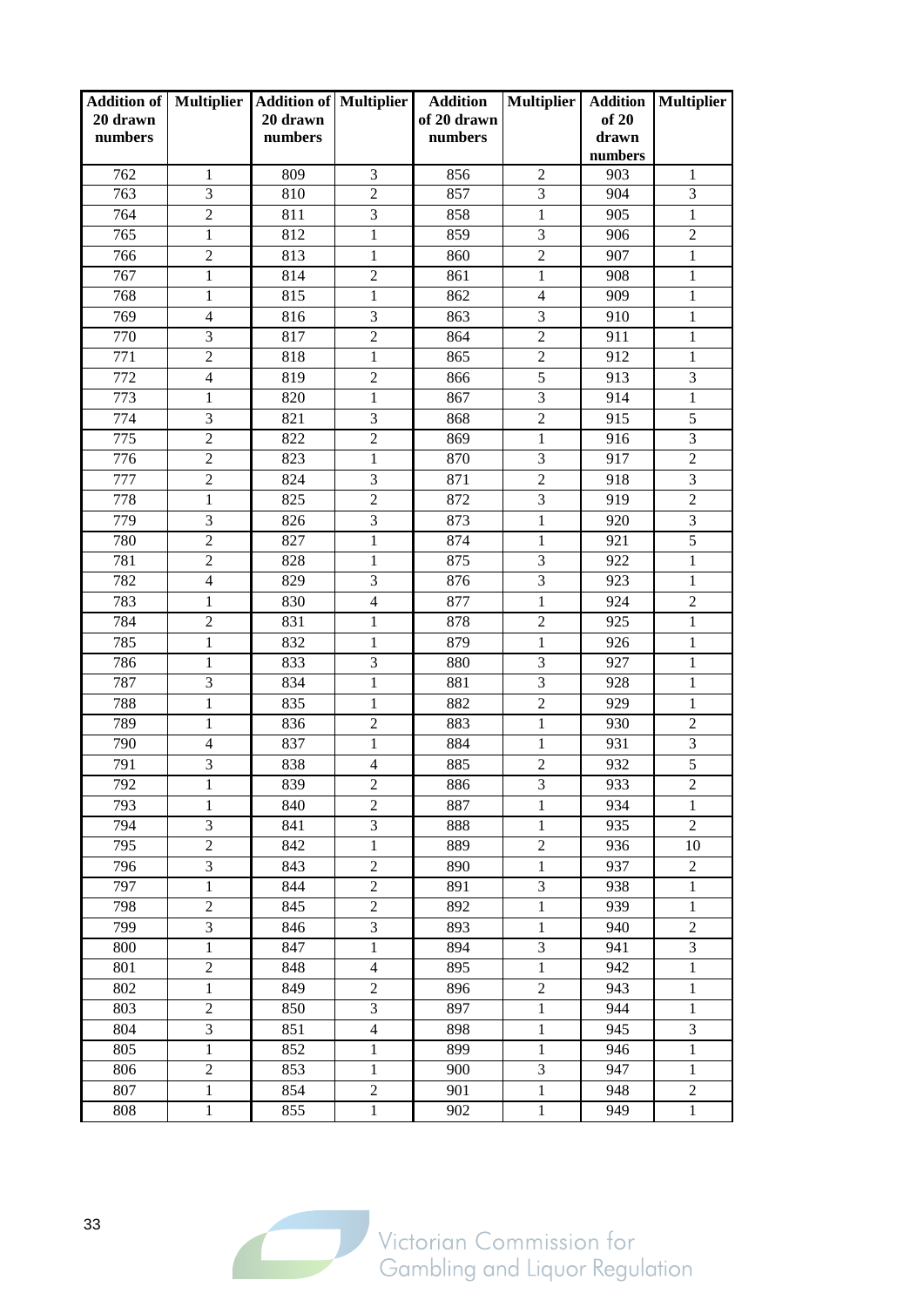| <b>Addition of Multiplier</b><br>20 drawn<br>numbers |                | <b>Addition of Multiplier</b><br>20 drawn<br>numbers |                  | <b>Addition</b><br>of 20 drawn<br>numbers | <b>Multiplier</b> | <b>Addition</b><br>of 20<br>drawn | Multiplier       |
|------------------------------------------------------|----------------|------------------------------------------------------|------------------|-------------------------------------------|-------------------|-----------------------------------|------------------|
|                                                      |                |                                                      |                  |                                           |                   | numbers                           |                  |
| 950                                                  | 3              | 997                                                  | 1                | 1,044                                     | 3                 | 1,091                             | 3                |
| 951                                                  | $\mathbf{1}$   | 998                                                  | $\overline{4}$   | 1,045                                     | 1                 | 1,092                             | $\mathbf{1}$     |
| 952                                                  | $\overline{2}$ | 999                                                  | $\overline{5}$   | 1,046                                     | 3                 | 1,093                             | $\overline{2}$   |
| 953                                                  | 3              | 1,000                                                | 1                | 1,047                                     | 1                 | 1,094                             | 3                |
| 954                                                  | $\mathbf{1}$   | 1,001                                                | 3                | 1,048                                     | 3                 | 1,095                             | $\mathbf{1}$     |
| 955                                                  | $\mathfrak{Z}$ | 1,002                                                | 1                | 1,049                                     | $\overline{2}$    | 1,096                             | 3                |
| 956                                                  | $\mathbf{1}$   | 1,003                                                | 3                | 1,050                                     | $\mathbf{1}$      | 1,097                             | $\mathbf{1}$     |
| 957                                                  | $\overline{2}$ | 1,004                                                | $\mathbf{1}$     | 1,051                                     | 3                 | 1,098                             | 3                |
| 958                                                  | $\overline{3}$ | 1,005                                                | $\mathbf{1}$     | 1,052                                     | $\mathbf{1}$      | 1,099                             | $\mathbf{1}$     |
| 959                                                  | $\overline{2}$ | 1,006                                                | 3                | 1,053                                     | $\overline{2}$    | 1,100                             | 3                |
| 960                                                  | $\overline{2}$ | 1,007                                                | $\mathbf{1}$     | 1,054                                     | $\mathbf 1$       | 1,101                             | $\mathbf{1}$     |
| 961                                                  | $\mathfrak{2}$ | 1,008                                                | 3                | 1,055                                     | 3                 | 1,102                             | $\mathfrak{Z}$   |
| 962                                                  | $\mathbf{1}$   | 1,009                                                | $\mathbf{1}$     | 1,056                                     | $\mathbf{1}$      | 1,103                             | $\overline{3}$   |
| 963                                                  | 1              | 1,010                                                | $\overline{2}$   | 1,057                                     | 3                 | 1,104                             | $\mathbf{1}$     |
| 964                                                  | $\mathbf{1}$   | 1,011                                                | $\mathbf{1}$     | 1,058                                     | $\mathbf{1}$      | 1,105                             | 3                |
| 965                                                  | 1              | 1,012                                                | 3                | 1,059                                     | 1                 | 1,106                             | $\overline{5}$   |
| 966                                                  | 3              | 1,013                                                | $\mathbf{1}$     | 1,060                                     | 3                 | 1,107                             | $\overline{2}$   |
| 967                                                  | $\mathbf{1}$   | 1,014                                                | 3                | 1,061                                     | $\mathbf 1$       | 1,108                             | 3                |
| 968                                                  | $\overline{3}$ | 1,015                                                | $\overline{3}$   | 1,062                                     | $\overline{2}$    | 1,109                             | $\mathbf{1}$     |
| 969                                                  | $\mathbf{1}$   | 1,016                                                | $\overline{2}$   | 1,063                                     | $\mathbf{1}$      | 1,110                             | $\overline{2}$   |
| 970                                                  | $\mathfrak{Z}$ | 1,017                                                | 10               | 1,064                                     | 1                 | 1,111                             | $\overline{3}$   |
| 971                                                  | 1              | 1,018                                                | 3                | 1,065                                     | 1                 | 1,112                             | $\mathfrak 2$    |
| 972                                                  | 3              | 1,019                                                | $\overline{c}$   | 1,066                                     | $\mathbf 1$       | 1,113                             | $\mathbf{1}$     |
| 973                                                  | $\mathbf{1}$   | 1,020                                                | $\mathbf{1}$     | 1,067                                     | 3                 | 1,114                             | 3                |
| 974                                                  | $\overline{3}$ | 1,021                                                | $\overline{4}$   | 1,068                                     | $\mathbf{1}$      | 1,115                             | $\mathbf{1}$     |
| 975                                                  | $\mathbf{1}$   | 1,022                                                | $\mathbf{1}$     | 1,069                                     | 3                 | 1,116                             | 3                |
| 976                                                  | $\overline{c}$ | 1,023                                                | 3                | 1,070                                     | $\overline{3}$    | 1,117                             | $\mathbf{1}$     |
| 977                                                  | 1              | 1,024                                                | $\mathfrak{2}$   | 1,071                                     | 1                 | 1,118                             | 3                |
| 978                                                  | $\mathbf{1}$   | 1,025                                                | $\mathbf{1}$     | 1,072                                     | 3                 | 1,119                             | $\mathbf{1}$     |
| 979                                                  | $\overline{2}$ | 1,026                                                | 3                | 1,073                                     | 1                 | 1,120                             | 3                |
| 980                                                  | $\mathbf{1}$   | 1,027                                                | $\,1$            | 1,074                                     | $\mathbf{1}$      | 1,121                             | $\mathbf 1$      |
| 981                                                  | 3              | 1,028                                                | 3                | 1,075                                     | 1                 | 1,122                             | 1                |
| 982                                                  | $\mathfrak{Z}$ | 1,029                                                | 1                | 1,076                                     | $\mathfrak{Z}$    | 1,123                             | 3                |
| 983                                                  | $\mathfrak{Z}$ | 1,030                                                | 3                | 1,077                                     | $\mathbf{1}$      | 1,124                             | $\mathbf{1}$     |
| 984                                                  | $\overline{5}$ | 1,031                                                | $\mathbf{1}$     | 1,078                                     | $\overline{2}$    | 1,125                             | 3                |
| 985                                                  | 1              | 1,032                                                | $\boldsymbol{2}$ | 1,079                                     | $\mathbf{1}$      | 1,126                             | $\mathbf{1}$     |
| 986                                                  | $\overline{2}$ | 1,033                                                | $\mathbf{1}$     | 1,080                                     | $\mathbf{1}$      | 1,127                             | 3                |
| 987                                                  | 1              | 1,034                                                | 3                | 1,081                                     | $\mathfrak{Z}$    | 1,128                             | $\boldsymbol{2}$ |
| 988                                                  | 1              | 1,035                                                | $\overline{c}$   | 1,082                                     | $\mathbf{1}$      | 1,129                             | $\mathbf{1}$     |
| 989                                                  | $\mathfrak{Z}$ | 1,036                                                | $\,1\,$          | 1,083                                     | $\mathbf{1}$      | 1,130                             | $\mathbf{1}$     |
| 990                                                  | $\mathbf{1}$   | 1,037                                                | $\mathbf{1}$     | 1,084                                     | $\mathbf{1}$      | 1,131                             | $\mathbf{1}$     |
| 991                                                  | $\mathfrak{Z}$ | 1,038                                                | 3                | 1,085                                     | $\mathfrak{Z}$    | 1,132                             | 1                |
| 992                                                  | $\mathbf{1}$   | 1,039                                                | $\mathbf{1}$     | 1,086                                     | 1                 | 1,133                             | $\overline{c}$   |
| 993                                                  | $\mathfrak{Z}$ | 1,040                                                | $\mathfrak{2}$   | 1,087                                     | 3                 | 1,134                             | 1                |
| 994                                                  | $\mathbf{1}$   | 1,041                                                | $\mathbf{1}$     | 1,088                                     | 1                 | 1,135                             | 3                |
| 995                                                  | 3              | 1,042                                                | 3                | 1,089                                     | $\sqrt{2}$        | 1,136                             | $\mathbf{1}$     |
| 996                                                  | 3              | 1,043                                                | $\mathbf{1}$     | 1,090                                     | $\mathbf{1}$      | 1,137                             | $\mathbf{1}$     |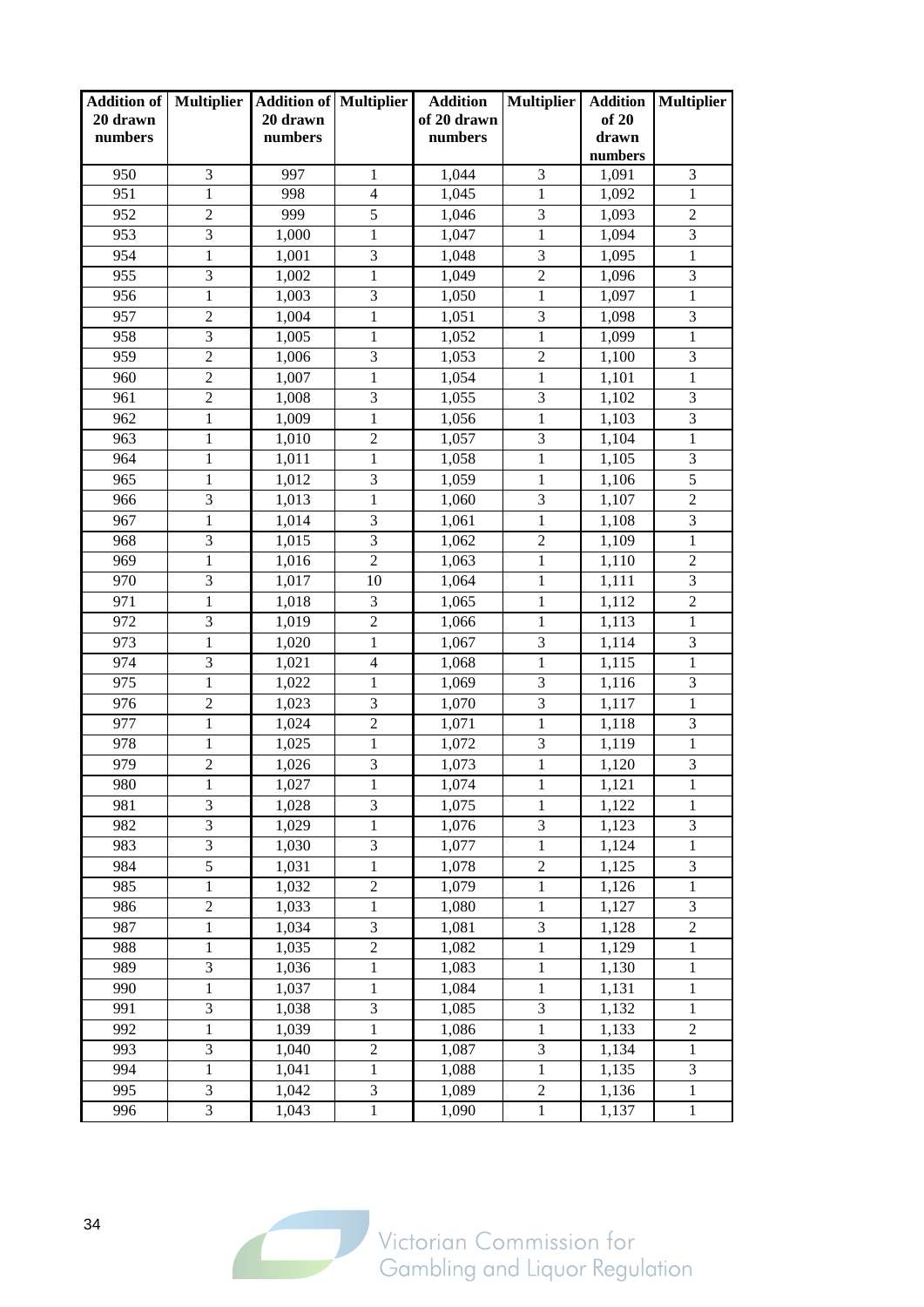| <b>Addition of   Multiplier</b><br>20 drawn |                  | <b>Addition of Multiplier</b><br>20 drawn |                  | <b>Addition</b><br>of 20 drawn | <b>Multiplier</b>       | <b>Addition</b><br>of 20 | <b>Multiplier</b>           |
|---------------------------------------------|------------------|-------------------------------------------|------------------|--------------------------------|-------------------------|--------------------------|-----------------------------|
| numbers                                     |                  | numbers                                   |                  | numbers                        |                         | drawn                    |                             |
|                                             |                  |                                           |                  |                                |                         | numbers                  |                             |
| 1,138                                       | 1                | 1,188                                     | 3                | 1,238                          | 1                       | 1,288                    | 1                           |
| 1,139                                       | 1                | 1,189                                     | $\overline{5}$   | 1,239                          | $\overline{2}$          | 1,289                    | 10                          |
| 1,140                                       | 3                | 1,190                                     | $\mathbf{1}$     | 1,240                          | $\mathbf{1}$            | 1,290                    | $\mathbf{1}$                |
| 1,141                                       | $\mathbf{1}$     | 1,191                                     | $\overline{2}$   | 1,241                          | $\overline{2}$          | 1,291                    | $\overline{3}$              |
| 1,142                                       | 3                | 1,192                                     | $\mathbf{1}$     | 1,242                          | $\mathbf{1}$            | 1,292                    | $\mathbf{1}$                |
| 1,143                                       | $\mathbf{1}$     | 1,193                                     | $\overline{2}$   | 1,243                          | $\sqrt{2}$              | 1,293                    | $\overline{c}$              |
| 1,144                                       | 3                | 1,194                                     | 1                | 1,244                          | $\overline{4}$          | 1,294                    | $\mathbf{1}$                |
| 1,145                                       | 3                | 1,195                                     | $\overline{2}$   | 1,245                          | $\mathbf{1}$            | 1,295                    | 5                           |
| 1,146                                       | $\mathbf{1}$     | 1,196                                     | $\mathbf{1}$     | 1,246                          | $\overline{2}$          | 1,296                    | $\mathbf{1}$                |
| 1,147                                       | $\overline{2}$   | 1,197                                     | $\overline{4}$   | 1,247                          | $\mathbf{1}$            | 1,297                    | 3                           |
| 1,148                                       | 1                | 1,198                                     | 1                | 1,248                          | $\sqrt{2}$              | 1,298                    | $\mathbf{1}$                |
| 1,149                                       | $\mathbf{1}$     | 1,199                                     | 3                | 1,249                          | 3                       | 1,299                    | $\mathbf{1}$                |
| 1,150                                       | 3                | 1,200                                     | $\overline{2}$   | 1,250                          | $\mathbf{1}$            | 1,300                    | $\overline{2}$              |
| 1,151                                       | $\mathbf{1}$     | 1,201                                     | $\overline{5}$   | 1,251                          | 3                       | 1,301                    | 3                           |
| 1,152                                       | 3                | 1,202                                     | 5                | 1,252                          | 3                       | 1,302                    | 1                           |
| 1,153                                       | $\mathbf{1}$     | 1,203                                     | 3                | 1,253                          | $\,1$                   | 1,303                    | $\overline{c}$              |
| 1,154                                       | $\mathfrak{2}$   | 1,204                                     | 1                | 1,254                          | 5                       | 1,304                    | $\mathbf{1}$                |
| 1,155                                       | $\overline{3}$   | 1,205                                     | 10               | 1,255                          | $\overline{2}$          | 1,305                    | $\mathbf{1}$                |
| 1,156                                       | $\mathbf{1}$     | 1,206                                     | $\overline{2}$   | 1,256                          | 3                       | 1,306                    | 3                           |
| 1,157                                       | $\overline{3}$   | 1,207                                     | $\overline{5}$   | 1,257                          | $\overline{\mathbf{3}}$ | 1,307                    | $\mathbf{1}$                |
| 1,158                                       | $\mathbf{1}$     | 1,208                                     | $\mathbf{1}$     | 1,258                          | $\overline{2}$          | 1,308                    | 3                           |
| 1,159                                       | $\overline{2}$   | 1,209                                     | $\mathbf{1}$     | 1,259                          | $\overline{3}$          | 1,309                    | $\mathbf{1}$                |
| 1,160                                       | 5                | 1,210                                     | 3                | 1,260                          | $\mathbf{2}$            | 1,310                    | 3                           |
| 1,161                                       | 3                | 1,211                                     | 3                | 1,261                          | $\mathbf{1}$            | 1,311                    | 3                           |
| 1,162                                       | 1                | 1,212                                     | 3                | 1,262                          | $\mathbf{1}$            | 1,312                    | $\mathbf{1}$                |
| 1,163                                       | $\overline{5}$   | 1,213                                     | $\mathbf{1}$     | 1,263                          | 3                       | 1,313                    | $\mathbf{1}$                |
| 1,164                                       | 1                | 1,214                                     | $\boldsymbol{2}$ | 1,264                          | $\mathbf{1}$            | 1,314                    | 3                           |
| 1,165                                       | $\overline{3}$   | 1,215                                     | $\overline{5}$   | 1,265                          | $\mathbf{1}$            | 1,315                    | $\overline{3}$              |
| 1,166                                       | $\mathbf{1}$     | 1,216                                     | $\overline{2}$   | 1,266                          | $\overline{4}$          | 1,316                    | $\mathbf{1}$                |
| 1,167                                       | $\overline{2}$   | 1,217                                     | $\overline{5}$   | 1,267                          | $\mathbf{1}$            | 1,317                    | $\mathbf{1}$                |
| 1,168                                       | $\mathbf{1}$     | 1,218                                     | $\overline{3}$   | 1,268                          | $\mathbf{1}$            | 1,318                    | $\ensuremath{\mathfrak{Z}}$ |
| 1,169                                       | 3                | 1,219                                     | 5                | 1,269                          | 3                       | 1,319                    | 1                           |
| 1,170                                       | 1                | 1,220                                     | $\overline{4}$   | 1,270                          | 1                       | 1,320                    | 1                           |
| 1,171                                       | $\boldsymbol{2}$ | 1,221                                     | 5                | 1,271                          | $\sqrt{5}$              | 1,321                    | 3                           |
| 1,172                                       | $\mathfrak{Z}$   | 1,222                                     | $\overline{2}$   | 1,272                          | $\mathbf{1}$            | 1,322                    | $\mathbf{1}$                |
| 1,173                                       | $\mathbf{1}$     | 1,223                                     | $\mathbf{1}$     | 1,273                          | 3                       | 1,323                    | 3                           |
| 1,174                                       | 3                | 1,224                                     | 3                | 1,274                          | $\overline{3}$          | 1,324                    | $\mathbf{1}$                |
| 1,175                                       | 1                | 1,225                                     | 1                | 1,275                          | 1                       | 1,325                    | 1                           |
| 1,176                                       | 1                | 1,226                                     | 5                | 1,276                          | 1                       | 1,326                    | 3                           |
| 1,177                                       | $\overline{2}$   | 1,227                                     | $\mathbf{1}$     | 1,277                          | $\overline{4}$          | 1,327                    | $\mathbf{1}$                |
| 1,178                                       | 1                | 1,228                                     | $\overline{2}$   | 1,278                          | 1                       | 1,328                    | 3                           |
| 1,179                                       | 3                | 1,229                                     | 3                | 1,279                          | 3                       | 1,329                    | $\mathbf{1}$                |
| 1,180                                       | 1                | 1,230                                     | $\mathbf{1}$     | 1,280                          | $\overline{4}$          | 1,330                    | 1                           |
| 1,181                                       | $\mathfrak{Z}$   | 1,231                                     | 1                | 1,281                          | $\mathfrak{Z}$          | 1,331                    | $\overline{\mathbf{3}}$     |
| 1,182                                       | $\mathfrak{Z}$   | 1,232                                     | $\overline{c}$   | 1,282                          | $\mathbf{1}$            | 1,332                    | $\mathbf{1}$                |
| 1,183                                       | $\mathbf{1}$     | 1,233                                     | 5                | 1,283                          | $\mathbf{1}$            | 1,333                    | $\mathbf{1}$                |
| 1,184                                       | $\mathfrak{2}$   | 1,234                                     | $\overline{c}$   | 1,284                          | $\mathfrak{Z}$          | 1,334                    | 3                           |
| 1,185                                       | 3                | 1,235                                     | $\mathbf{1}$     | 1,285                          | $\mathbf{1}$            | 1,335                    | $\mathbf{1}$                |
| 1,186                                       | 1                | 1,236                                     | 3                | 1,286                          | 1                       | 1,336                    | $\mathfrak{Z}$              |
| 1,187                                       | 1                | 1,237                                     | $\overline{2}$   | 1,287                          | $\overline{c}$          | 1,337                    | $\,1$                       |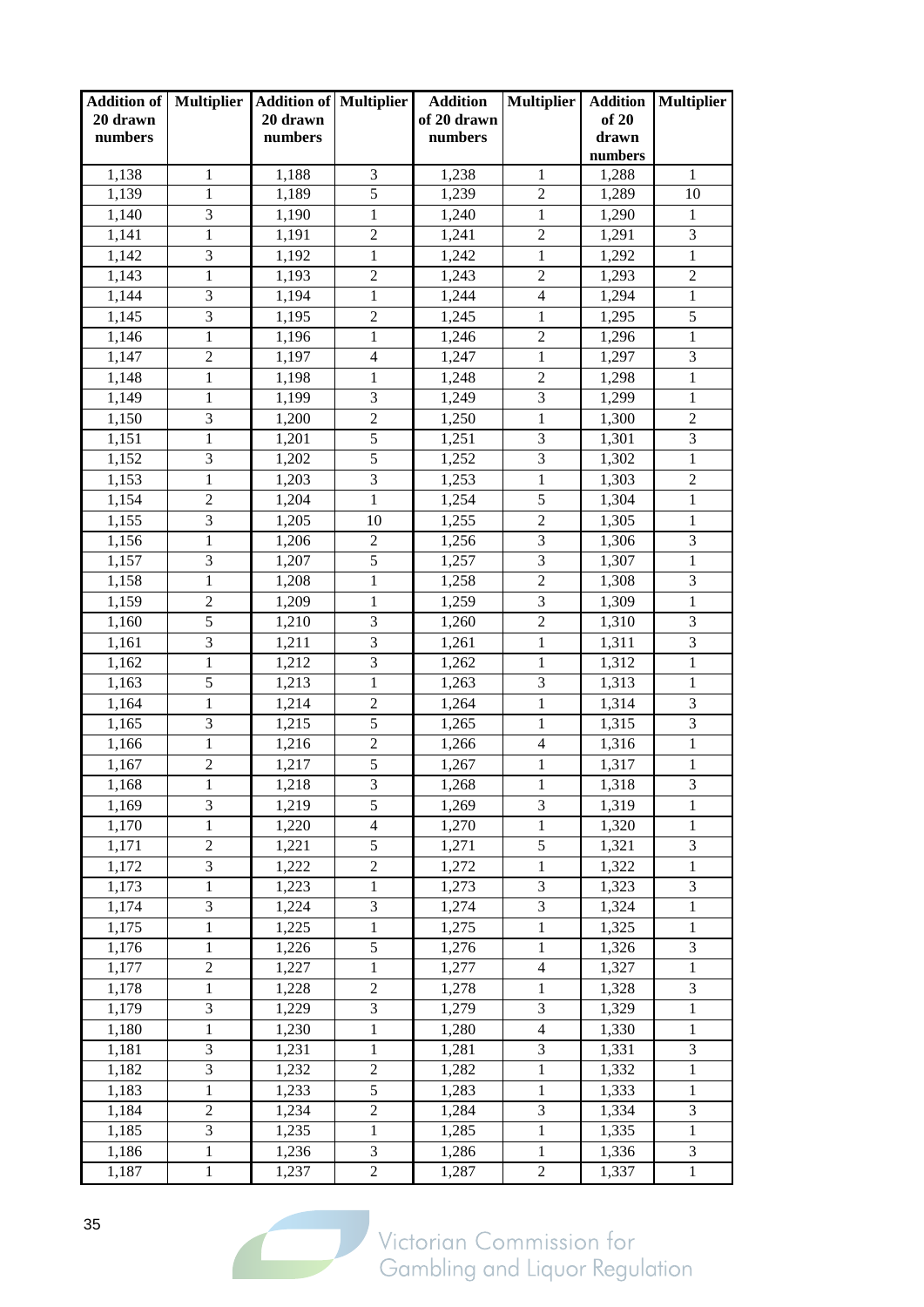| Addition of        | <b>Multiplier</b> | <b>Addition of Multiplier</b> |                |
|--------------------|-------------------|-------------------------------|----------------|
| 20 drawn           |                   | 20 drawn                      |                |
| numbers            |                   | numbers                       |                |
| 1,338              | 3                 | 1,388                         | 3              |
| 1,339              | $\mathbf{1}$      | 1,389                         | $\mathbf{1}$   |
| 1,340              | $\mathbf{1}$      | 1,390                         | $\overline{c}$ |
| 1,341              | 3                 | 1,391                         | $\mathbf 1$    |
| 1,342              | $\mathbf{1}$      | 1,392                         | 1              |
| 1,343              | $\overline{c}$    | 1,393                         | 3              |
| 1,344              | $\mathbf{1}$      | 1,394                         | $\mathbf{1}$   |
| $\frac{1}{1,345}$  | 3                 | $\overline{1,}395$            | $\mathbf{1}$   |
| 1,346              | $\overline{5}$    | 1,396                         | 10             |
| 1,347              | $\overline{1}$    | 1,397                         | $\mathbf{1}$   |
| 1,348              | 3                 | 1,398                         | 1              |
| 1,349              | $\mathbf{1}$      | 1,399                         | 2              |
| 1,350              | $\overline{c}$    | 1,400                         | $\overline{5}$ |
| 1,351              | $\mathbf{1}$      | 1,401                         | $\mathbf 1$    |
| 1,352              | 10                | 1,402                         | $\overline{c}$ |
| 1,353              | 3                 | 1,403                         | 3              |
| 1,354              | $\mathbf{1}$      | 1,404                         | $\mathbf{1}$   |
| 1,355              | 5                 | 1,405                         | $\overline{c}$ |
| 1,356              | $\mathbf{1}$      | 1,406                         | $\mathbf{1}$   |
| 1,357              | $\mathbf{1}$      | 1,407                         | $\mathbf{1}$   |
| 1,358              | 3                 | 1,408                         | 1              |
| 1,359              | $\mathbf{1}$      | 1,409                         | 1              |
| $\overline{1,360}$ | $\mathbf{1}$      | 1,410                         | $\overline{4}$ |
|                    |                   |                               |                |
| 1,361              | 3<br>$\mathbf{1}$ |                               |                |
| 1,362              | 5                 |                               |                |
| 1,363<br>1,364     | 3                 |                               |                |
| 1,365              | $\mathbf{1}$      |                               |                |
| 1,366              | $\overline{1}$    |                               |                |
|                    | 3                 |                               |                |
| 1,367              | $\mathbf{1}$      |                               |                |
| 1,368              |                   |                               |                |
| 1,369              | 1<br>3            |                               |                |
| 1,370              | $\mathbf{1}$      |                               |                |
| 1,371<br>1,372     | $\overline{c}$    |                               |                |
|                    | $\mathbf{1}$      |                               |                |
| 1,373<br>1,374     | 10                |                               |                |
| 1,375              | $\mathbf{1}$      |                               |                |
|                    | $\mathbf{1}$      |                               |                |
| 1,376              |                   |                               |                |
| 1,377              | 3<br>$\mathbf{1}$ |                               |                |
| 1,378              |                   |                               |                |
| 1,379              | $\mathbf{1}$      |                               |                |
| 1,380              | $\overline{4}$    |                               |                |
| 1,381              | $\mathbf{1}$      |                               |                |
| 1,382              | 3                 |                               |                |
| 1,383              | $\mathbf{1}$      |                               |                |
| 1,384              | 5                 |                               |                |
| 1,385              | $\mathbf{1}$      |                               |                |
| 1,386              | $\overline{2}$    |                               |                |
| 1,387              | $\mathbf{1}$      |                               |                |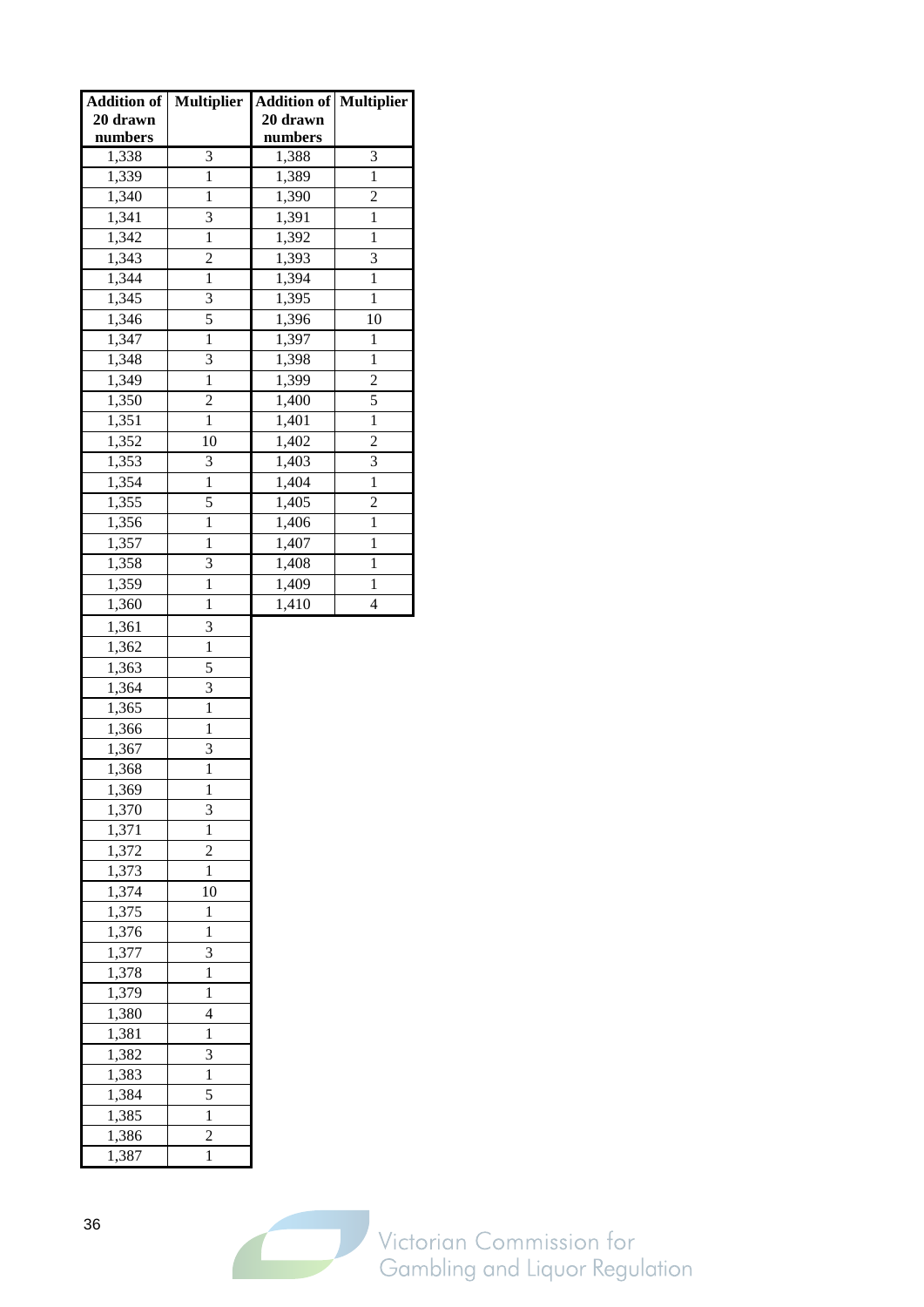## **Keno Bonus Jackpot**

The following Schedule of Prizes applies to Keno Bonus Jackpot Prizes when played in conjunction with games of Keno Classic. Prizes are based on a Subscription of \$1:

#### **Schedule 1**

| Number of            | <b>Number of Spots Selected</b> |        |         |           |  |  |  |
|----------------------|---------------------------------|--------|---------|-----------|--|--|--|
| <b>Spots Matched</b> |                                 | 8      | 9       | 10        |  |  |  |
|                      | 7,000                           |        |         |           |  |  |  |
| 8                    |                                 | 38,000 |         |           |  |  |  |
|                      |                                 |        | 180,000 |           |  |  |  |
| 10                   |                                 |        |         | 2,900,000 |  |  |  |

#### **Schedule 2**

| Number of                      | <b>Number of Spots Selected</b> |        |         |           |  |  |  |  |  |
|--------------------------------|---------------------------------|--------|---------|-----------|--|--|--|--|--|
| <b>Spots</b><br><b>Matched</b> |                                 | 8      | q       | 10        |  |  |  |  |  |
| $\overline{ }$                 | 8,000                           |        |         |           |  |  |  |  |  |
| 8                              |                                 | 44,000 |         |           |  |  |  |  |  |
| $\mathbf Q$                    |                                 |        | 260,000 |           |  |  |  |  |  |
| 10                             |                                 |        |         | 4,000,000 |  |  |  |  |  |

#### **Schedule 3**

| Number of                      | <b>Number of Spots Selected</b> |        |         |           |  |  |  |  |  |
|--------------------------------|---------------------------------|--------|---------|-----------|--|--|--|--|--|
| <b>Spots</b><br><b>Matched</b> | 7                               | 8      | 9       | 10        |  |  |  |  |  |
| 7                              | 8,000                           |        |         |           |  |  |  |  |  |
| 8                              |                                 | 44,000 |         |           |  |  |  |  |  |
| 9                              |                                 |        | 260,000 |           |  |  |  |  |  |
| 10                             |                                 |        |         | 4,900,000 |  |  |  |  |  |

The Licensee will display in the Venues, on the Self Service Terminals and on its website (www.playkeno.com.au) the Schedule (of Schedules 1, 2 and 3 above) that is current at any given time.

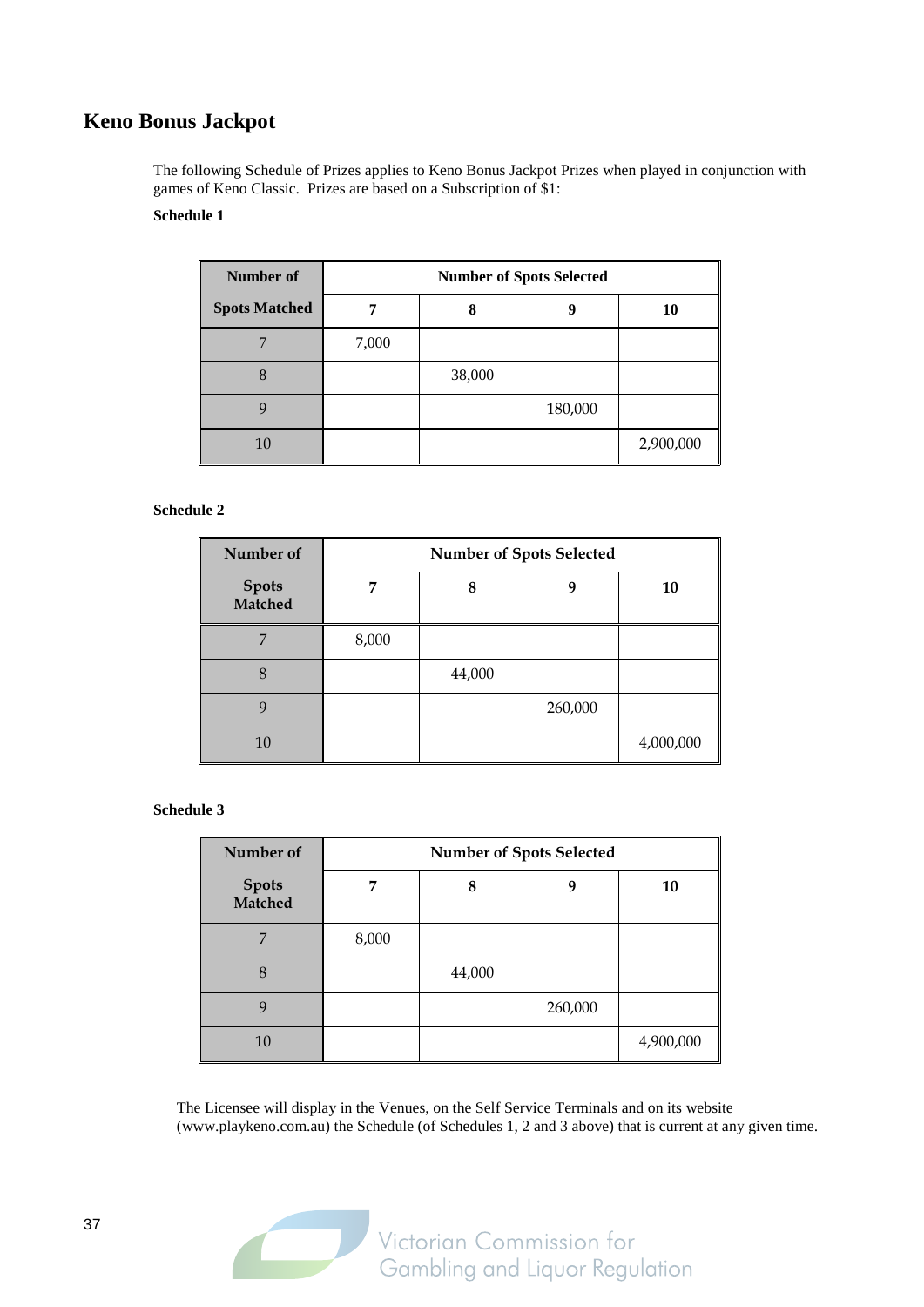## **Heads or Tails?**

The following Schedule of Prizes applies only to games of Heads or Tails?, Prizes are based on a Subscription of \$1:

| <b>Selections</b> | <b>Result</b> | <b>Heads or Tails? Prize</b> |
|-------------------|---------------|------------------------------|
| Heads             | Heads         |                              |
| Tails             | Tails         |                              |
| Evens             | Evens         |                              |

## **Margin Bet**

The following Schedule of Prizes applies only to Margin Bets. Prizes are based on a Subscription of \$1:

| <b>Selections</b> | Draw outcome<br>(Number of balls<br>drawn for<br>Heads/Tails) | <b>Margin Bet Result</b> | <b>Margin Bet Prize</b> |
|-------------------|---------------------------------------------------------------|--------------------------|-------------------------|
|                   | 19 or more Heads                                              | 18 or more               | 525,000                 |
| Heads             | 1 or less Tails                                               |                          |                         |
|                   | 18 or more Heads                                              | 16 or more               | 30,100                  |
| Heads             | 2 or less Tails                                               |                          |                         |
|                   | 17 or more Heads                                              | 14 or more               | 2,950                   |
| Heads             | 3 or less Tails                                               |                          |                         |
|                   | 16 or more Heads                                              | 12 or more               | 420                     |
| Heads             | 4 or less Tails                                               |                          |                         |
|                   | 15 or more Heads                                              | 10 or more               | 85                      |
| Heads             | 5 or less Tails                                               |                          |                         |
|                   | 14 or more Heads                                              | 8 or more                | 23                      |
| Heads             | 6 or less Tails                                               |                          |                         |
|                   | 13 or more Heads                                              | 6 or more                | 8.20                    |
| Heads             | 7 or less Tails                                               |                          |                         |
|                   | 12 or more Heads                                              | 4 or more                | 3.70                    |
| Heads             | 8 or less Tails                                               |                          |                         |
|                   | 11 or more Heads                                              | 2 or more                | 2.00                    |
| Heads             | 9 or less Tails                                               |                          |                         |
|                   | 11 or more Tails                                              | 2 or more                | 2.00                    |
| Tails             | 9 or less Heads                                               |                          |                         |
|                   | 12 or more Tails                                              | 4 or more                | 3.70                    |
| Tails             | 8 or less Heads                                               |                          |                         |
|                   | 13 or more Tails                                              | 6 or more                | 8.20                    |
| Tails             | 7 or less Heads                                               |                          |                         |
|                   | 14 or more Tails                                              | 8 or more                | 23                      |
| Tails             | 6 or less Heads                                               |                          |                         |
|                   | 15 or more Tails                                              | 10 or more               | 85                      |
| Tails             | 5 or less Heads                                               |                          |                         |
| Tails             | 16 or more Tails                                              | 12 or more               | 420                     |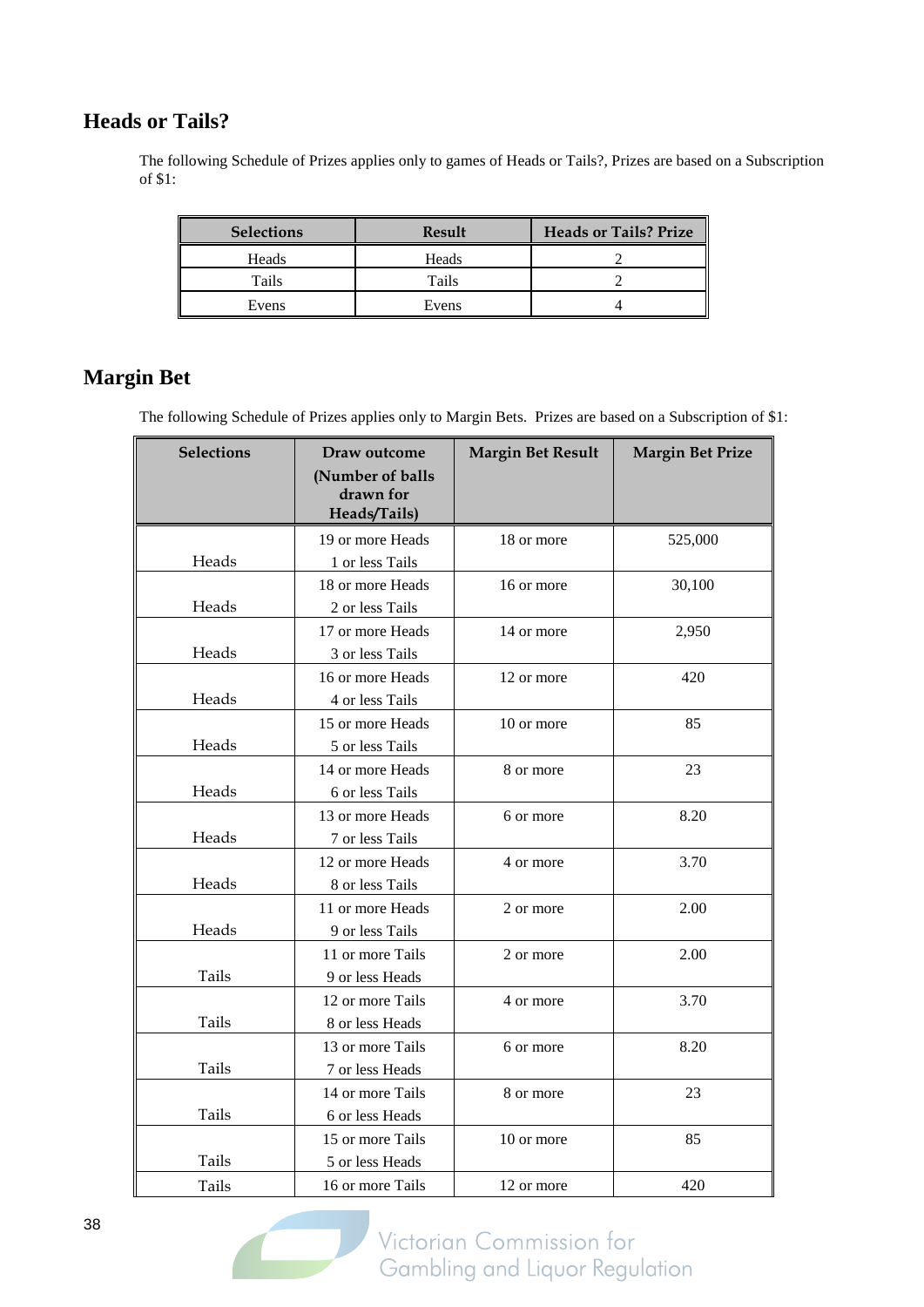|       | 4 or less Heads  |            |         |
|-------|------------------|------------|---------|
|       | 17 or more Tails | 14 or more | 2,950   |
| Tails | 3 or less Heads  |            |         |
|       | 18 or more Tails | 16 or more | 30,100  |
| Tails | 2 or less Heads  |            |         |
|       | 19 or more Tails | 18 or more | 525,000 |
| Tails | 1 or less Heads  |            |         |

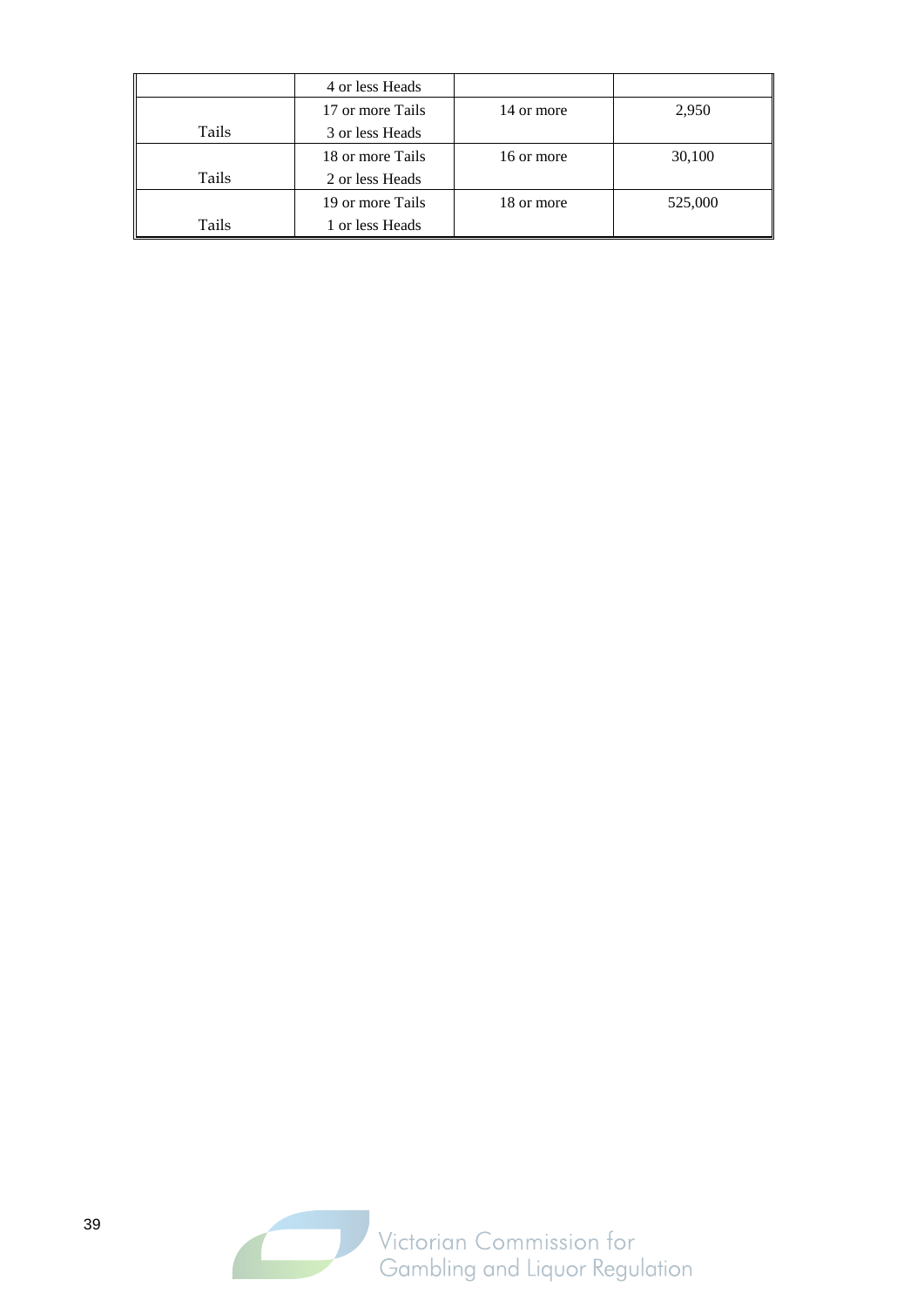## **Keno Racing**

The following Schedule of Prizes applies only to games of Keno Racing. Prizes are based on a Subscription of \$1:

| <b>Runner No.</b> | Win   | <b>Place</b> |
|-------------------|-------|--------------|
|                   | 4.70  | 1.80         |
| $\overline{2}$    | 5.50  | 2.00         |
| 3                 | 6.50  | 2.30         |
| $\overline{4}$    | 7.50  | 2.70         |
| 5                 | 8.50  | 3.00         |
| 6                 | 9.50  | 3.20         |
| 7                 | 10.70 | 3.50         |
| 8                 | 12.00 | 3.60         |
| 9                 | 24.00 | 5.50         |
| 10                | 26.00 | 5.70         |
| 11                | 28.00 | 5.90         |
| 12                | 30.00 | 6.20         |

| Quinella                           |              |                                    |              |                                    |              |                                    |              |  |  |  |
|------------------------------------|--------------|------------------------------------|--------------|------------------------------------|--------------|------------------------------------|--------------|--|--|--|
| <b>Runner</b><br><b>No. Result</b> | <b>Prize</b> | <b>Runner</b><br><b>No. Result</b> | <b>Prize</b> | <b>Runner</b><br><b>No. Result</b> | <b>Prize</b> | <b>Runner</b><br><b>No. Result</b> | <b>Prize</b> |  |  |  |
| 1 & 2                              | 15.50        |                                    |              |                                    |              |                                    |              |  |  |  |
| 1 & 3                              | 19.00        | 2 & 3                              | 21.00        |                                    |              |                                    |              |  |  |  |
| 1 & 4                              | 22.00        | 2 & 4                              | 25.00        | 3 & 4                              | 27.00        |                                    |              |  |  |  |
| 1 & 5                              | 25.00        | 2 & 5                              | 29.00        | 3 & 5                              | 31.00        | 4 & 5                              | 33.00        |  |  |  |
| 1 & 6                              | 28.00        | 2 & 6                              | 32.00        | 3 & 6                              | 36.00        | 4 & 6                              | 38.00        |  |  |  |
| 1 & 7                              | 30.00        | 2 & 7                              | 36.00        | 3 & 7                              | 40.00        | 4 & 7                              | 43.00        |  |  |  |
| 1 & 8                              | 33.00        | 2 & 8                              | 40.00        | 3 & 8                              | 45.00        | 4 & 8                              | 49.00        |  |  |  |
| 1 & 9                              | 57.00        | 2 & 9                              | 70.00        | 3 & 9                              | 80.00        | 4 & 9                              | 86.00        |  |  |  |
| 1 & 10                             | 61.00        | 2 & 10                             | 76.00        | 3 & 10                             | 87.00        | 4 & 10                             | 95.00        |  |  |  |
| 1 & 11                             | 64.00        | 2 & 11                             | 81.00        | 3 & 11                             | 95.00        | 4 & 11                             | 104.00       |  |  |  |
| 1 & 12                             | 68.00        | 2 & 12                             | 88.00        | 3 & 12                             | 103.00       | 4 & 12                             | 115.00       |  |  |  |
|                                    |              |                                    |              |                                    |              |                                    |              |  |  |  |
| 5 & 6                              | 39.00        |                                    |              |                                    |              |                                    |              |  |  |  |
| 5 & 7                              | 45.00        | 6 & 7                              | 47.00        |                                    |              |                                    |              |  |  |  |
| 5 & 8                              | 51.00        | 6 & 8                              | 54.00        | 7 & 8                              | 56.00        |                                    |              |  |  |  |
| 5 & 9                              | 91.00        | 6 & 9                              | 94.00        | 7 & 9                              | 97.00        | 8 & 9                              | 100.00       |  |  |  |
| 5 & 10                             | 100.00       | 6 & 10                             | 105.00       | 7 & 10                             | 109.00       | 8 & 10                             | 112.00       |  |  |  |
| 5 & 11                             | 111.00       | 6 & 11                             | 116.00       | 7 & 11                             | 121.00       | 8 & 11                             | 126.00       |  |  |  |
| 5 & 12                             | 123.00       | 6 & 12                             | 130.00       | 7 & 12                             | 135.00       | 8 & 12                             | 141.00       |  |  |  |
|                                    |              |                                    |              |                                    |              |                                    |              |  |  |  |
| 9 & 10                             | 182.00       |                                    |              |                                    |              |                                    |              |  |  |  |
| 9 & 11                             | 205.00       | 10 & 11                            | 210.00       |                                    |              |                                    |              |  |  |  |
| 9 & 12                             | 231.00       | 10 & 12                            | 238.00       | 11 & 12                            | 244.00       |                                    |              |  |  |  |

|               |              |                      | <b>Trifecta</b> |                      |              |                      |              |
|---------------|--------------|----------------------|-----------------|----------------------|--------------|----------------------|--------------|
| Runner<br>No. | <b>Prize</b> | <b>Runner</b><br>No. | <b>Prize</b>    | <b>Runner</b><br>No. | <b>Prize</b> | <b>Runner</b><br>No. | <b>Prize</b> |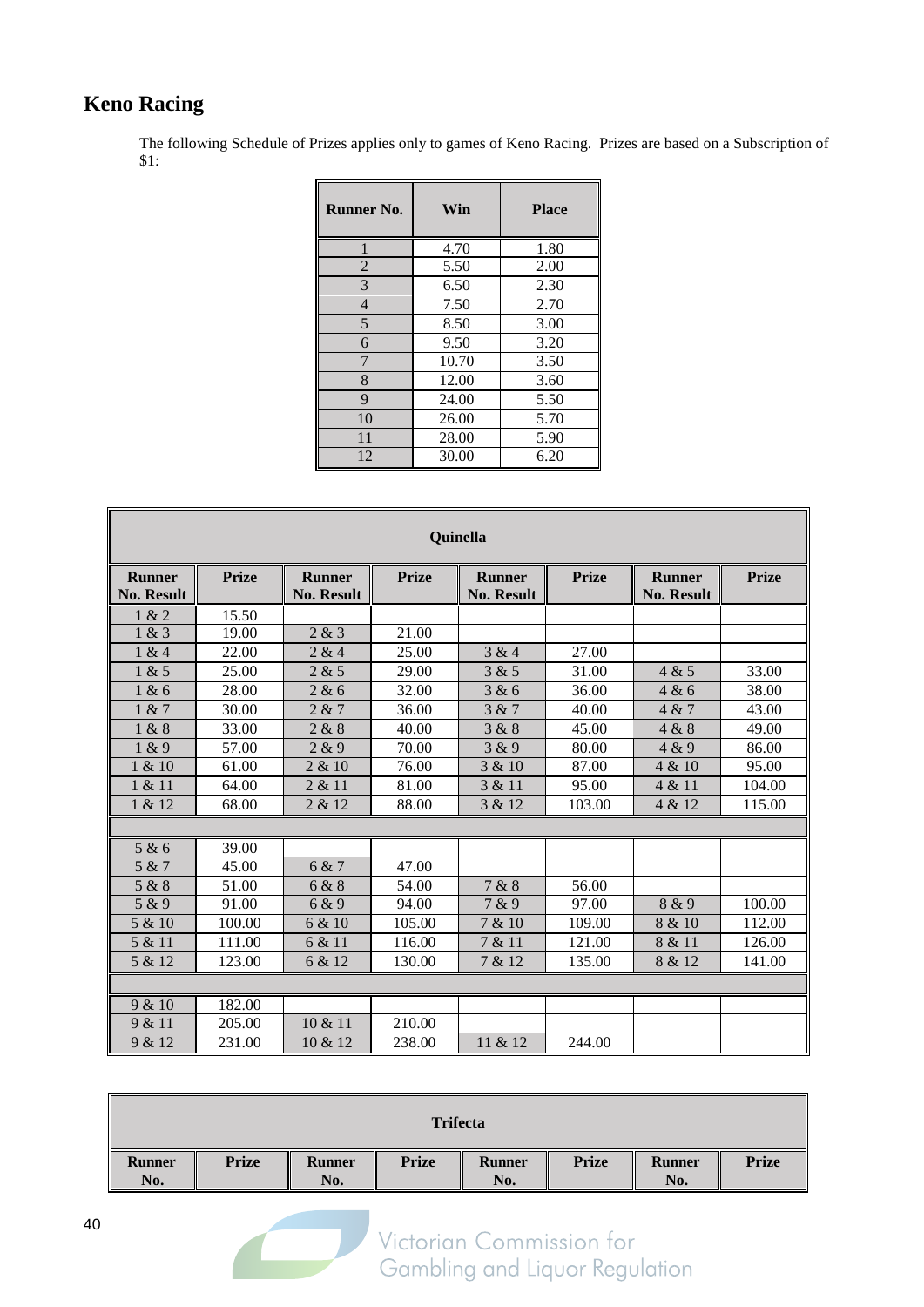| <b>Result</b> |                 | <b>Result</b> |                  | <b>Result</b>        |                  | <b>Result</b> |                  |
|---------------|-----------------|---------------|------------------|----------------------|------------------|---------------|------------------|
|               |                 |               |                  |                      |                  |               |                  |
| 1, 2, 3       | 65.00<br>107.00 | 1, 3, 2       | 280.00<br>107.00 | 1, 4, 2              | 280.00<br>490.00 | 1, 5, 2       | 280.00<br>490.00 |
| 1, 2, 4       |                 | 1, 3, 4       |                  | 1, 4, 3              |                  | 1, 5, 3       |                  |
| 1, 2, 5       | 163.00          | 1, 3, 5       | 163.00           | 1, 4, 5              | 165.00           | 1, 5, 4       | 890.00           |
| 1, 2, 6       | 225.00          | 1, 3, 6       | 225.00           | $\overline{1, 4, 6}$ | 225.00           | 1, 5, 6       | 225.00           |
| 1, 2, 7       | 285.00          | 1, 3, 7       | 285.00           | 1, 4, 7              | 285.00           | 1, 5, 7       | 285.00           |
| 1, 2, 8       | 340.00          | 1, 3, 8       | 340.00           | 1, 4, 8              | 340.00           | 1, 5, 8       | 340.00           |
| 1, 2, 9       | 560.00          | 1, 3, 9       | 560.00           | $\overline{1, 4, 9}$ | 560.00           | 1, 5, 9       | 560.00           |
| 1, 2, 10      | 610.00          | 1, 3, 10      | 610.00           | 1, 4, 10             | 610.00           | 1, 5, 10      | 610.00           |
| 1, 2, 11      | 670.00          | 1, 3, 11      | 670.00           | 1, 4, 11             | 670.00           | 1, 5, 11      | 670.00           |
| 1, 2, 12      | 750.00          | 1, 3, 12      | 750.00           | 1, 4, 12             | 750.00           | 1, 5, 12      | 750.00           |
| 1, 6, 2       | 280.00          | 1, 7, 2       | 280.00           | 1, 8, 2              | 280.00           | 1, 9, 2       | 420.00           |
| 1, 6, 3       | 490.00          | 1, 7, 3       | 490.00           | 1, 8, 3              | 490.00           | 1, 9, 3       | 730.00           |
| 1, 6, 4       | 890.00          | 1, 7, 4       | 890.00           | 1, 8, 4              | 890.00           | 1, 9, 4       | 1,350.00         |
| 1, 6, 5       | 1,650.00        | 1, 7, 5       | 1,650.00         | 1, 8, 5              | 1,650.00         | 1, 9, 5       | 2,550.00         |
| 1, 6, 7       | 285.00          | 1, 7, 6       | 2,950.00         | 1, 8, 6              | 2,950.00         | 1, 9, 6       | 4,750.00         |
| 1, 6, 8       | 340.00          | 1, 7, 8       | 340.00           | 1, 8, 7              | 4,650.00         | 1, 9, 7       | 8,200.00         |
| 1, 6, 9       | 560.00          | 1, 7, 9       | 560.00           | 1, 8, 9              | 560.00           | 1, 9, 8       | 12,000.00        |
| 1, 6, 10      | 610.00          | 1, 7, 10      | 610.00           | 1, 8, 10             | 610.00           | 1, 9, 10      | 910.00           |
| 1, 6, 11      | 670.00          | 1, 7, 11      | 670.00           | 1, 8, 11             | 670.00           | 1, 9, 11      | 1,000.00         |
| 1, 6, 12      | 750.00          | 1, 7, 12      | 750.00           | 1, 8, 12             | 750.00           | 1, 9, 12      | 1,100.00         |
| 1, 10, 2      | 420.00          | 1, 11, 2      | 420.00           | 1, 12, 2             | 420.00           |               |                  |
| 1, 10, 3      | 730.00          | 1, 11, 3      | 730.00           | 1, 12, 3             | 730.00           |               |                  |
| 1, 10, 4      | 1,350.00        | 1, 11, 4      | 1,350.00         | 1, 12, 4             | 1,350.00         |               |                  |
| 1, 10, 5      | 2,550.00        | 1, 11, 5      | 2,550.00         | 1, 12, 5             | 2,550.00         |               |                  |
| 1, 10, 6      | 4,750.00        | 1, 11, 6      | 4,750.00         | 1, 12, 6             | 4,750.00         |               |                  |
| 1, 10, 7      | 8,200.00        | 1, 11, 7      | 8,200.00         | 1, 12, 7             | 8,200.00         |               |                  |
| 1, 10, 8      | 12,000.00       | 1, 11, 8      | 12,000.00        | 1, 12, 8             | 12,000.00        |               |                  |
| 1, 10, 9      | 21,000.00       | 1, 11, 9      | 21,000.00        | 1, 12, 9             | 21,000.00        |               |                  |
| 1, 10, 11     | 1,000.00        | 1, 11, 10     | 23,000.00        | 1, 12, 10            | 23,000.00        |               |                  |
| 1, 10, 12     | 1,100.00        | 1, 11, 12     | 1,100.00         | 1, 12, 11            | 24,500.00        |               |                  |

| <b>Trifecta</b>                       |              |                                       |              |                                       |              |                                       |              |  |  |  |
|---------------------------------------|--------------|---------------------------------------|--------------|---------------------------------------|--------------|---------------------------------------|--------------|--|--|--|
| <b>Runner</b><br>No.<br><b>Result</b> | <b>Prize</b> | <b>Runner</b><br>No.<br><b>Result</b> | <b>Prize</b> | <b>Runner</b><br>No.<br><b>Result</b> | <b>Prize</b> | <b>Runner</b><br>No.<br><b>Result</b> | <b>Prize</b> |  |  |  |
| 2, 1, 3                               | 160.00       | 2, 3, 1                               | 280.00       | 2, 4, 1                               | 280.00       | 2, 5, 1                               | 280.00       |  |  |  |
| 2, 1, 4                               | 280.00       | 2, 3, 4                               | 107.00       | 2, 4, 3                               | 490.00       | 2, 5, 3                               | 490.00       |  |  |  |
| 2, 1, 5                               | 490.00       | 2, 3, 5                               | 163.00       | 2, 4, 5                               | 163.00       | 2, 5, 4                               | 890.00       |  |  |  |
| 2, 1, 6                               | 780.00       | 2, 3, 6                               | 225.00       | 2, 4, 6                               | 225.00       | 2, 5, 6                               | 225.00       |  |  |  |
| 2, 1, 7                               | 1,100.00     | 2, 3, 7                               | 285.00       | 2, 4, 7                               | 285.00       | 2, 5, 7                               | 285.00       |  |  |  |
| 2, 1, 8                               | 1,400.00     | 2, 3, 8                               | 340.00       | 2, 4, 8                               | 340.00       | 2, 5, 8                               | 340.00       |  |  |  |
| 2, 1, 9                               | 2,350.00     | 2, 3, 9                               | 560.00       | 2, 4, 9                               | 560.00       | 2, 5, 9                               | 560.00       |  |  |  |
| 2, 1, 10                              | 2,550.00     | 2, 3, 10                              | 610.00       | 2, 4, 10                              | 610.00       | 2, 5, 10                              | 610.00       |  |  |  |
| 2, 1, 11                              | 2,750.00     | 2, 3, 11                              | 670.00       | 2, 4, 11                              | 670.00       | 2, 5, 11                              | 670.00       |  |  |  |
| 2, 1, 12                              | 2,950.00     | 2, 3, 12                              | 750.00       | 2, 4, 12                              | 750.00       | 2, 5, 12                              | 750.00       |  |  |  |
| 2, 6, 1                               | 280.00       | 2, 7, 1                               | 280.00       | 2, 8, 1                               | 280.00       | 2, 9, 1                               | 420.00       |  |  |  |
| 2, 6, 3                               | 490.00       | 2, 7, 3                               | 490.00       | 2, 8, 3                               | 490.00       | 2, 9, 3                               | 730.00       |  |  |  |
| 2, 6, 4                               | 890.00       | 2, 7, 4                               | 890.00       | 2, 8, 4                               | 890.00       | 2, 9, 4                               | 1,350.00     |  |  |  |
| 2, 6, 5                               | 1,650.00     | 2, 7, 5                               | 1,650.00     | 2, 8, 5                               | 1,650.00     | 2, 9, 5                               | 2,550.00     |  |  |  |
| 2, 6, 7                               | 285.00       | 2, 7, 6                               | 2,950.00     | 2, 8, 6                               | 2,950.00     | 2, 9, 6                               | 4,750.00     |  |  |  |
| 2, 6, 8                               | 340.00       | 2, 7, 8                               | 340.00       | 2, 8, 7                               | 4,650.00     | 2, 9, 7                               | 8,200.00     |  |  |  |
| 2, 6, 9                               | 560.00       | 2, 7, 9                               | 560.00       | 2, 8, 9                               | 560.00       | 2, 9, 8                               | 12,000.00    |  |  |  |
| 2, 6, 10                              | 610.00       | 2, 7, 10                              | 610.00       | 2, 8, 10                              | 610.00       | 2, 9, 10                              | 910.00       |  |  |  |

 $\sqrt{2}$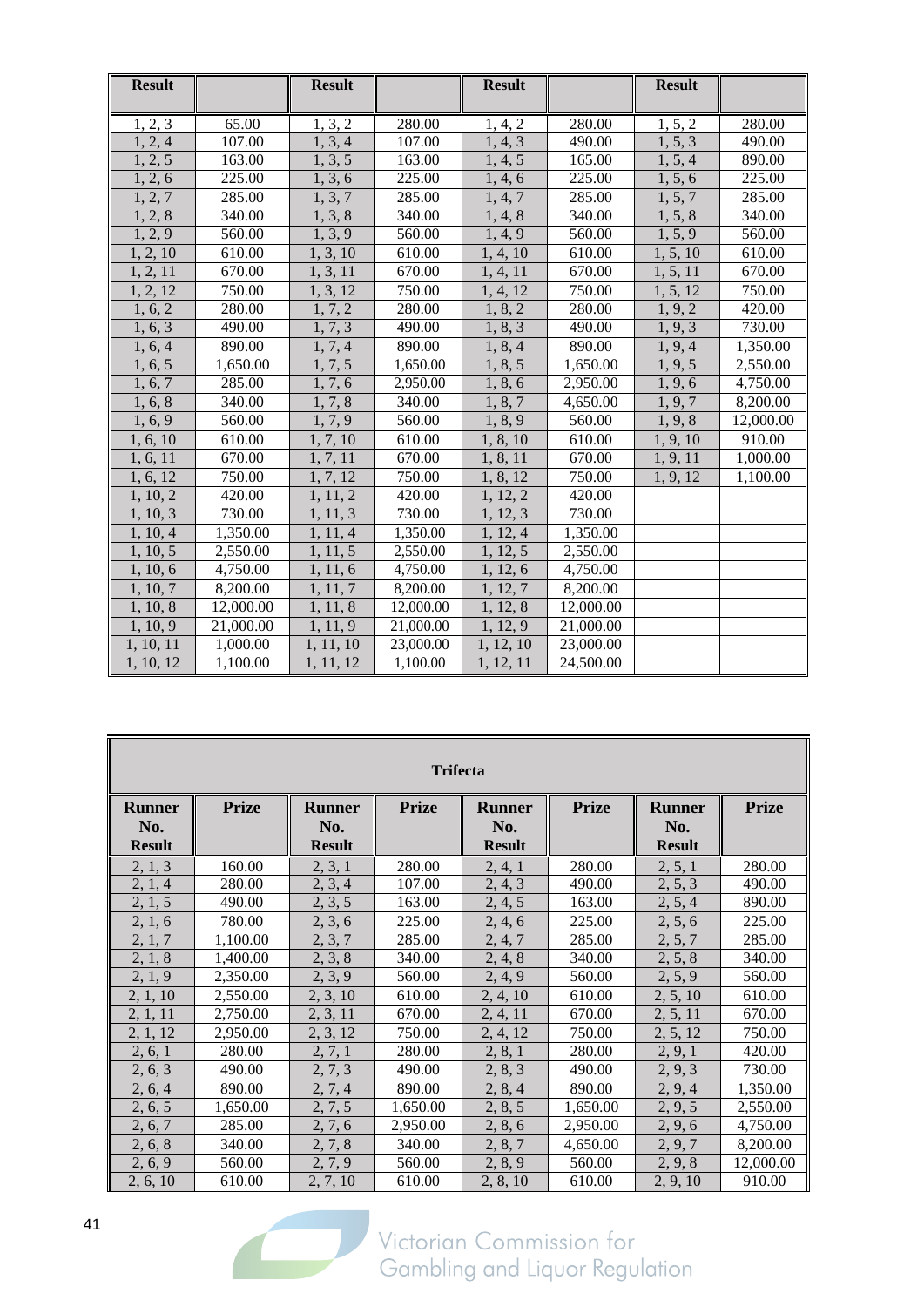|                      | <b>Trifecta</b> |                      |              |                      |              |                      |              |  |  |  |  |
|----------------------|-----------------|----------------------|--------------|----------------------|--------------|----------------------|--------------|--|--|--|--|
| <b>Runner</b><br>No. | <b>Prize</b>    | <b>Runner</b><br>No. | <b>Prize</b> | <b>Runner</b><br>No. | <b>Prize</b> | <b>Runner</b><br>No. | <b>Prize</b> |  |  |  |  |
| <b>Result</b>        |                 | <b>Result</b>        |              | <b>Result</b>        |              | <b>Result</b>        |              |  |  |  |  |
| 2, 6, 11             | 670.00          | 2, 7, 11             | 670.00       | 2, 8, 11             | 670.00       | 2, 9, 11             | 1,000.00     |  |  |  |  |
| 2, 6, 12             | 750.00          | 2, 7, 12             | 750.00       | 2, 8, 12             | 750.00       | 2, 9, 12             | 1,100.00     |  |  |  |  |
| 2, 10, 1             | 420.00          | 2, 11, 1             | 420.00       | 2, 12, 1             | 420.00       |                      |              |  |  |  |  |
| 2, 10, 3             | 730.00          | 2, 11, 3             | 730.00       | 2, 12, 3             | 730.00       |                      |              |  |  |  |  |
| 2, 10, 4             | 1,350.00        | 2, 11, 4             | 1,350.00     | 2, 12, 4             | 1,350.00     |                      |              |  |  |  |  |
| 2, 10, 5             | 2,550.00        | 2, 11, 5             | 2,550.00     | 2, 12, 5             | 2,550.00     |                      |              |  |  |  |  |
| 2, 10, 6             | 4,750.00        | 2, 11, 6             | 4,750.00     | 2, 12, 6             | 4,750.00     |                      |              |  |  |  |  |
| 2, 10, 7             | 8,200.00        | 2, 11, 7             | 8,200.00     | 2, 12, 7             | 8,200.00     |                      |              |  |  |  |  |
| 2, 10, 8             | 12,000.00       | 2, 11, 8             | 12,000.00    | 2, 12, 8             | 12,000.00    |                      |              |  |  |  |  |
| 2, 10, 9             | 21,000.00       | 2, 11, 9             | 21,000.00    | 2, 12, 9             | 21,000.00    |                      |              |  |  |  |  |
| 2, 10, 11            | 1,000.00        | 2, 11, 10            | 23,000.00    | 2, 12, 10            | 23,000.00    |                      |              |  |  |  |  |
| 2, 10, 12            | 1.100.00        | 2, 11, 12            | 1,100.00     | 2, 12, 11            | 24,500.00    |                      |              |  |  |  |  |

| <b>Trifecta</b>      |              |                      |              |                      |              |                      |              |  |  |  |
|----------------------|--------------|----------------------|--------------|----------------------|--------------|----------------------|--------------|--|--|--|
| <b>Runner</b>        | <b>Prize</b> | <b>Runner</b><br>No. | <b>Prize</b> | <b>Runner</b>        | <b>Prize</b> | <b>Runner</b>        | <b>Prize</b> |  |  |  |
| No.<br><b>Result</b> |              | <b>Result</b>        |              | No.<br><b>Result</b> |              | No.<br><b>Result</b> |              |  |  |  |
| 3, 1, 2              | 160.00       | 3, 2, 1              | 990.00       | 3, 4, 1              | 280.00       | 3, 5, 1              | 280.00       |  |  |  |
| 3, 1, 4              | 280.00       | 3, 2, 4              | 280.00       | 3, 4, 2              | 490.00       | 3, 5, 2              | 490.00       |  |  |  |
| 3, 1, 5              | 490.00       | 3, 2, 5              | 490.00       | 3, 4, 5              | 163.00       | 3, 5, 4              | 890.00       |  |  |  |
| 3, 1, 6              | 780.00       | 3, 2, 6              | 780.00       | 3, 4, 6              | 225.00       | 3, 5, 6              | 225.00       |  |  |  |
| 3, 1, 7              | 1,100.00     | 3, 2, 7              | 1,100.00     | 3, 4, 7              | 285.00       | 3, 5, 7              | 285.00       |  |  |  |
| 3, 1, 8              | 1,400.00     | 3, 2, 8              | 1,400.00     | 3, 4, 8              | 340.00       | 3, 5, 8              | 340.00       |  |  |  |
| 3, 1, 9              | 2,350.00     | 3, 2, 9              | 2,350.00     | 3, 4, 9              | 560.00       | 3, 5, 9              | 560.00       |  |  |  |
| 3, 1, 10             | 2,550.00     | 3, 2, 10             | 2,550.00     | 3, 4, 10             | 610.00       | 3, 5, 10             | 610.00       |  |  |  |
| 3, 1, 11             | 2,750.00     | 3, 2, 11             | 2,750.00     | 3, 4, 11             | 670.00       | 3, 5, 11             | 670.00       |  |  |  |
| 3, 1, 12             | 2,950.00     | 3, 2, 12             | 2,950.00     | 3, 4, 12             | 750.00       | 3, 5, 12             | 750.00       |  |  |  |
| 3, 6, 1              | 280.00       | 3, 7, 1              | 280.00       | 3, 8, 1              | 280.00       | 3, 9, 1              | 420.00       |  |  |  |
| 3, 6, 2              | 490.00       | 3, 7, 2              | 490.00       | 3, 8, 2              | 490.00       | 3, 9, 2              | 730.00       |  |  |  |
| 3, 6, 4              | 890.00       | 3, 7, 4              | 890.00       | 3, 8, 4              | 890.00       | 3, 9, 4              | 1,350.00     |  |  |  |
| 3, 6, 5              | 1,650.00     | 3, 7, 5              | 1,650.00     | 3, 8, 5              | 1,650.00     | 3, 9, 5              | 2,550.00     |  |  |  |
| 3, 6, 7              | 285.00       | 3, 7, 6              | 2,950.00     | 3, 8, 6              | 2,950.00     | 3, 9, 6              | 4,750.00     |  |  |  |
| 3, 6, 8              | 340.00       | 3, 7, 8              | 340.00       | 3, 8, 7              | 4,650.00     | 3, 9, 7              | 8,200.00     |  |  |  |
| 3, 6, 9              | 560.00       | $\overline{3}, 7, 9$ | 560.00       | 3, 8, 9              | 560.00       | 3, 9, 8              | 12,000.00    |  |  |  |
| 3, 6, 10             | 610.00       | 3, 7, 10             | 610.00       | 3, 8, 10             | 610.00       | 3, 9, 10             | 910.00       |  |  |  |
| 3, 6, 11             | 670.00       | 3, 7, 11             | 670.00       | 3, 8, 11             | 670.00       | 3, 9, 11             | 1,000.00     |  |  |  |
| 3, 6, 12             | 750.00       | 3, 7, 12             | 750.00       | 3, 8, 12             | 750.00       | 3, 9, 12             | 1,100.00     |  |  |  |
| 3, 10, 1             | 420.00       | 3, 11, 1             | 420.00       | 3, 12, 1             | 420.00       |                      |              |  |  |  |
| 3, 10, 2             | 730.00       | 3, 11, 2             | 730.00       | 3, 12, 2             | 730.00       |                      |              |  |  |  |
| 3, 10, 4             | 1,350.00     | 3, 11, 4             | 1,350.00     | 3, 12, 4             | 1,350.00     |                      |              |  |  |  |
| 3, 10, 5             | 2,550.00     | 3, 11, 5             | 2,550.00     | 3, 12, 5             | 2,550.00     |                      |              |  |  |  |
| 3, 10, 6             | 4,750.00     | 3, 11, 6             | 4,750.00     | 3, 12, 6             | 4,750.00     |                      |              |  |  |  |
| 3, 10, 7             | 8,200.00     | 3, 11, 7             | 8,200.00     | 3, 12, 7             | 8,200.00     |                      |              |  |  |  |
| 3, 10, 8             | 12,000.00    | 3, 11, 8             | 12,000.00    | 3, 12, 8             | 12,000.00    |                      |              |  |  |  |
| 3, 10, 9             | 21,000.00    | 3, 11, 9             | 21,000.00    | 3, 12, 9             | 21,000.00    |                      |              |  |  |  |
| 3, 10, 11            | 1,000.00     | 3, 11, 10            | 23,000.00    | 3, 12, 10            | 23,000.00    |                      |              |  |  |  |
| 3, 10, 12            | 1,100.00     | 3, 11, 12            | 1,100.00     | 3, 12, 11            | 24,500.00    |                      |              |  |  |  |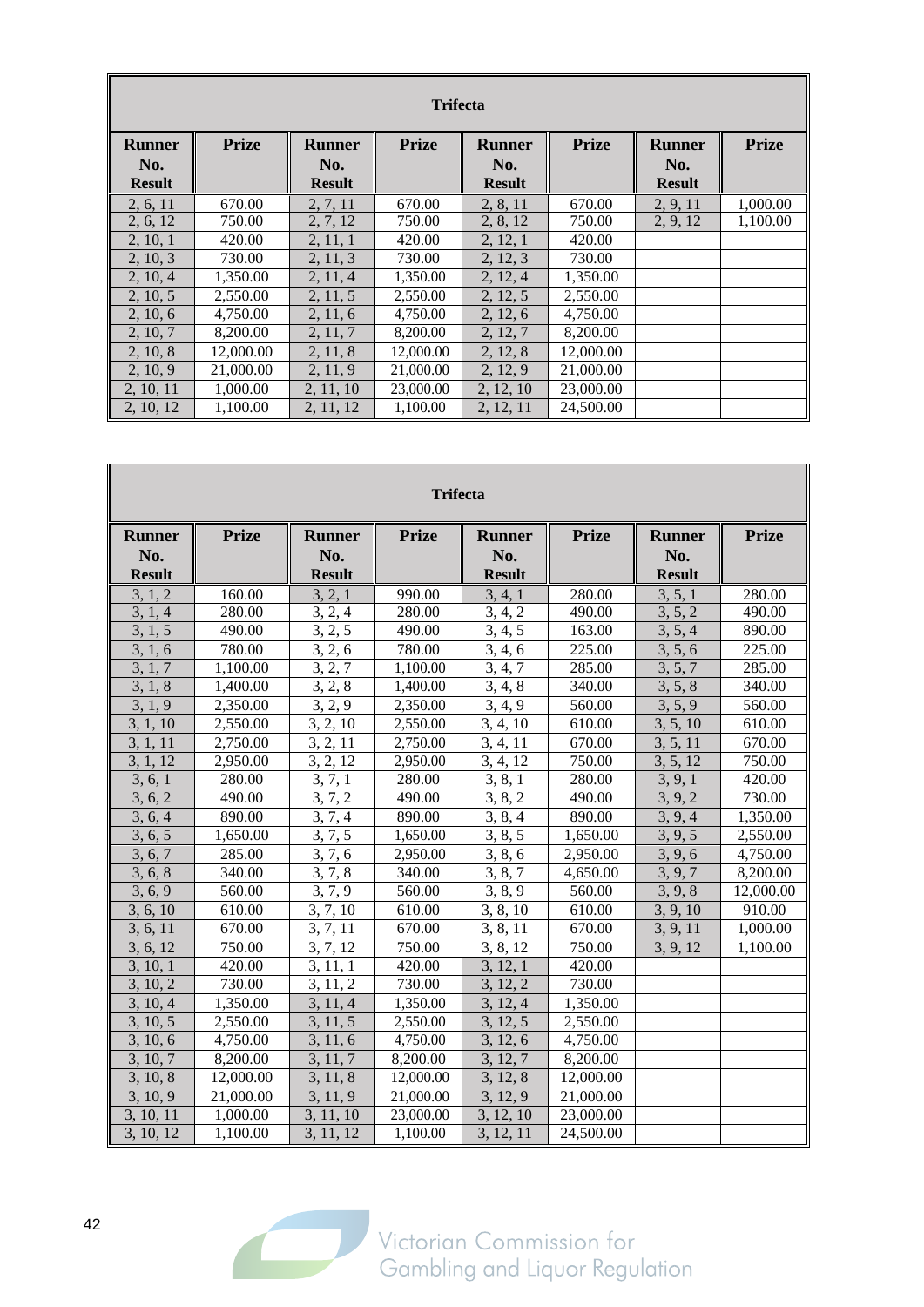|                                    | <b>Trifecta</b> |                                    |              |                                    |              |                                    |              |  |  |  |
|------------------------------------|-----------------|------------------------------------|--------------|------------------------------------|--------------|------------------------------------|--------------|--|--|--|
| <b>Runner</b><br><b>No. Result</b> | <b>Prize</b>    | <b>Runner</b><br><b>No. Result</b> | <b>Prize</b> | <b>Runner</b><br><b>No. Result</b> | <b>Prize</b> | <b>Runner</b><br><b>No. Result</b> | <b>Prize</b> |  |  |  |
| 4, 1, 2                            | 160.00          | 4, 2, 1                            | 990.00       | 4, 3, 1                            | 990.00       | 4, 5, 1                            | 280.00       |  |  |  |
| $\overline{4, 1, 3}$               | 280.00          | 4, 2, 3                            | 280.00       | 4, 3, 2                            | 1,640.00     | 4, 5, 2                            | 490.00       |  |  |  |
| 4, 1, 5                            | 490.00          | 4, 2, 5                            | 490.00       | 4, 3, 5                            | 490.00       | 4, 5, 3                            | 890.00       |  |  |  |
| 4, 1, 6                            | 780.00          | 4, 2, 6                            | 780.00       | 4, 3, 6                            | 780.00       | 4, 5, 6                            | 225.00       |  |  |  |
| 4, 1, 7                            | 1,100.00        | 4, 2, 7                            | 1,100.00     | 4, 3, 7                            | 1,100.00     | 4, 5, 7                            | 285.00       |  |  |  |
| 4, 1, 8                            | 1,400.00        | 4, 2, 8                            | 1,400.00     | 4, 3, 8                            | 1,400.00     | 4, 5, 8                            | 340.00       |  |  |  |
| 4, 1, 9                            | 2,350.00        | 4, 2, 9                            | 2,350.00     | 4, 3, 9                            | 2,350.00     | 4, 5, 9                            | 560.00       |  |  |  |
| 4, 1, 10                           | 2,550.00        | 4, 2, 10                           | 2,550.00     | 4, 3, 10                           | 2,550.00     | 4, 5, 10                           | 610.00       |  |  |  |
| 4, 1, 11                           | 2,750.00        | 4, 2, 11                           | 2,750.00     | 4, 3, 11                           | 2,750.00     | 4, 5, 11                           | 670.00       |  |  |  |
| 4, 1, 12                           | 2,950.00        | 4, 2, 12                           | 2,950.00     | 4, 3, 12                           | 2,950.00     | 4, 5, 12                           | 750.00       |  |  |  |
| 4, 6, 1                            | 280.00          | 4, 7, 1                            | 280.00       | 4, 8, 1                            | 280.00       | 4, 9, 1                            | 420.00       |  |  |  |
| 4, 6, 2                            | 490.00          | 4, 7, 2                            | 490.00       | 4, 8, 2                            | 490.00       | 4, 9, 2                            | 730.00       |  |  |  |
| 4, 6, 3                            | 890.00          | 4, 7, 3                            | 890.00       | 4, 8, 3                            | 890.00       | 4, 9, 3                            | 1,350.00     |  |  |  |
| 4, 6, 5                            | 1,650.00        | 4, 7, 5                            | 1,650.00     | 4, 8, 5                            | 1,650.00     | 4, 9, 5                            | 2,550.00     |  |  |  |
| 4, 6, 7                            | 285.00          | 4, 7, 6                            | 2,950.00     | 4, 8, 6                            | 2,950.00     | 4, 9, 6                            | 4,750.00     |  |  |  |
| 4, 6, 8                            | 340.00          | 4, 7, 8                            | 340.00       | 4, 8, 7                            | 4,650.00     | 4, 9, 7                            | 8,200.00     |  |  |  |
| 4, 6, 9                            | 560.00          | 4, 7, 9                            | 560.00       | 4, 8, 9                            | 560.00       | 4, 9, 8                            | 12,000.00    |  |  |  |
| 4, 6, 10                           | 610.00          | 4, 7, 10                           | 610.00       | 4, 8, 10                           | 610.00       | 4, 9, 10                           | 910.00       |  |  |  |
| 4, 6, 11                           | 670.00          | 4, 7, 11                           | 670.00       | 4, 8, 11                           | 670.00       | 4, 9, 11                           | 1,000.00     |  |  |  |
| 4, 6, 12                           | 750.00          | 4, 7, 12                           | 750.00       | 4, 8, 12                           | 750.00       | 4, 9, 12                           | 1.100.00     |  |  |  |
| 4, 10, 1                           | 420.00          | 4, 11, 1                           | 420.00       | 4, 12, 1                           | 420.00       |                                    |              |  |  |  |
| 4, 10, 2                           | 730.00          | 4, 11, 2                           | 730.00       | 4, 12, 2                           | 730.00       |                                    |              |  |  |  |
| 4, 10, 3                           | 1,350.00        | 4, 11, 3                           | 1,350.00     | 4, 12, 3                           | 1,350.00     |                                    |              |  |  |  |
| 4, 10, 5                           | 2,550.00        | 4, 11, 5                           | 2,550.00     | 4, 12, 5                           | 2,550.00     |                                    |              |  |  |  |
| 4, 10, 6                           | 4,750.00        | 4, 11, 6                           | 4,750.00     | 4, 12, 6                           | 4,750.00     |                                    |              |  |  |  |
| 4, 10, 7                           | 8,200.00        | 4, 11, 7                           | 8,200.00     | 4, 12, 7                           | 8,200.00     |                                    |              |  |  |  |
| 4, 10, 8                           | 12,000.00       | 4, 11, 8                           | 12,000.00    | 4, 12, 8                           | 12,000.00    |                                    |              |  |  |  |
| 4, 10, 9                           | 21,000.00       | 4, 11, 9                           | 21,000.00    | 4, 12, 9                           | 21,000.00    |                                    |              |  |  |  |
| 4, 10, 11                          | 1,000.00        | 4, 11, 10                          | 23,000.00    | 4, 12, 10                          | \$23,000.00  |                                    |              |  |  |  |
| 4, 10, 12                          | 1,100.00        | 4, 11, 12                          | 1,100.00     | 4, 12, 11                          | \$24,500.00  |                                    |              |  |  |  |

| <b>Trifecta</b>                    |              |                                    |              |                                    |              |                                    |              |  |  |  |
|------------------------------------|--------------|------------------------------------|--------------|------------------------------------|--------------|------------------------------------|--------------|--|--|--|
| <b>Runner</b><br><b>No. Result</b> | <b>Prize</b> | <b>Runner</b><br><b>No. Result</b> | <b>Prize</b> | <b>Runner</b><br><b>No. Result</b> | <b>Prize</b> | <b>Runner</b><br><b>No. Result</b> | <b>Prize</b> |  |  |  |
| 5, 1, 2                            | 160.00       | 5, 2, 1                            | 990.00       | 5, 3, 1                            | 990.00       | 5, 4, 1                            | 990.00       |  |  |  |
| 5, 1, 3                            | 280.00       | 5, 2, 3                            | 280.00       | 5, 3, 2                            | 1,640.00     | 5, 4, 2                            | 1,640.00     |  |  |  |
| 5, 1, 4                            | 490.00       | 5, 2, 4                            | 490.00       | 5, 3, 4                            | 490.00       | 5, 4, 3                            | 2,800.00     |  |  |  |
| 5, 1, 6                            | 780.00       | 5, 2, 6                            | 780.00       | 5, 3, 6                            | 780.00       | 5, 4, 6                            | 780.00       |  |  |  |
| 5, 1, 7                            | 1,100.00     | 5, 2, 7                            | 1,100.00     | 5, 3, 7                            | 1,100.00     | 5, 4, 7                            | 1,100.00     |  |  |  |
| 5, 1, 8                            | 1,400.00     | 5, 2, 8                            | 1,400.00     | 5, 3, 8                            | 1,400.00     | 5, 4, 8                            | 1,400.00     |  |  |  |
| 5, 1, 9                            | 2,350.00     | 5, 2, 9                            | 2,350.00     | 5, 3, 9                            | 2,350.00     | 5, 4, 9                            | 2,350.00     |  |  |  |
| 5, 1, 10                           | 2,550.00     | 5, 2, 10                           | 2,550.00     | 5, 3, 10                           | 2,550.00     | 5, 4, 10                           | 2,550.00     |  |  |  |
| 5, 1, 11                           | 2,750.00     | 5, 2, 11                           | 2,750.00     | 5, 3, 11                           | 2,750.00     | 5, 4, 11                           | 2,750.00     |  |  |  |
| 5, 1, 12                           | 2,950.00     | 5, 2, 12                           | 2,950.00     | 5, 3, 12                           | 2,950.00     | 5, 4, 12                           | 2,950.00     |  |  |  |
| 5, 6, 1                            | 280.00       | 5, 7, 1                            | 280.00       | 5, 8, 1                            | 280.00       | 5, 9, 1                            | 420.00       |  |  |  |
| 5, 6, 2                            | 490.00       | 5, 7, 2                            | 490.00       | 5, 8, 2                            | 490.00       | 5, 9, 2                            | 730.00       |  |  |  |
| 5, 6, 3                            | 890.00       | 5, 7, 3                            | 890.00       | 5, 8, 3                            | 890.00       | 5, 9, 3                            | 1,350.00     |  |  |  |
| 5, 6, 4                            | 1,650.00     | 5, 7, 4                            | 1,650.00     | 5, 8, 4                            | 1,650.00     | 5, 9, 4                            | 2,550.00     |  |  |  |
| 5, 6, 7                            | 285.00       | 5, 7, 6                            | 2,950.00     | 5, 8, 6                            | 2,950.00     | 5, 9, 6                            | 4,750.00     |  |  |  |
| 5, 6, 8                            | 340.00       | 5, 7, 8                            | 340.00       | 5, 8, 7                            | 4,650.00     | 5, 9, 7                            | 8,200.00     |  |  |  |
| 5, 6, 9                            | 560.00       | 5, 7, 9                            | 560.00       | 5, 8, 9                            | 560.00       | 5, 9, 8                            | 12,000.00    |  |  |  |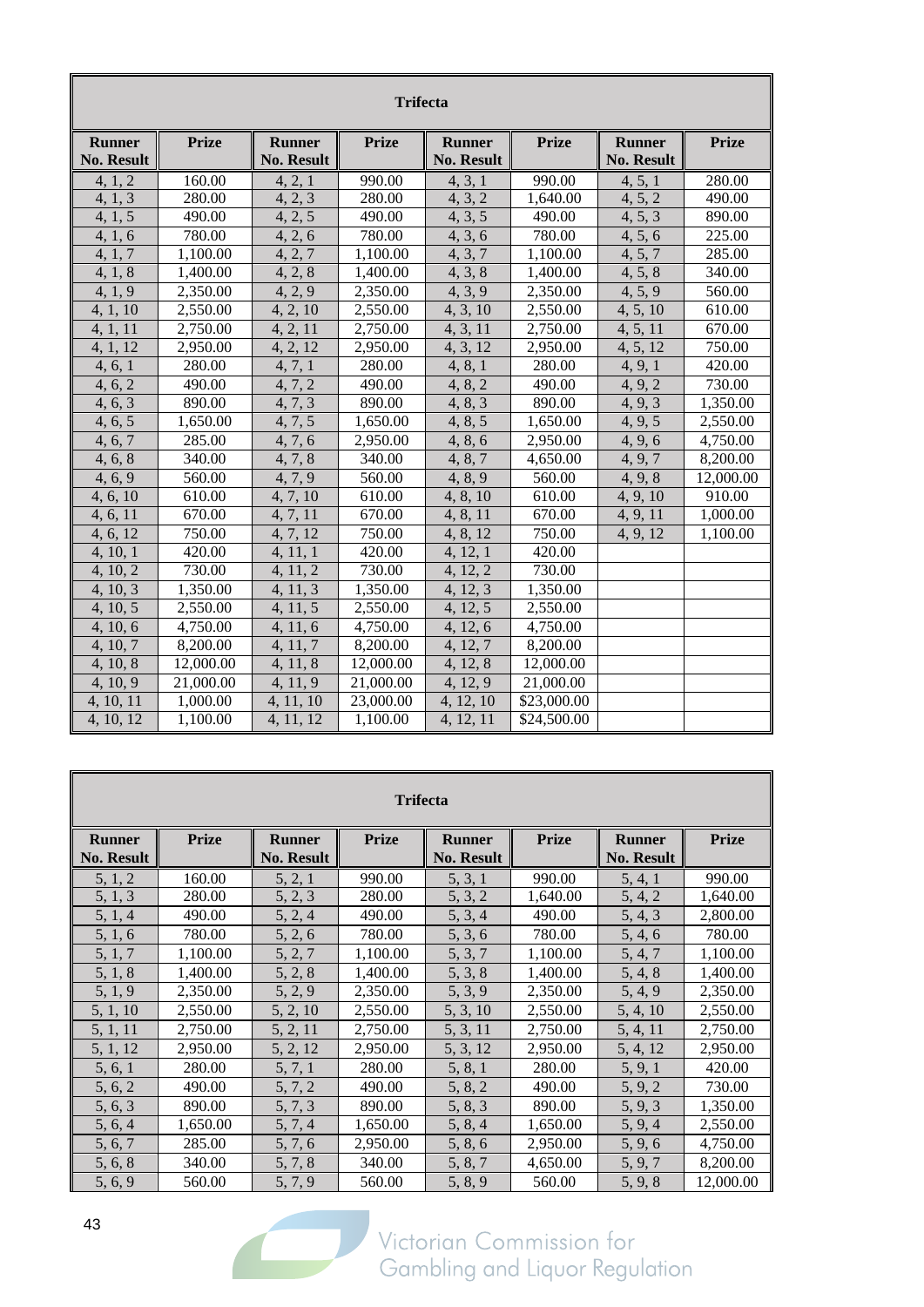| <b>Trifecta</b>   |              |                   |              |                   |              |                   |              |  |  |  |  |
|-------------------|--------------|-------------------|--------------|-------------------|--------------|-------------------|--------------|--|--|--|--|
|                   |              |                   |              |                   |              |                   |              |  |  |  |  |
| <b>Runner</b>     | <b>Prize</b> | <b>Runner</b>     | <b>Prize</b> | <b>Runner</b>     | <b>Prize</b> | <b>Runner</b>     | <b>Prize</b> |  |  |  |  |
| <b>No. Result</b> |              | <b>No. Result</b> |              | <b>No. Result</b> |              | <b>No. Result</b> |              |  |  |  |  |
| 5, 6, 10          | 610.00       | 5, 7, 10          | 610.00       | 5, 8, 10          | 610.00       | 5, 9, 10          | 910.00       |  |  |  |  |
| 5, 6, 11          | 670.00       | 5, 7, 11          | 670.00       | 5, 8, 11          | 670.00       | 5, 9, 11          | 1,000.00     |  |  |  |  |
| 5, 6, 12          | 750.00       | 5, 7, 12          | 750.00       | 5, 8, 12          | 750.00       | 5, 9, 12          | 1,100.00     |  |  |  |  |
| 5, 10, 1          | 420.00       | 5, 11, 1          | 420.00       | 5, 12, 1          | 420.00       |                   |              |  |  |  |  |
| 5, 10, 2          | 730.00       | 5, 11, 2          | 730.00       | 5, 12, 2          | 730.00       |                   |              |  |  |  |  |
| 5, 10, 3          | 1,350.00     | 5, 11, 3          | 1,350.00     | 5, 12, 3          | 1,350.00     |                   |              |  |  |  |  |
| 5, 10, 4          | 2,550.00     | 5, 11, 4          | 2,550.00     | 5, 12, 4          | 2,550.00     |                   |              |  |  |  |  |
| 5, 10, 6          | 4,750.00     | 5, 11, 6          | 4,750.00     | 5, 12, 6          | 4,750.00     |                   |              |  |  |  |  |
| 5, 10, 7          | 8,200.00     | 5, 11, 7          | 8,200.00     | 5, 12, 7          | 8,200.00     |                   |              |  |  |  |  |
| 5, 10, 8          | 12,000.00    | 5, 11, 8          | 12,000.00    | 5, 12, 8          | 12,000.00    |                   |              |  |  |  |  |
| 5, 10, 9          | 21,000.00    | 5, 11, 9          | 21,000.00    | 5, 12, 9          | 21,000.00    |                   |              |  |  |  |  |
| 5, 10, 11         | 1,000.00     | 5, 11, 10         | 23,000.00    | 5, 12, 10         | 23,000.00    |                   |              |  |  |  |  |
| 5, 10, 12         | 1,100.00     | 5, 11, 12         | 1,100.00     | 5, 12, 11         | 24,500.00    |                   |              |  |  |  |  |

| <b>Trifecta</b>   |              |                   |              |                   |              |                   |              |  |  |  |
|-------------------|--------------|-------------------|--------------|-------------------|--------------|-------------------|--------------|--|--|--|
| <b>Runner</b>     | <b>Prize</b> | <b>Runner</b>     | <b>Prize</b> | <b>Runner</b>     | <b>Prize</b> | <b>Runner</b>     | <b>Prize</b> |  |  |  |
| <b>No. Result</b> |              | <b>No. Result</b> |              | <b>No. Result</b> |              | <b>No. Result</b> |              |  |  |  |
| 6, 1, 2           | 160.00       | 6, 2, 1           | 990.00       | 6, 3, 1           | 990.00       | 6, 4, 1           | 990.00       |  |  |  |
| 6, 1, 3           | 280.00       | 6, 2, 3           | 280.00       | 6, 3, 2           | 1,640.00     | 6, 4, 2           | 1,640.00     |  |  |  |
| 6, 1, 4           | 490.00       | 6, 2, 4           | 490.00       | 6, 3, 4           | 490.00       | 6, 4, 3           | 2,800.00     |  |  |  |
| 6, 1, 5           | 780.00       | 6, 2, 5           | 780.00       | 6, 3, 5           | 780.00       | 6, 4, 5           | 780.00       |  |  |  |
| 6, 1, 7           | 1,100.00     | 6, 2, 7           | 1,100.00     | 6, 3, 7           | 1,100.00     | 6, 4, 7           | 1,100.00     |  |  |  |
| 6, 1, 8           | 1,400.00     | 6, 2, 8           | 1,400.00     | 6, 3, 8           | 1,400.00     | 6, 4, 8           | 1,400.00     |  |  |  |
| 6, 1, 9           | 2,350.00     | 6, 2, 9           | 2,350.00     | 6, 3, 9           | 2,350.00     | 6, 4, 9           | 2,350.00     |  |  |  |
| 6, 1, 10          | 2,550.00     | 6, 2, 10          | 2,550.00     | 6, 3, 10          | 2,550.00     | 6, 4, 10          | 2,550.00     |  |  |  |
| 6, 1, 11          | 2,750.00     | 6, 2, 11          | 2,750.00     | 6, 3, 11          | 2,750.00     | 6, 4, 11          | 2,750.00     |  |  |  |
| 6, 1, 12          | 2,950.00     | 6, 2, 12          | 2,950.00     | 6, 3, 12          | 2,950.00     | 6, 4, 12          | 2,950.00     |  |  |  |
| 6, 5, 1           | 990.00       | 6, 7, 1           | 280.00       | 6, 8, 1           | 280.00       | 6, 9, 1           | 420.00       |  |  |  |
| 6, 5, 2           | 1,640.00     | 6, 7, 2           | 490.00       | 6, 8, 2           | 490.00       | 6, 9, 2           | 730.00       |  |  |  |
| 6, 5, 3           | 2,800.00     | 6, 7, 3           | 890.00       | 6, 8, 3           | 890.00       | 6, 9, 3           | 1,350.00     |  |  |  |
| 6, 5, 4           | 5,100.00     | 6, 7, 4           | 1,650.00     | 6, 8, 4           | 1,650.00     | 6, 9, 4           | 2,550.00     |  |  |  |
| 6, 5, 7           | 1,100.00     | 6, 7, 5           | 2,950.00     | 6, 8, 5           | 2,950.00     | 6, 9, 5           | 4,750.00     |  |  |  |
| 6, 5, 8           | 1,400.00     | 6, 7, 8           | 340.00       | 6, 8, 7           | 4,650.00     | 6, 9, 7           | 8,200.00     |  |  |  |
| 6, 5, 9           | 2,350.00     | 6, 7, 9           | 560.00       | 6, 8, 9           | 560.00       | 6, 9, 8           | 12,000.00    |  |  |  |
| 6, 5, 10          | 2,550.00     | 6, 7, 10          | 610.00       | 6, 8, 10          | 610.00       | 6, 9, 10          | 910.00       |  |  |  |
| 6, 5, 11          | 2,750.00     | 6, 7, 11          | 670.00       | 6, 8, 11          | 670.00       | 6, 9, 11          | 1,000.00     |  |  |  |
| 6, 5, 12          | 2,950.00     | 6, 7, 12          | 750.00       | 6, 8, 12          | 750.00       | 6, 9, 12          | 1,100.00     |  |  |  |
| 6, 10, 1          | 420.00       | 6, 11, 1          | 420.00       | 6, 12, 1          | 420.00       |                   |              |  |  |  |
| 6, 10, 2          | 730.00       | 6, 11, 2          | 730.00       | 6, 12, 2          | 730.00       |                   |              |  |  |  |
| 6, 10, 3          | 1,350.00     | 6, 11, 3          | 1,350.00     | 6, 12, 3          | 1,350.00     |                   |              |  |  |  |
| 6, 10, 4          | 2,550.00     | 6, 11, 4          | 2,550.00     | 6, 12, 4          | 2,550.00     |                   |              |  |  |  |
| 6, 10, 5          | 4,750.00     | 6, 11, 5          | 4,750.00     | 6, 12, 5          | 4,750.00     |                   |              |  |  |  |
| 6, 10, 7          | 8,200.00     | 6, 11, 7          | 8,200.00     | 6, 12, 7          | 8,200.00     |                   |              |  |  |  |
| 6, 10, 8          | 12,000.00    | 6, 11, 8          | 12,000.00    | 6, 12, 8          | 12,000.00    |                   |              |  |  |  |
| 6, 10, 9          | 21,000.00    | 6, 11, 9          | 21,000.00    | 6, 12, 9          | 21,000.00    |                   |              |  |  |  |
| 6, 10, 11         | 1,000.00     | 6, 11, 10         | 23,000.00    | 6, 12, 10         | 23,000.00    |                   |              |  |  |  |
| 6, 10, 12         | 1,100.00     | 6, 11, 12         | 1,100.00     | 6, 12, 11         | 24,500.00    |                   |              |  |  |  |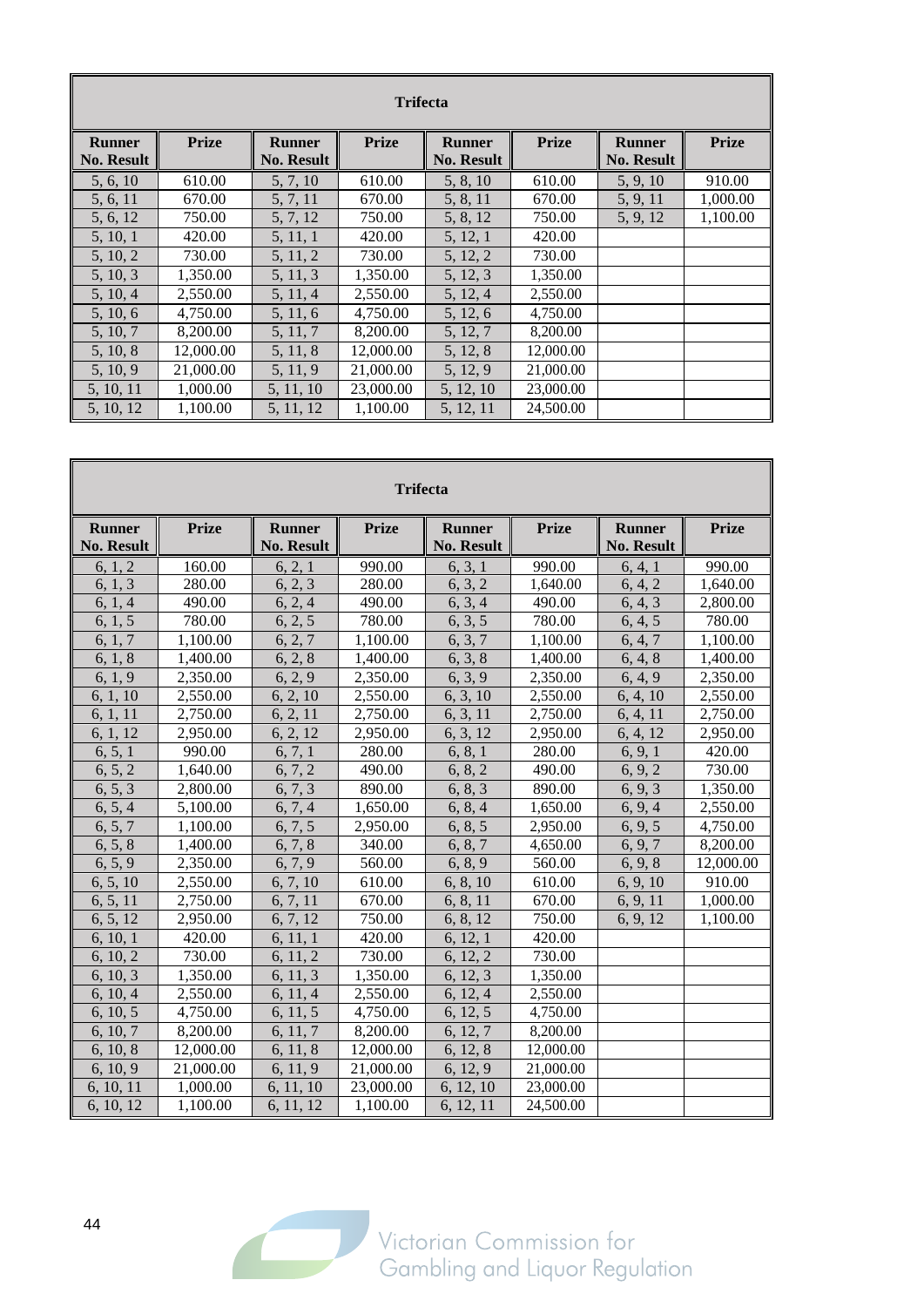|                   | <b>Trifecta</b>       |                   |              |                   |              |                   |              |  |  |  |  |
|-------------------|-----------------------|-------------------|--------------|-------------------|--------------|-------------------|--------------|--|--|--|--|
| <b>Runner</b>     | <b>Prize</b>          | <b>Runner</b>     | <b>Prize</b> | <b>Runner</b>     | <b>Prize</b> | <b>Runner</b>     | <b>Prize</b> |  |  |  |  |
| <b>No. Result</b> |                       | <b>No. Result</b> |              | <b>No. Result</b> |              | <b>No. Result</b> |              |  |  |  |  |
| 7.1.2             | 160.00                | 7, 2, 1           | 990.00       | 7, 3, 1           | 990.00       | 7, 4, 1           | 990.00       |  |  |  |  |
| 7, 1, 3           | 280.00                | 7, 2, 3           | 280.00       | 7, 3, 2           | 1,640.00     | 7, 4, 2           | 1,640.00     |  |  |  |  |
| 7, 1, 4           | 490.00                | 7, 2, 4           | 490.00       | 7, 3, 4           | 490.00       | 7, 4, 3           | 2,800.00     |  |  |  |  |
| 7, 1, 5           | 780.00                | 7, 2, 5           | 780.00       | 7, 3, 5           | 780.00       | 7, 4, 5           | 780.00       |  |  |  |  |
| 7, 1, 6           | 1,100.00              | 7, 2, 6           | 1,100.00     | 7, 3, 6           | 1,100.00     | 7, 4, 6           | 1,100.00     |  |  |  |  |
| 7, 1, 8           | 1,400.00              | 7, 2, 8           | 1.400.00     | 7, 3, 8           | 1.400.00     | 7, 4, 8           | 1.400.00     |  |  |  |  |
| 7, 1, 9           | 2,350.00              | 7, 2, 9           | 2,350.00     | 7, 3, 9           | 2,350.00     | 7, 4, 9           | 2,350.00     |  |  |  |  |
| 7, 1, 10          | 2,550.00              | 7, 2, 10          | 2,550.00     | 7, 3, 10          | 2,550.00     | 7, 4, 10          | 2,550.00     |  |  |  |  |
| 7, 1, 11          | 2,750.00              | 7, 2, 11          | 2,750.00     | 7, 3, 11          | 2,750.00     | 7, 4, 11          | 2,750.00     |  |  |  |  |
| 7, 1, 12          | 2,950.00              | 7, 2, 12          | 2,950.00     | 7, 3, 12          | 2,950.00     | 7, 4, 12          | 2,950.00     |  |  |  |  |
| 7, 5, 1           | 990.00                | 7, 6, 1           | 990.00       | 7, 8, 1           | 280.00       | 7, 9, 1           | 420.00       |  |  |  |  |
| 7, 5, 2           | 1,640.00              | 7, 6, 2           | 1,640.00     | 7, 8, 2           | 490.00       | 7, 9, 2           | 730.00       |  |  |  |  |
| 7, 5, 3           | 2,800.00              | 7, 6, 3           | 2,800.00     | 7, 8, 3           | 890.00       | 7, 9, 3           | 1,350.00     |  |  |  |  |
| 7, 5, 4           | 5,100.00              | 7, 6, 4           | 5,100.00     | 7, 8, 4           | 1,650.00     | 7, 9, 4           | 2,550.00     |  |  |  |  |
| 7, 5, 6           | 1.100.00              | 7, 6, 5           | 10,000.00    | 7, 8, 5           | 2,950.00     | 7, 9, 5           | 4,750.00     |  |  |  |  |
| 7, 5, 8           | 1,400.00              | 7, 6, 8           | 1,400.00     | 7, 8, 6           | 4,650.00     | 7, 9, 6           | 8,200.00     |  |  |  |  |
| 7, 5, 9           | 2,350.00              | 7, 6, 9           | 2,350.00     | 7, 8, 9           | 560.00       | 7, 9, 8           | 12,000.00    |  |  |  |  |
| 7, 5, 10          | 2,550.00              | 7, 6, 10          | 2,550.00     | 7, 8, 10          | 610.00       | 7, 9, 10          | 910.00       |  |  |  |  |
| 7, 5, 11          | 2,750.00              | 7, 6, 11          | 2,750.00     | 7, 8, 11          | 670.00       | 7, 9, 11          | 1,000.00     |  |  |  |  |
| 7, 5, 12          | 2.950.00              | 7, 6, 12          | 2.950.00     | 7, 8, 12          | 750.00       | 7, 9, 12          | 1.100.00     |  |  |  |  |
| 7, 10, 1          | 420.00                | 7, 11, 1          | 420.00       | 7, 12, 1          | 420.00       |                   |              |  |  |  |  |
| 7, 10, 2          | 730.00                | 7, 11, 2          | 730.00       | 7, 12, 2          | 730.00       |                   |              |  |  |  |  |
| 7, 10, 3          | 1,350.00              | 7, 11, 3          | 1,350.00     | 7, 12, 3          | 1,350.00     |                   |              |  |  |  |  |
| 7, 10, 4          | $\overline{2,550.00}$ | 7, 11, 4          | 2,550.00     | 7, 12, 4          | 2,550.00     |                   |              |  |  |  |  |
| 7, 10, 5          | 4,750.00              | 7, 11, 5          | 4,750.00     | 7, 12, 5          | 4,750.00     |                   |              |  |  |  |  |
| 7, 10, 6          | 8,200.00              | 7, 11, 6          | 8,200.00     | 7, 12, 6          | 8,200.00     |                   |              |  |  |  |  |
| 7, 10, 8          | 12,000.00             | 7, 11, 8          | 12,000.00    | 7, 12, 8          | 12,000.00    |                   |              |  |  |  |  |
| 7, 10, 9          | 21,000.00             | 7, 11, 9          | 21,000.00    | 7, 12, 9          | 21,000.00    |                   |              |  |  |  |  |
| 7, 10, 11         | 1,000.00              | 7, 11, 10         | 23,000.00    | 7, 12, 10         | 23,000.00    |                   |              |  |  |  |  |
| 7, 10, 12         | 1,100.00              | 7, 11, 12         | 1,100.00     | 7, 12, 11         | 24,500.00    |                   |              |  |  |  |  |

| <b>Trifecta</b>   |              |                   |              |                   |              |                   |              |  |  |  |
|-------------------|--------------|-------------------|--------------|-------------------|--------------|-------------------|--------------|--|--|--|
| <b>Runner</b>     | <b>Prize</b> | <b>Runner</b>     | <b>Prize</b> | <b>Runner</b>     | <b>Prize</b> | <b>Runner</b>     | <b>Prize</b> |  |  |  |
| <b>No. Result</b> |              | <b>No. Result</b> |              | <b>No. Result</b> |              | <b>No. Result</b> |              |  |  |  |
| 8, 1, 2           | 160.00       | 8, 2, 1           | 990.00       | 8, 3, 1           | 990.00       | 8, 4, 1           | 990.00       |  |  |  |
| 8, 1, 3           | 280.00       | 8, 2, 3           | 280.00       | 8, 3, 2           | 1,640.00     | 8, 4, 2           | 1,640.00     |  |  |  |
| 8, 1, 4           | 490.00       | 8, 2, 4           | 490.00       | 8, 3, 4           | 490.00       | 8, 4, 3           | 2,800.00     |  |  |  |
| 8, 1, 5           | 780.00       | 8, 2, 5           | 780.00       | 8, 3, 5           | 780.00       | 8, 4, 5           | 780.00       |  |  |  |
| 8, 1, 6           | 1,100.00     | 8, 2, 6           | 1,100.00     | 8, 3, 6           | 1,100.00     | 8, 4, 6           | 1,100.00     |  |  |  |
| 8, 1, 7           | 1,400.00     | 8, 2, 7           | 1,400.00     | 8, 3, 7           | 1,400.00     | 8, 4, 7           | 1,400.00     |  |  |  |
| 8, 1, 9           | 2,350.00     | 8, 2, 9           | 2,350.00     | 8, 3, 9           | 2,350.00     | 8, 4, 9           | 2,350.00     |  |  |  |
| 8, 1, 10          | 2,550.00     | 8, 2, 10          | 2,550.00     | 8, 3, 10          | 2,550.00     | 8, 4, 10          | 2,550.00     |  |  |  |
| 8, 1, 11          | 2,750.00     | 8, 2, 11          | 2,750.00     | 8, 3, 11          | 2,750.00     | 8, 4, 11          | 2,750.00     |  |  |  |
| 8, 1, 12          | 2,950.00     | 8, 2, 12          | 2,950.00     | 8, 3, 12          | 2,950.00     | 8, 4, 12          | 2,950.00     |  |  |  |
| 8, 5, 1           | 990.00       | 8, 6, 1           | 990.00       | 8, 7, 1           | 990.00       | 8, 9, 1           | 420.00       |  |  |  |
| 8, 5, 2           | 1,640.00     | 8, 6, 2           | 1,640.00     | 8, 7, 2           | 1,640.00     | 8, 9, 2           | 730.00       |  |  |  |
| 8, 5, 3           | 2,800.00     | 8, 6, 3           | 2,800.00     | 8, 7, 3           | 2,800.00     | 8, 9, 3           | 1,350.00     |  |  |  |
| 8, 5, 4           | 5,100.00     | 8, 6, 4           | 5,100.00     | 8, 7, 4           | 5,100.00     | 8, 9, 4           | 2,550.00     |  |  |  |
| 8, 5, 6           | 1,100.00     | 8, 6, 5           | 10,000.00    | 8, 7, 5           | 10,000.00    | 8, 9, 5           | 4,750.00     |  |  |  |
| 8, 5, 7           | 1,400.00     | 8, 6, 7           | 1,400.00     | 8, 7, 6           | 19,500.00    | 8, 9, 6           | 8,200.00     |  |  |  |
| 8, 5, 9           | 2,350.00     | 8, 6, 9           | 2,350.00     | 8, 7, 9           | 2,350.00     | 8, 9, 7           | 12,000.00    |  |  |  |
| 8, 5, 10          | 2,550.00     | 8, 6, 10          | 2,550.00     | 8, 7, 10          | 2,550.00     | 8, 9, 10          | 910.00       |  |  |  |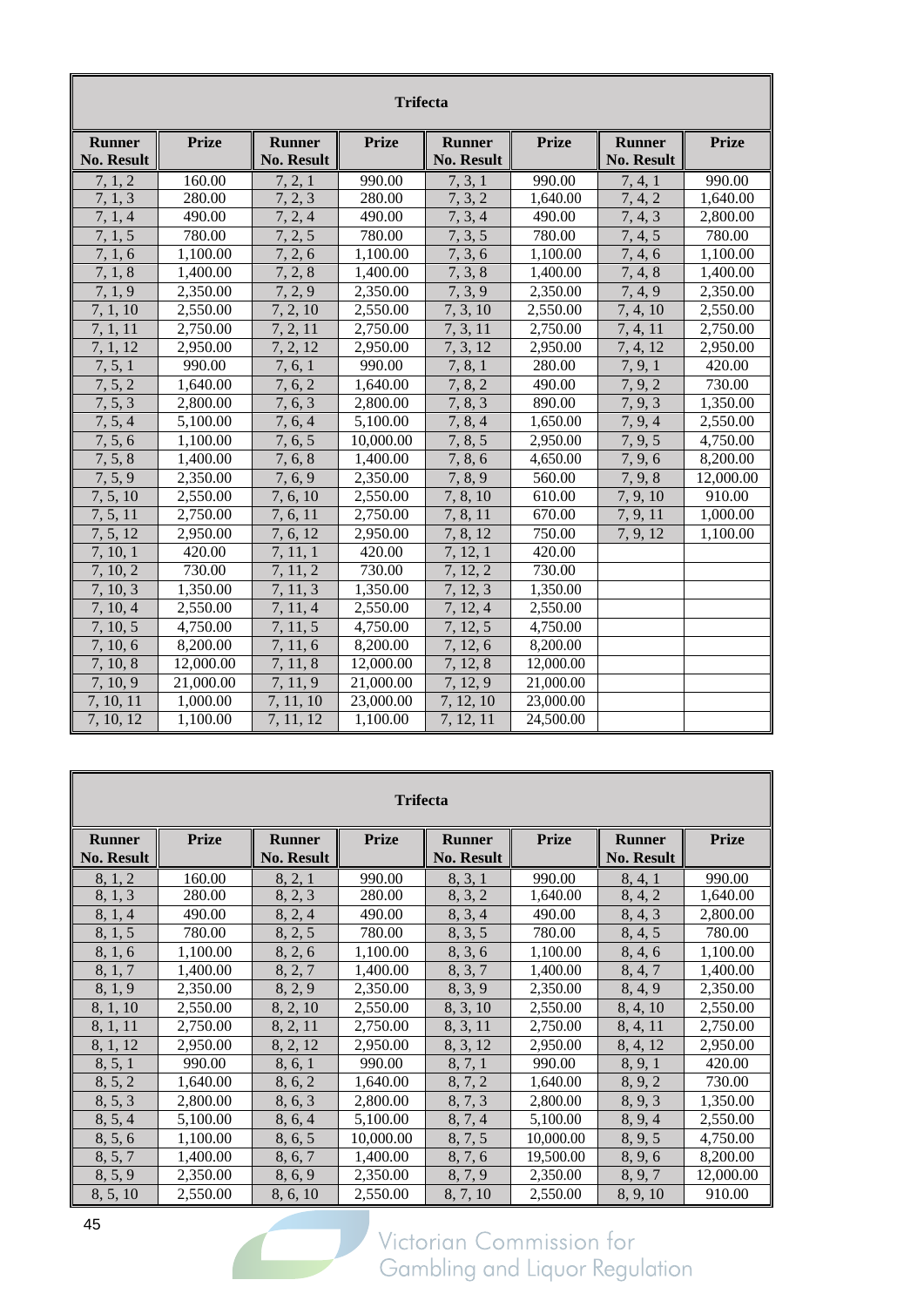| <b>Trifecta</b>                    |              |                                    |              |                                    |              |                                    |              |  |  |  |
|------------------------------------|--------------|------------------------------------|--------------|------------------------------------|--------------|------------------------------------|--------------|--|--|--|
| <b>Runner</b><br><b>No. Result</b> | <b>Prize</b> | <b>Runner</b><br><b>No. Result</b> | <b>Prize</b> | <b>Runner</b><br><b>No. Result</b> | <b>Prize</b> | <b>Runner</b><br><b>No. Result</b> | <b>Prize</b> |  |  |  |
| 8, 5, 11                           | 2,750.00     | 8, 6, 11                           | 2,750.00     | 8, 7, 11                           | 2,750.00     | 8, 9, 11                           | 1,000.00     |  |  |  |
| 8, 5, 12                           | \$2,950.00   | 8, 6, 12                           | 2,950.00     | 8, 7, 12                           | 2,950.00     | 8, 9, 12                           | 1,100.00     |  |  |  |
| 8, 10, 1                           | \$420.00     | 8, 11, 1                           | 420.00       | 8, 12, 1                           | 420.00       |                                    |              |  |  |  |
| 8, 10, 2                           | \$730.00     | 8, 11, 2                           | 730.00       | 8, 12, 2                           | 730.00       |                                    |              |  |  |  |
| 8, 10, 3                           | \$1,350.00   | 8, 11, 3                           | 1,350.00     | 8, 12, 3                           | 1,350.00     |                                    |              |  |  |  |
| 8, 10, 4                           | \$2,550.00   | 8, 11, 4                           | 2,550.00     | 8, 12, 4                           | 2,550.00     |                                    |              |  |  |  |
| 8, 10, 5                           | \$4,750.00   | 8, 11, 5                           | 4,750.00     | 8, 12, 5                           | 4,750.00     |                                    |              |  |  |  |
| 8, 10, 6                           | \$8,200.00   | 8, 11, 6                           | 8,200.00     | 8, 12, 6                           | 8,200.00     |                                    |              |  |  |  |
| 8, 10, 7                           | \$12,000.00  | 8, 11, 7                           | 12,000.00    | 8, 12, 7                           | 12,000.00    |                                    |              |  |  |  |
| 8, 10, 9                           | \$21,000.00  | 8, 11, 9                           | 21,000.00    | 8, 12, 9                           | 21,000.00    |                                    |              |  |  |  |
| 8, 10, 11                          | \$1,000.00   | 8, 11, 10                          | 23,000.00    | 8, 12, 10                          | 23,000.00    |                                    |              |  |  |  |
| 8, 10, 12                          | \$1,100.00   | 8, 11, 12                          | 1.100.00     | 8, 12, 11                          | 24,500.00    |                                    |              |  |  |  |

| <b>Trifecta</b>                    |              |                                    |              |                                    |              |                                    |              |  |  |
|------------------------------------|--------------|------------------------------------|--------------|------------------------------------|--------------|------------------------------------|--------------|--|--|
| <b>Runner</b><br><b>No. Result</b> | <b>Prize</b> | <b>Runner</b><br><b>No. Result</b> | <b>Prize</b> | <b>Runner</b><br><b>No. Result</b> | <b>Prize</b> | <b>Runner</b><br><b>No. Result</b> | <b>Prize</b> |  |  |
| 9, 1, 2                            | 270.00       | 9, 2, 1                            | 2,050.00     | 9, 3, 1                            | 2,050.00     | 9, 4, 1                            | 2,050.00     |  |  |
| 9, 1, 3                            | 490.00       | 9, 2, 3                            | 490.00       | 9, 3, 2                            | 3,400.00     | 9, 4, 2                            | 3,400.00     |  |  |
| 9, 1, 4                            | 880.00       | 9, 2, 4                            | 880.00       | 9, 3, 4                            | 880.00       | 9, 4, 3                            | 5,900.00     |  |  |
| 9, 1, 5                            | 1,500.00     | 9, 2, 5                            | 1,500.00     | 9, 3, 5                            | 1,500.00     | 9, 4, 5                            | 1,500.00     |  |  |
| 9, 1, 6                            | 2,200.00     | 9, 2, 6                            | 2,200.00     | 9, 3, 6                            | 2,200.00     | 9, 4, 6                            | 2,200.00     |  |  |
| 9, 1, 7                            | 2,800.00     | 9, 2, 7                            | 2,800.00     | 9, 3, 7                            | 2,800.00     | 9, 4, 7                            | 2,800.00     |  |  |
| 9, 1, 8                            | 3,300.00     | 9, 2, 8                            | 3,300.00     | 9, 3, 8                            | 3,300.00     | 9, 4, 8                            | 3,300.00     |  |  |
| 9, 1, 10                           | 5,300.00     | 9, 2, 10                           | 5,300.00     | 9, 3, 10                           | 5,300.00     | 9, 4, 10                           | 5,300.00     |  |  |
| 9, 1, 11                           | 5,750.00     | 9, 2, 11                           | 5,750.00     | 9, 3, 11                           | 5,750.00     | 9, 4, 11                           | 5,750.00     |  |  |
| 9, 1, 12                           | 6,150.00     | 9, 2, 12                           | 6,150.00     | 9, 3, 12                           | 6,150.00     | 9, 4, 12                           | 6,150.00     |  |  |
| 9, 5, 1                            | 2,050.00     | 9, 6, 1                            | 2,050.00     | 9, 7, 1                            | 2,050.00     | 9, 8, 1                            | 2,050.00     |  |  |
| 9, 5, 2                            | 3,400.00     | 9, 6, 2                            | 3,400.00     | 9, 7, 2                            | 3,400.00     | 9, 8, 2                            | 3,400.00     |  |  |
| 9, 5, 3                            | 5,900.00     | 9, 6, 3                            | 5,900.00     | 9, 7, 3                            | 5,900.00     | 9, 8, 3                            | 5,900.00     |  |  |
| 9, 5, 4                            | 11,000.00    | 9, 6, 4                            | 11,000.00    | 9, 7, 4                            | 11,000.00    | 9, 8, 4                            | 11,000.00    |  |  |
| 9, 5, 6                            | 2,200.00     | 9, 6, 5                            | 22,000.00    | 9, 7, 5                            | 22,000.00    | 9, 8, 5                            | 22,000.00    |  |  |
| 9, 5, 7                            | 2,800.00     | 9, 6, 7                            | 2,800.00     | 9, 7, 6                            | 46,000.00    | 9, 8, 6                            | 46,000.00    |  |  |
| 9, 5, 8                            | 3,300.00     | 9, 6, 8                            | 3,300.00     | 9, 7, 8                            | 3,300.00     | 9, 8, 7                            | 95,000.00    |  |  |
| 9, 5, 10                           | 5,300.00     | 9, 6, 10                           | 5,300.00     | 9, 7, 10                           | 5,300.00     | 9, 8, 10                           | 5,300.00     |  |  |
| 9, 5, 11                           | 5,750.00     | 9, 6, 11                           | 5,750.00     | 9, 7, 11                           | 5,750.00     | 9, 8, 11                           | 5,750.00     |  |  |
| 9, 5, 12                           | 6,150.00     | 9, 6, 12                           | 6,150.00     | 9, 7, 12                           | 6,150.00     | 9, 8, 12                           | 6,150.00     |  |  |
| 9, 10, 1                           | 670.00       | 9, 11, 1                           | 670.00       | 9, 12, 1                           | 670.00       |                                    |              |  |  |
| 9, 10, 2                           | 1,180.00     | 9, 11, 2                           | 1,180.00     | 9, 12, 2                           | 1,180.00     |                                    |              |  |  |
| 9, 10, 3                           | 2,210.00     | 9, 11, 3                           | 2,210.00     | 9, 12, 3                           | 2,210.00     |                                    |              |  |  |
| 9, 10, 4                           | 4,300.00     | 9, 11, 4                           | 4,300.00     | 9, 12, 4                           | 4,300.00     |                                    |              |  |  |
| 9, 10, 5                           | 8,500.00     | 9, 11, 5                           | 8,500.00     | 9, 12, 5                           | 8,500.00     |                                    |              |  |  |
| 9, 10, 6                           | 15,700.00    | 9, 11, 6                           | 15,700.00    | 9, 12, 6                           | 15,700.00    |                                    |              |  |  |
| 9, 10, 7                           | 24,000.00    | 9, 11, 7                           | 24,000.00    | 9, 12, 7                           | 24,000.00    |                                    |              |  |  |
| 9, 10, 8                           | 30,000.00    | 9, 11, 8                           | 30,000.00    | 9, 12, 8                           | \$30,000.00  |                                    |              |  |  |
| 9, 10, 11                          | 1,600.00     | 9, 11, 10                          | 48,000.00    | 9, 12, 10                          | \$48,000.00  |                                    |              |  |  |
| 9, 10, 12                          | 1,750.00     | 9, 11, 12                          | 1,740.00     | 9, 12, 11                          | \$51,000.00  |                                    |              |  |  |

#### **Trifecta**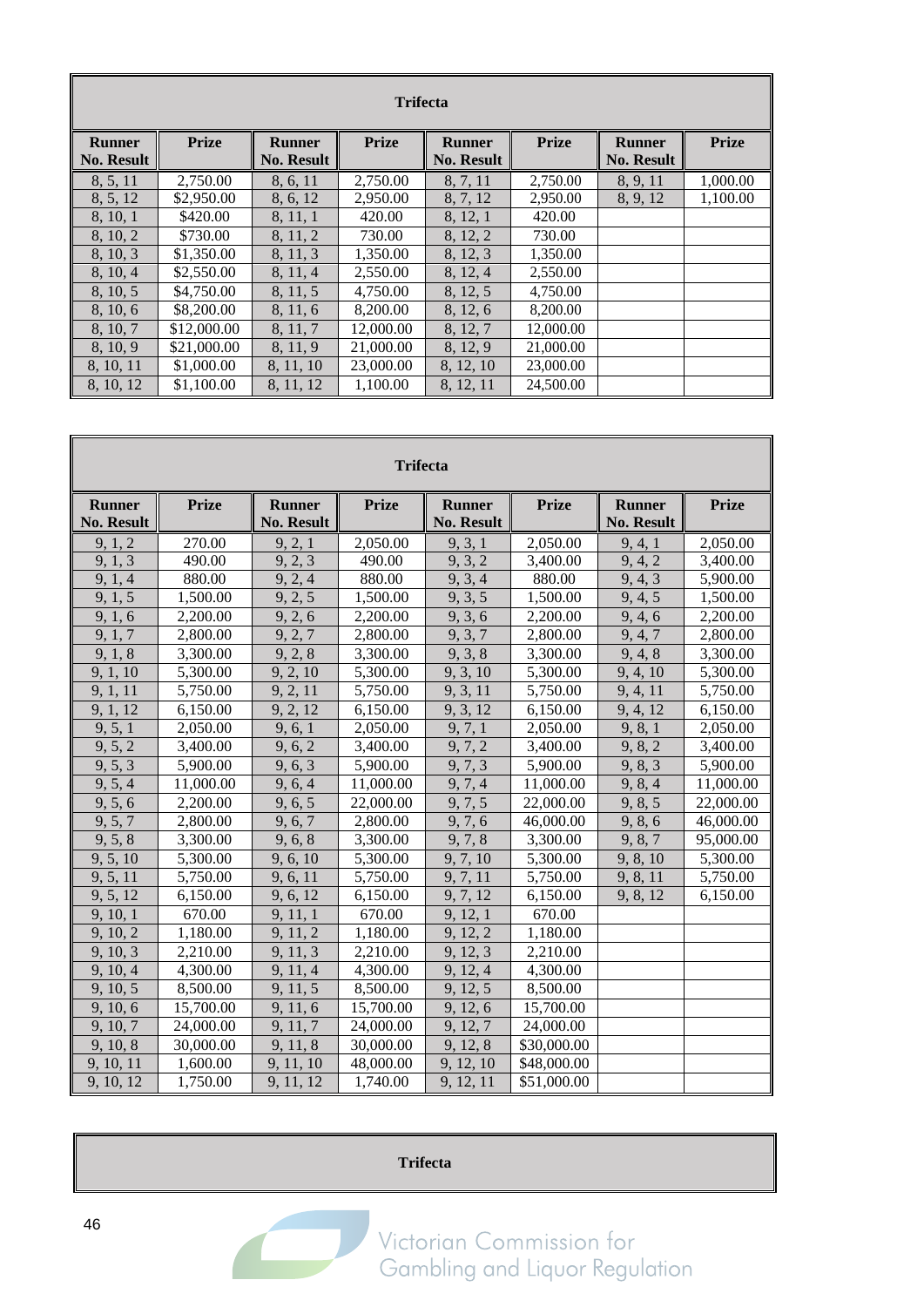| <b>Runner</b>     | <b>Prize</b> | <b>Runner</b>     | <b>Prize</b> | <b>Runner</b>         | <b>Prize</b> | <b>Runner</b>     | <b>Prize</b> |
|-------------------|--------------|-------------------|--------------|-----------------------|--------------|-------------------|--------------|
| <b>No. Result</b> |              | <b>No. Result</b> |              | <b>No. Result</b>     |              | <b>No. Result</b> |              |
| 10, 1, 2          | 270.00       | 10, 2, 1          | 2,050.00     | 10, 3, 1              | 2,050.00     | 10, 4, 1          | 2,050.00     |
| 10, 1, 3          | 490.00       | 10, 2, 3          | 490.00       | 10, 3, 2              | 3,400.00     | 10, 4, 2          | 3,400.00     |
| 10, 1, 4          | 880.00       | 10, 2, 4          | 880.00       | 10, 3, 4              | 880.00       | 10, 4, 3          | 5,900.00     |
| 10, 1, 5          | 1,500.00     | 10, 2, 5          | 1,500.00     | 10, 3, 5              | 1,500.00     | 10, 4, 5          | 1,500.00     |
| 10, 1, 6          | 2,200.00     | 10, 2, 6          | 2,200.00     | 10, 3, 6              | 2,200.00     | 10, 4, 6          | 2,200.00     |
| 10, 1, 7          | 2,800.00     | 10, 2, 7          | 2,800.00     | 10, 3, 7              | 2,800.00     | 10, 4, 7          | 2,800.00     |
| 10, 1, 8          | 3,300.00     | 10, 2, 8          | 3,300.00     | 10, 3, 8              | 3,300.00     | 10, 4, 8          | 3,300.00     |
| 10, 1, 9          | 5,300.00     | 10, 2, 9          | 5,300.00     | 10, 3, 9              | 5,300.00     | 10, 4, 9          | 5,300.00     |
| 10, 1, 11         | 5,750.00     | 10, 2, 11         | 5,750.00     | 10, 3, 11             | 5,750.00     | 10, 4, 11         | 5,750.00     |
| 10, 1, 12         | 6,150.00     | 10, 2, 12         | 6,150.00     | 10, 3, 12             | 6,150.00     | 10, 4, 12         | 6,150.00     |
| 10, 5, 1          | 2,050.00     | 10, 6, 1          | 2,050.00     | $\overline{10, 7, 1}$ | 2,050.00     | 10, 8, 1          | 2,050.00     |
| 10, 5, 2          | 3,400.00     | 10, 6, 2          | 3,400.00     | 10, 7, 2              | 3,400.00     | 10, 8, 2          | 3,400.00     |
| 10, 5, 3          | 5,900.00     | 10, 6, 3          | 5,900.00     | 10, 7, 3              | 5,900.00     | 10, 8, 3          | 5,900.00     |
| 10, 5, 4          | 11,000.00    | 10, 6, 4          | 11,000.00    | 10, 7, 4              | 11,000.00    | 10, 8, 4          | 11,000.00    |
| 10, 5, 6          | 2,200.00     | 10, 6, 5          | 22,000.00    | 10, 7, 5              | 22,000.00    | 10, 8, 5          | 22,000.00    |
| 10, 5, 7          | 2,800.00     | 10, 6, 7          | 2,800.00     | 10, 7, 6              | 46,000.00    | 10, 8, 6          | 46,000.00    |
| 10, 5, 8          | 3,300.00     | 10, 6, 8          | 3,300.00     | 10, 7, 8              | 3,300.00     | 10, 8, 7          | 95,000.00    |
| 10, 5, 9          | 5,300.00     | 10, 6, 9          | 5,300.00     | 10, 7, 9              | 5,300.00     | 10, 8, 9          | 5,300.00     |
| 10, 5, 11         | 5,750.00     | 10, 6, 11         | 5,750.00     | 10, 7, 11             | 5,750.00     | 10, 8, 11         | 5,750.00     |
| 10, 5, 12         | 6,150.00     | 10, 6, 12         | 6,150.00     | 10, 7, 12             | 6,150.00     | 10, 8, 12         | 6,150.00     |
| 10, 9, 1          | 3,000.00     | 10, 11, 1         | 670.00       | 10, 12, 1             | 670.00       |                   |              |
| 10, 9, 2          | 4,900.00     | 10, 11, 2         | 1,180.00     | 10, 12, 2             | 1,180.00     |                   |              |
| 10, 9, 3          | 8,500.00     | 10, 11, 3         | 2,210.00     | 10, 12, 3             | 2,210.00     |                   |              |
| 10, 9, 4          | 16,000.00    | 10, 11, 4         | 4,300.00     | 10, 12, 4             | 4,300.00     |                   |              |
| 10, 9, 5          | 32,000.00    | 10, 11, 5         | 8,500.00     | 10, 12, 5             | 8,500.00     |                   |              |
| 10, 9, 6          | 70,000.00    | 10, 11, 6         | 15,700.00    | 10, 12, 6             | 15,700.00    |                   |              |
| 10, 9, 7          | 155,000.00   | 10, 11, 7         | 24,000.00    | 10, 12, 7             | 24,000.00    |                   |              |
| 10, 9, 8          | 295,000.00   | 10, 11, 8         | 30,000.00    | 10, 12, 8             | 30,000.00    |                   |              |
| 10, 9, 11         | 8,500.00     | 10, 11, 9         | 48,000.00    | 10, 12, 9             | 48,000.00    |                   |              |
| 10, 9, 12         | 9,100.00     | 10, 11, 12        | 1,740.00     | 10, 12, 11            | 51,000.00    |                   |              |

| <b>Trifecta</b> |              |               |              |               |              |               |              |  |  |  |
|-----------------|--------------|---------------|--------------|---------------|--------------|---------------|--------------|--|--|--|
| <b>Runner</b>   | <b>Prize</b> | <b>Runner</b> | <b>Prize</b> | <b>Runner</b> | <b>Prize</b> | <b>Runner</b> | <b>Prize</b> |  |  |  |
| No.             |              | No.           |              | No.           |              | No.           |              |  |  |  |
| <b>Result</b>   |              | <b>Result</b> |              | <b>Result</b> |              | <b>Result</b> |              |  |  |  |
| 11, 1, 2        | 270.00       | 11, 2, 1      | 2,050.00     | 11, 3, 1      | 2,050.00     | 11, 4, 1      | 2,050.00     |  |  |  |
| 11, 1, 3        | 490.00       | 11, 2, 3      | 490.00       | 11, 3, 2      | 3,400.00     | 11, 4, 2      | 3,400.00     |  |  |  |
| 11, 1, 4        | 890.00       | 11, 2, 4      | 880.00       | 11, 3, 4      | 880.00       | 11, 4, 3      | 6,000.00     |  |  |  |
| 11, 1, 5        | 1,500.00     | 11, 2, 5      | \$1,500.00   | 11, 3, 5      | 1,500.00     | 11, 4, 5      | 1,500.00     |  |  |  |
| 11, 1, 6        | 2,200.00     | 11, 2, 6      | 2,200.00     | 11, 3, 6      | 2,200.00     | 11, 4, 6      | 2,200.00     |  |  |  |
| 11, 1, 7        | 2,800.00     | 11, 2, 7      | 2,800.00     | 11, 3, 7      | 2,800.00     | 11, 4, 7      | 2,800.00     |  |  |  |
| 11, 1, 8        | 3,300.00     | 11, 2, 8      | 3,300.00     | 11, 3, 8      | 3,300.00     | 11, 4, 8      | 3,300.00     |  |  |  |
| 11, 1, 9        | 5,300.00     | 11, 2, 9      | 5,400.00     | 11, 3, 9      | 5,300.00     | 11, 4, 9      | 5,400.00     |  |  |  |
| 11, 1, 10       | 5,800.00     | 11, 2, 10     | 5,800.00     | 11, 3, 10     | 5,800.00     | 11, 4, 10     | 5,800.00     |  |  |  |
| 11, 1, 12       | 6,150.00     | 11, 2, 12     | 6,200.00     | 11, 3, 12     | 6,200.00     | 11, 4, 12     | 6,200.00     |  |  |  |
| 11, 5, 1        | 2,050.00     | 11, 6, 1      | 2,050.00     | 11, 7, 1      | 2,050.00     | 11, 8, 1      | 2,050.00     |  |  |  |
| 11, 5, 2        | 3.400.00     | 11, 6, 2      | 3,450.00     | 11, 7, 2      | 3,400.00     | 11, 8, 2      | 3,400.00     |  |  |  |
| 11, 5, 3        | 6,000.00     | 11, 6, 3      | 6,000.00     | 11, 7, 3      | 6,000.00     | 11, 8, 3      | 6,000.00     |  |  |  |
| 11, 5, 4        | 11,000.00    | 11, 6, 4      | 11,000.00    | 11, 7, 4      | 11,000.00    | 11, 8, 4      | 11,000.00    |  |  |  |
| 11, 5, 6        | 2,200.00     | 11, 6, 5      | 22,000.00    | 11, 7, 5      | 22,000.00    | 11, 8, 5      | 22,000.00    |  |  |  |
| 11, 5, 7        | 2,800.00     | 11, 6, 7      | 2,800.00     | 11, 7, 6      | 46,000.00    | 11, 8, 6      | 46,000.00    |  |  |  |
| 11, 5, 8        | 3,300.00     | 11, 6, 8      | 3,300.00     | 11, 7, 8      | 3,300.00     | 11, 8, 7      | 95,000.00    |  |  |  |
| 11, 5, 9        | 5,400.00     | 11, 6, 9      | 5,400.00     | 11, 7, 9      | 5,400.00     | 11, 8, 9      | 5,400.00     |  |  |  |
| 11, 5, 10       | 5,800.00     | 11, 6, 10     | 5,800.00     | 11, 7, 10     | 5,800.00     | 11, 8, 10     | 5,800.00     |  |  |  |
| 11, 5, 12       | 6,200.00     | 11, 6, 12     | 6,200.00     | 11, 7, 12     | 6,200.00     | 11, 8, 12     | 6,150.00     |  |  |  |